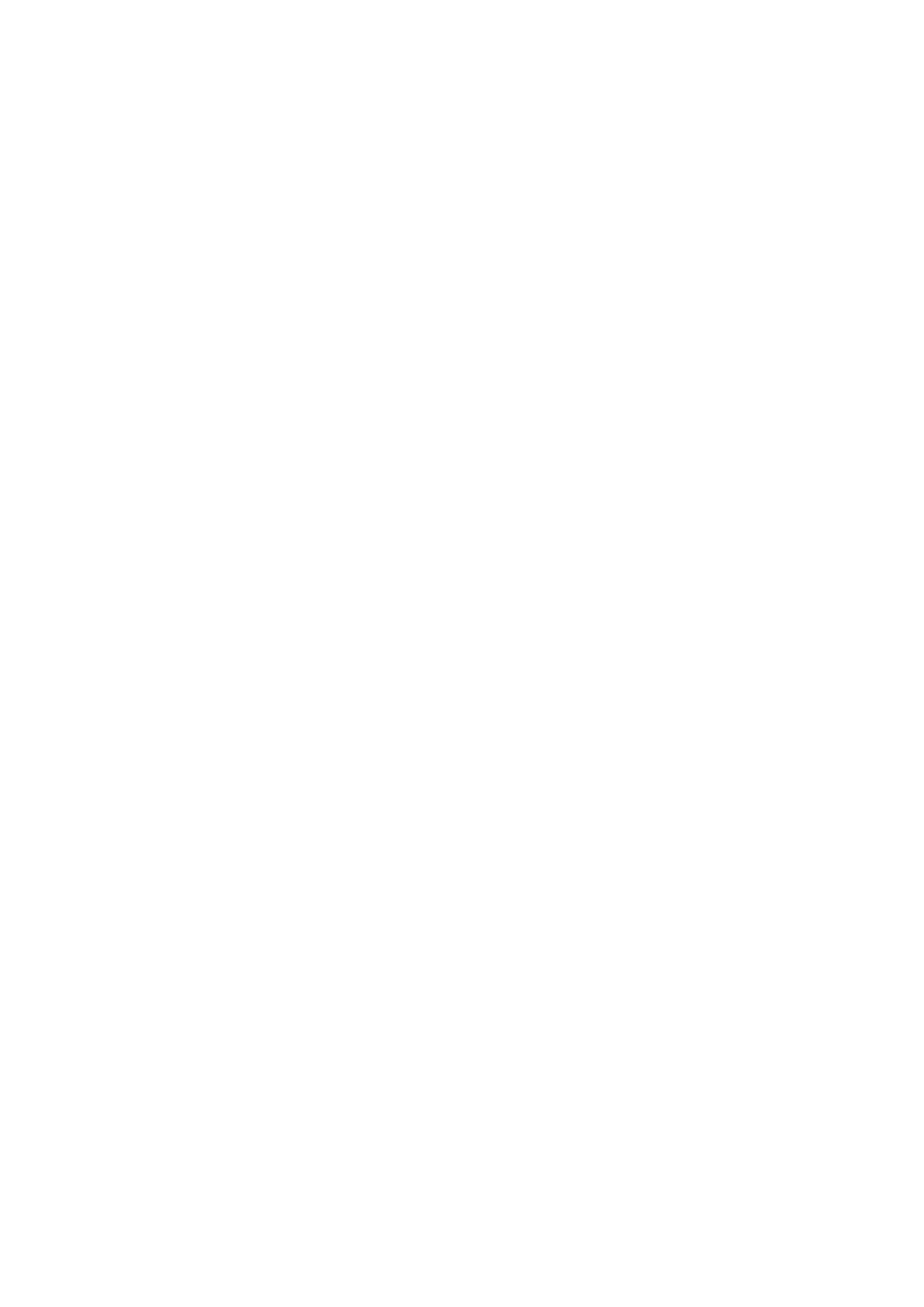## **In the case of Gough v. the United Kingdom,**

The European Court of Human Rights (Fourth Section), sitting as a Chamber composed of:

Ineta Ziemele, *President,* Päivi Hirvelä, Ledi Bianku, Nona Tsotsoria, Paul Mahoney, Krzysztof Wojtyczek, Faris Vehabović, *judges,*

and Fatoş Aracı, *Deputy Section Registrar,*

Having deliberated in private on 7 October 2014,

Delivers the following judgment, which was adopted on that date:

## PROCEDURE

1. The case originated in an application (no. 49327/11) against the United Kingdom of Great Britain and Northern Ireland lodged with the Court under Article 34 of the Convention for the Protection of Human Rights and Fundamental Freedoms ("the Convention") by a British national, Mr Stephen Peter Gough ("the applicant"), on 29 July 2011.

2. The applicant, who had been granted legal aid, was represented by Bindmans LLP, a firm of solicitors based in London. The United Kingdom Government ("the Government") were represented by their Agent, Mr D. Walton, of the Foreign and Commonwealth Office.

3. The applicant alleged, in particular, that his repeated arrest, prosecution, conviction and imprisonment for being naked in public and his treatment in detention violated his rights under Articles 3, 5 § 1, 7 § 1, 8, 9 and 10 of the Convention.

4. On 25 September 2012 the application was communicated to the Government. It was also decided to rule on the admissibility and merits of the application at the same time (Article 29 § 1).

## THE FACTS

## I. THE CIRCUMSTANCES OF THE CASE

5. The applicant was born in 1959 and lives in Eastleigh.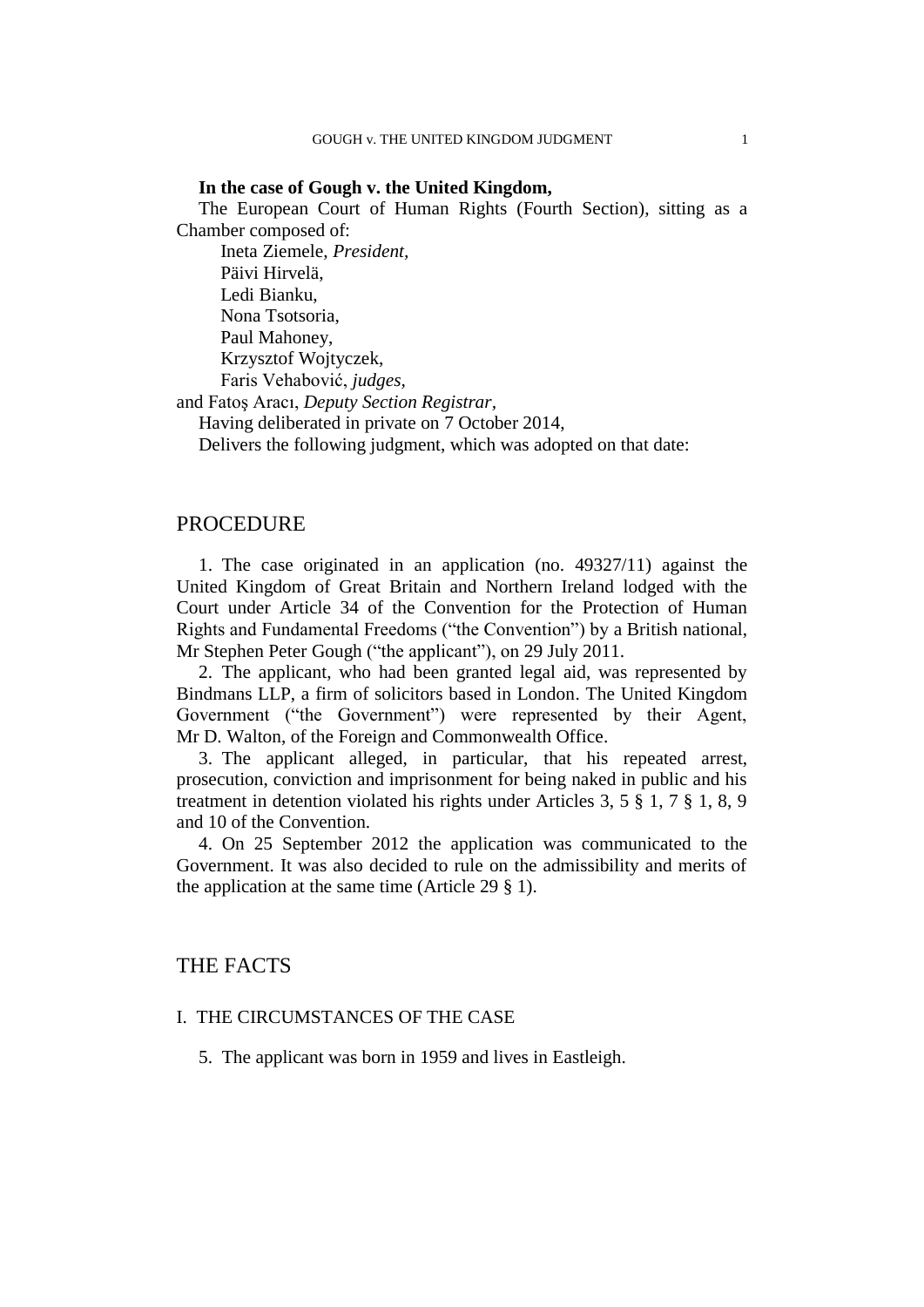#### **A. Arrest, prosecution, conviction and imprisonment**

### *1. Background*

6. The applicant adheres to a firmly held belief in the inoffensiveness of the human body. This has in turn given rise to a belief in social nudity, which he expresses by being naked in public. In 2003 he decided to walk naked from Land's End in England to John O'Groats in Scotland, earning the nickname "the naked rambler".

7. The following chronology is a summary of the details provided by the parties pertaining to the applicant's arrests, prosecutions, convictions and sentences of imprisonment since July 2003. All arrests listed were the result of nudity in public unless otherwise indicated.

#### **(a) The first trek 2003/2004**

8. The applicant began his trek at Land's End in 2003.

<span id="page-3-0"></span>9. He was arrested in Scotland on five occasions between 29 July 2003 and 18 August 2003 on charges of breach of the peace (see paragraphs [100-](#page-15-0)[102](#page-15-1) below) and public indecency for being naked in public. No further action was taken in respect of the first two offences. He was released on bail in respect of the others but no further action was ultimately taken.

<span id="page-3-1"></span>10. On 19 August 2003 he was arrested and detained for breach of the peace. He was released on bail on 26 August after agreeing to remain clothed. However, he was rearrested on 27 August on a charge of breach of the peace committed while on bail for being naked in public. On 3 October 2003 he was convicted at Dingwall Sheriff Court in respect of the 27 August offence and admonished. He was then released. He lodged an appeal which was later dismissed for unknown reasons.

<span id="page-3-2"></span>11. Meanwhile, on 3 October 2003 following his release, he was arrested and charged with breach of the peace committed while on bail. He was remanded in custody. On 7 November 2003 he was convicted at Dingwall Sheriff Court and sentence was deferred. On 28 November 2003 a sentence of three months' imprisonment was imposed, backdated to the date of his arrest. He was released on 29 November 2003.

12. On the same day he was arrested and charged with breach of the peace committed while on bail. He was remanded in custody. Following a trial on 7 January 2004 he was convicted and sentenced to three months' imprisonment, backdated to 1 December 2003. He lodged an appeal which was later dismissed for unknown reasons. He was released on 15 January 2004 and resumed his trek.

13. All periods of detention were spent in HMP Inverness in segregation as the applicant refused to dress.

14. On 22 January 2004 the applicant completed his trek at John O'Groats and returned to his home in Eastleigh, England.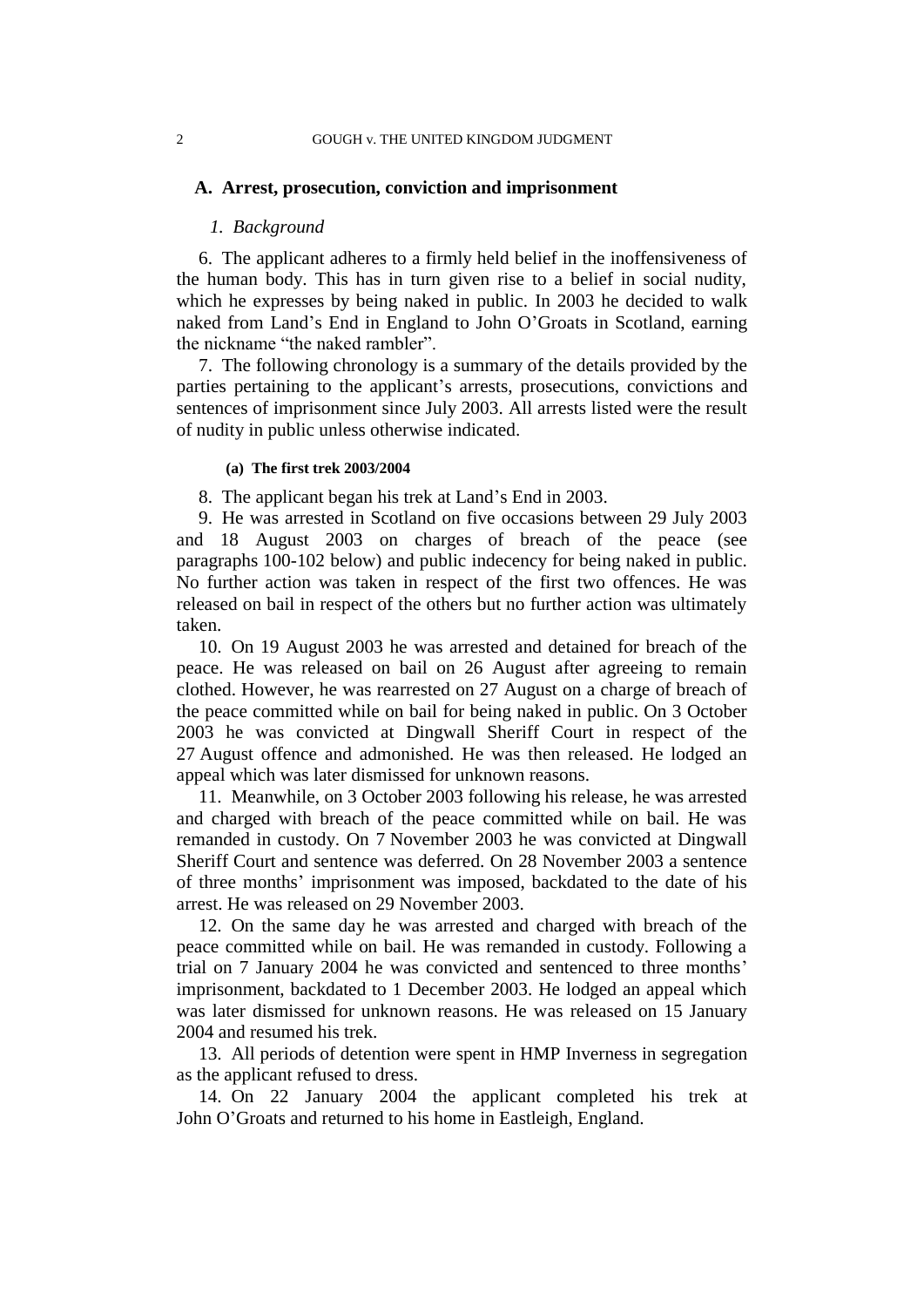#### **(b) The second trek 2005/2006**

15. In June 2005 the applicant commenced a second trek at Land's End, intending to walk to John O'Groats.

<span id="page-4-2"></span>16. On 1 September 2005 he was arrested in Scotland and charged with breach of the peace. He was detained on remand and convicted on 9 September. He was sentenced to fourteen days' imprisonment. He was released on 15 September 2005.

17. Upon leaving the prison, the applicant was arrested and charged with breach of the peace. He was released on bail.

18. On 20 September 2005 the applicant was arrested and charged with breach of the peace. He was released on bail.

<span id="page-4-0"></span>19. On 3 October 2005 he was arrested and charged with breach of the peace and an offence under section 27(1)(b) of the Criminal Procedure (Scotland) Act 1995 (breach of bail conditions – see paragraph [103](#page-15-2) below). He was detained on remand. On 21 October 2005 he was convicted in Dingwall Sheriff Court of a breach of bail conditions and sentenced to imprisonment for two months, the sentence being backdated to 4 October 2005. He was found not guilty of breach of the peace.

20. He was released on 3 November 2005 and immediately rearrested. He was charged with breach of the peace and a breach of bail conditions for being naked in public. On 15 November 2005 he appeared at Edinburgh Sheriff Court naked to be tried on the charges relating to the arrest on 3 November 2005. The Sheriff found the applicant to be in contempt of court and sentenced him to three months' imprisonment.

21. On 1 December 2005 it was decided that no further action would be taken in respect of the applicant's arrest on 20 September 2005.

<span id="page-4-3"></span>22. On 19 December 2005 the applicant appeared again for trial at Edinburgh Sheriff Court but refused to wear clothes. The Sheriff again found the applicant to be in contempt and deferred the matter of sentence.

23. On 21 December 2005 the applicant was due to stand trial at Edinburgh Sheriff Court on the charges relating to the arrest on 15 September 2005. He refused to dress. The Sheriff found him to be in contempt of court. She adjourned the trial proceedings and deferred consideration of the matter of sentence for the contempt charge until 9 January 2006.

<span id="page-4-1"></span>24. On 9 January 2006 the applicant's plea of not guilty to the two outstanding breach of the peace charges was accepted. He was convicted of breaching of bail conditions and admonished. Sentence was further deferred in respect of the contempt findings and the applicant was released on bail on 10 January 2006.

25. On 12 February 2006 the applicant was arrested for breach of the peace. No further action was taken.

26. On 14 February 2006 the applicant was again arrested for breach of the peace. He was released on bail.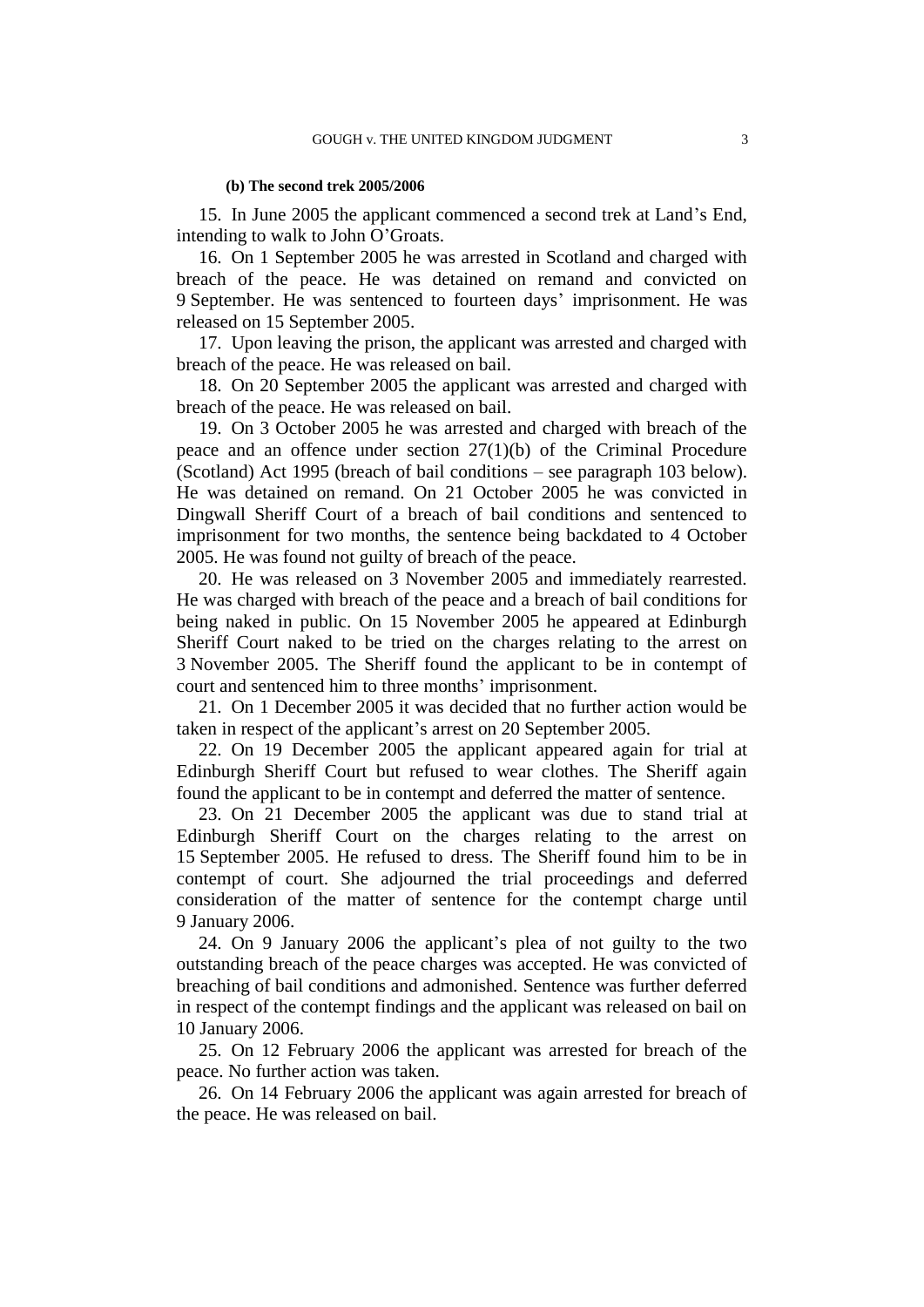27. On 21 February 2006 he completed his trek at John O'Groats.

28. On 1 March 2006 he entered Edinburgh Sheriff Court naked to face proceedings related to the outstanding findings of contempt of court. He was arrested and charged with breach of the peace.

<span id="page-5-2"></span>29. On 2 March 2006 he appeared on those charges before the Sheriff. He was found to be in contempt of court for appearing naked in court and sentenced to two months' imprisonment. He lodged an appeal against the sentence.

30. On 15 March 2006 it was decided that no further action would be taken in respect of the applicant's arrest on 14 February 2006.

<span id="page-5-0"></span>31. On 6 April 2006 the applicant was convicted of breach of the peace committed while on bail in respect of his nudity on 1 March 2006. He was sentenced to three months' imprisonment, backdated to 2 March. It appears that he was released on 14 April 2006 and returned home to Eastleigh.

32. All periods of detention except for a week from 16-23 November 2005 were spent in segregation in HMP Inverness and HMP Edinburgh because the applicant refused to wear clothes.

#### **(c) Detention from 2006-2009**

<span id="page-5-3"></span>33. On 18 May 2006, during a flight from Southampton to Edinburgh to attend the appeal hearing in respect of the sentence for contempt of court, the applicant removed his clothes. Upon arrival at Edinburgh airport, he was arrested for breach of the peace and public indecency committed while on bail. He was detained on remand. On 23 June 2006 he was convicted of the charges and sentenced to four months' and two months' imprisonment respectively, to run concurrently backdated to 19 May. He lodged an appeal which was later dismissed for unknown reasons. He was released on 19 July 2006.

34. On the same day, he was arrested on a charge of breach of the peace committed while on bail and detained on remand. He was convicted on 25 August 2006 and a seven-month prison sentence was imposed. He lodged an appeal which was later dismissed for unknown reasons. He was released on 3 November 2006.

35. On the same day, he was arrested in the prison car park on a charge of breach of the peace committed while on bail. He was detained on remand. He appeared naked in court on 6 November 2006 and was found to be in contempt of court. A two-month sentence was imposed. On 13 December 2006 he was found guilty of breach of the peace in respect of the 3 November charge. He was sentenced to six months' imprisonment, backdated to 5 December. He was released on 5 March 2007.

<span id="page-5-1"></span>36. Upon his release, he was rearrested on a charge of breach of the peace in the prison car park. He was detained on remand. On 9 April 2007 he was found not guilty of a charge of breach of the peace as the Sheriff was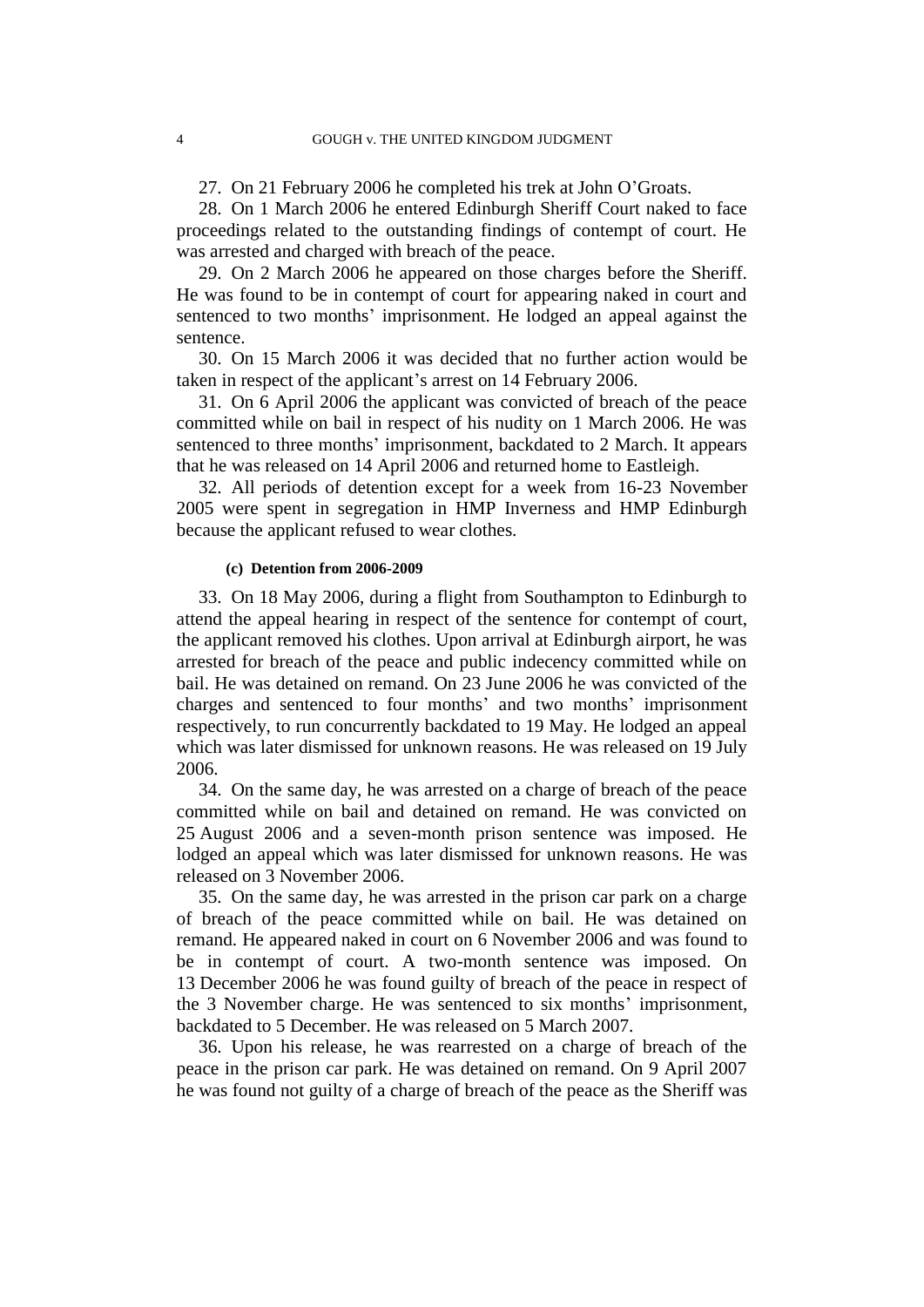not persuaded that he had caused any alarm or disturbance. He was subsequently released.

37. On 10 April 2007 he was arrested on a charge of breach of the peace and detained on remand. He was convicted on 9 May 2007 and sentenced to three months' imprisonment, backdated to 11 April. He lodged an appeal which was later dismissed for unknown reasons. He was released on 25 May 2007.

38. On the same day, he was arrested on a charge of breach of the peace committed while on bail and detained on remand. He was convicted on 25 June 2007 and sentenced to sixty days' imprisonment, plus fourteen days outstanding from his previous sentence. He lodged an appeal; the outcome of the appeal is not known. He was released on 31 July 2007.

39. On the same day, he was arrested on a charge of breach of the peace and detained on remand. He was convicted on 3 September 2007 and sentenced to sixty days' imprisonment, plus twenty-three days outstanding from his previous sentence. He lodged an appeal which was later dismissed for unknown reasons. He was released on 12 October 2007.

40. On the same day he was arrested and charged with breach of the peace. It appears that he was not held in custody. Three days later, on 15 October 2007, he was arrested on a charge of breach of the peace and detained on remand. A decision was made to take no further action in respect of the 12 October arrest.

41. On 7 November 2007, while the applicant was on remand, his appeal against sentence for contempt of court was rejected by the Appeal Court of the High Court of Justiciary ("the Appeal Court").

42. On 15 November 2007 he was convicted in respect of the 15 October arrest. Sentence was deferred and the applicant remained in detention.

43. On 30 November 2007 the applicant was sentenced to three months' imprisonment for contempt of court in respect of a contempt finding dating back to December 2005.

44. On 4 December 2007 the applicant was sentenced to thirty days' imprisonment in respect of each of the two outstanding contempt of court rulings, to run concurrently.

45. On 18 January 2008 the applicant appeared at Edinburgh Sheriff Court in respect of the deferred sentence for the 15 November 2007 conviction. Sentence was further deferred and the applicant was released. As he emerged from court naked, he was rearrested on a breach of the peace charge and detained on remand. On 26 February 2008 he was convicted and sentenced to four months' imprisonment. He lodged an appeal which was later dismissed for unknown reasons. He was released on 7 March 2008.

46. On the same day, he was arrested on a charge of breach of the peace committed while on bail and detained on remand. He was convicted on 15 April 2008 and sentenced to twelve months' imprisonment.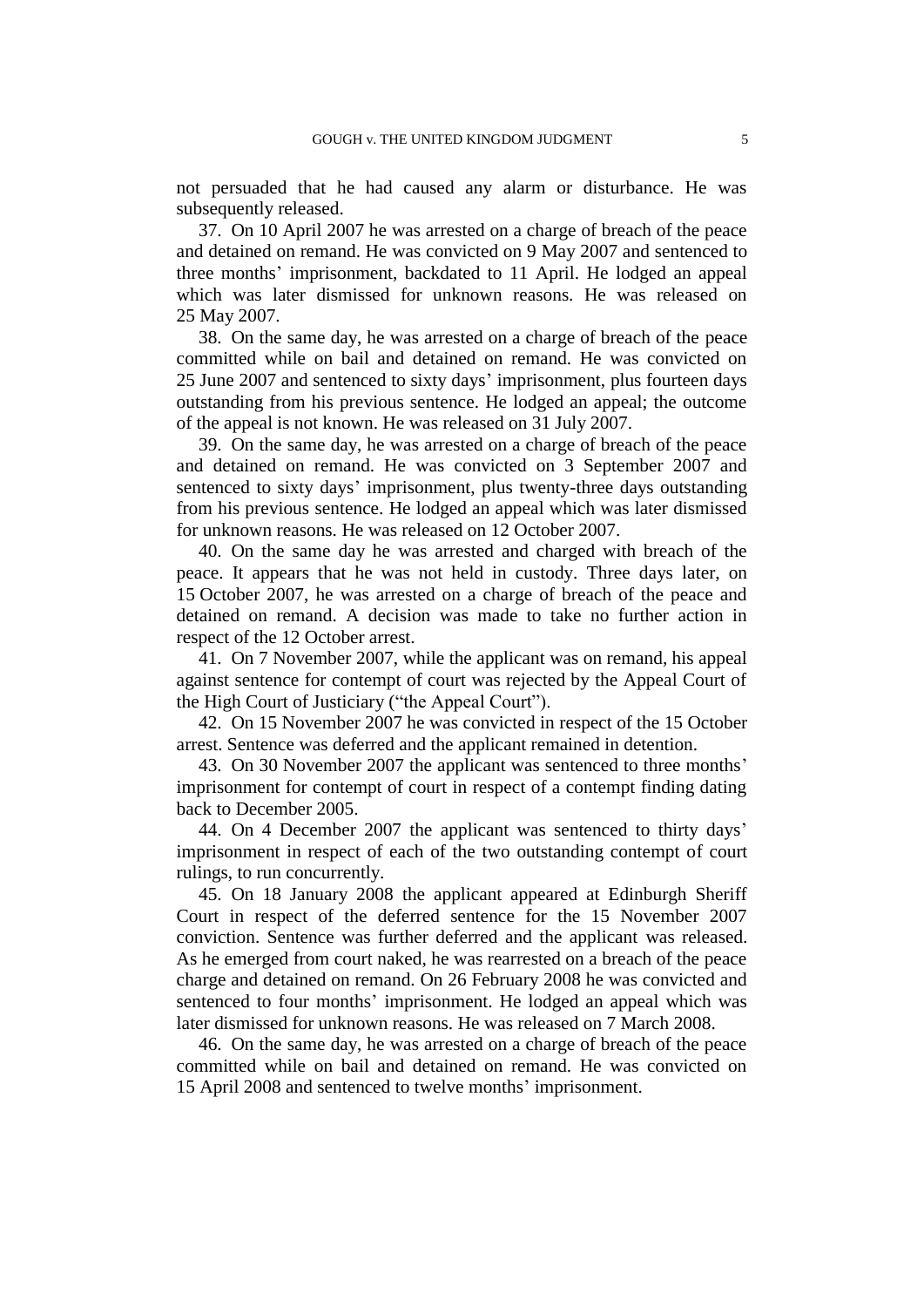47. On 23 April 2008 he was admonished in respect of the breach of the peace conviction of 15 November 2007.

<span id="page-7-1"></span>48. On 14 October 2008 the applicant was released. He was arrested in the prison car park on a charge of breach of the peace and detained on remand. On 14 November 2008 the Sheriff ruled that there was no case to answer.

49. The applicant was released but was immediately rearrested on a charge of breach of the peace and detained on remand. On 18 December 2008 he was convicted at Glasgow Sheriff Court. He was sentenced to eight months' imprisonment.

50. The applicant's detention throughout this period was spent in HMP Edinburgh, HMP Barlinnie, HMP Glenochil and HMP Perth in segregation because he refused to put on clothes.

## *2. The June 2009 arrest*

#### **(a) The arrest**

51. At around 7.45 a.m. on 18 June 2009 the applicant was released from HMP Perth. He walked out of the prison naked and was arrested, after refusing to get dressed when asked to do so by two police officers waiting some metres from the prison gates, on Edinburgh Road. He was charged in the following terms:

"... [Y]ou ... did conduct yourself in a disorderly manner, did walk in a public place naked, refuse to wear any clothing when asked to do so, indicate that you had no intention of wearing any clothing when in public and did commit a breach of the peace."

52. He pleaded not guilty and was detained in prison on remand in segregation as he refused to dress.

## **(b) The trial proceedings**

<span id="page-7-2"></span>53. On 16 July 2009 the applicant's trial took place at Perth Sheriff Court. He chose to remain naked and represented himself. He was asked by the Sheriff if he wished the services of a lawyer but replied that he did not. He maintained his plea of not guilty. The Sheriff indicated that he risked being found in contempt of court if he failed to put on clothes. The applicant refused to dress. The Sheriff allowed him to be present in court after a screen covering the lower half of his body was hastily constructed.

#### *(i) The evidence*

<span id="page-7-0"></span>54. The two police officers who had arrested the applicant gave evidence. Police Officer A described Edinburgh Road as a "major route into Perth" from the motorway. It was a "busy road" and at the material time there was a continuous flow of traffic along the road. He was firmly of the view that the applicant's nudity in a public place would cause alarm to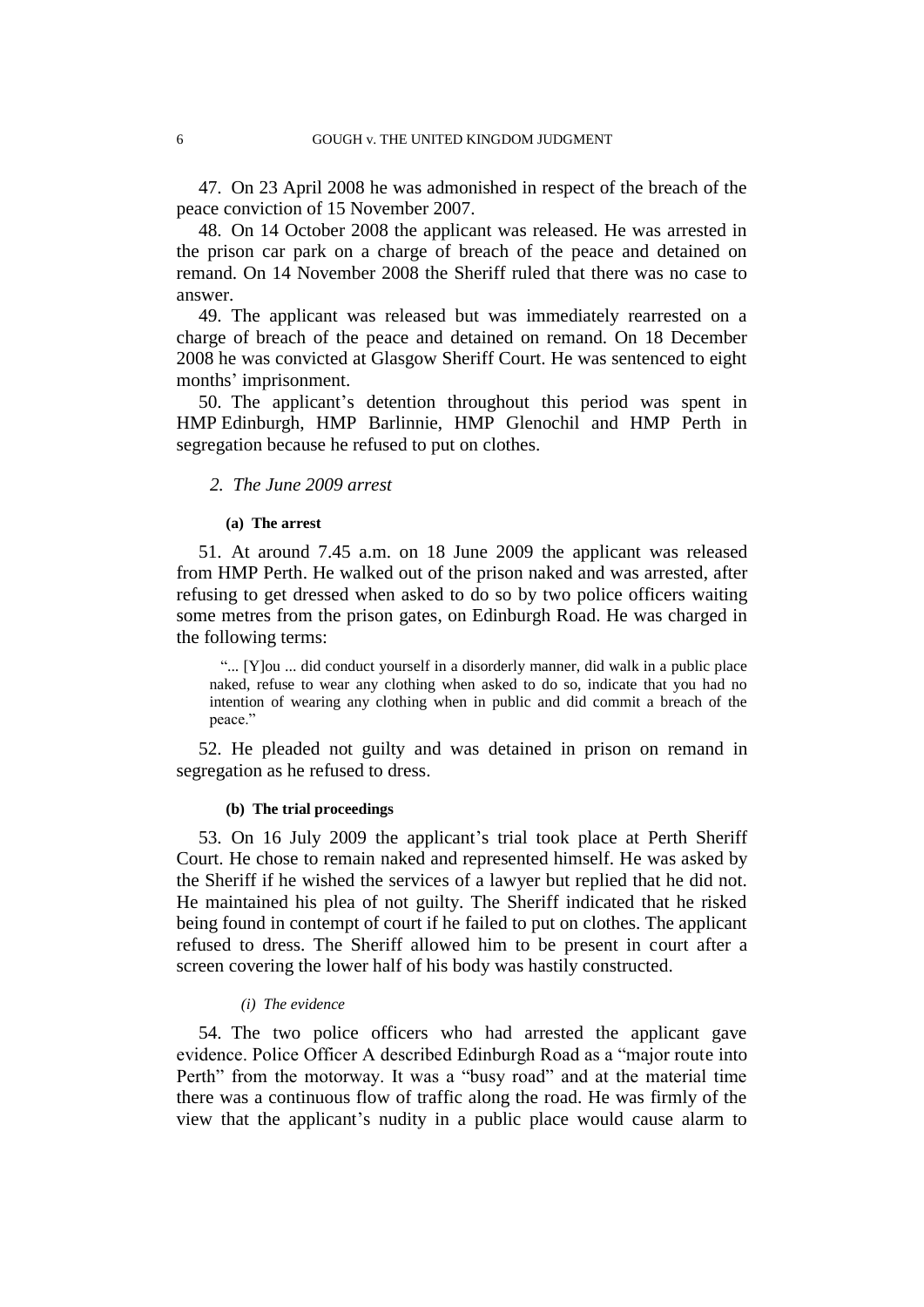anyone. During cross-examination by the applicant, Police Officer A agreed that the human body was in itself decent and was not harmful or alarming. He accepted that nothing in the applicant's behaviour at the time of his arrest, other than his nakedness, gave the police any cause for concern. Police Officer B gave evidence that she considered the fact that the applicant had no clothes on in a public place to be very strange and unusual and that she was "quite shocked" by it. She explained that at the time, Edinburgh Road had been very busy with vehicular and pedestrian traffic. She had previously seen elderly people and children in the area, and there were schools and housing nearby. In cross-examination she also agreed that the human body in itself was not harmful, indecent or bad but maintained that although she had been forewarned that she would be likely to see a naked man in public she had still been shocked. She confirmed that no complaints had been received from members of the public.

<span id="page-8-0"></span>55. The applicant gave evidence in his defence. When asked by the prosecution why he was wearing no clothes, he replied that he was making a stand and that "we're innocent until we do something wrong". He did not believe that he was causing harm by not wearing clothes. He said that he did not wear clothes in order to provoke a reaction: although he had not always been like that, as he had grown older he had thought more about his beliefs. When asked what he hoped to achieve by making his stand, the applicant replied that he did it because he felt that it was right and that the world changed in its own way.

#### *(ii) The conviction and sentence*

56. The Sheriff found the applicant guilty of breach of the peace and contempt of court. He considered that being naked in a public place and refusing to wear clothes in a public place was conduct that would be alarming and disturbing, in its context, to any reasonable person. In his stated case prepared in the context of the applicant's later appeal, the Sheriff explained:

"56. ... There was no dispute on the facts of the case ... I accepted that the police officers were concerned that if the appellant did not put clothes on there was a very real likelihood of him causing fear and alarm to other members of the public ..."

#### 57. He continued:

"58. The position of the appellant is somewhat difficult to understand. He made it clear to the two police officers that he had no intention whatsoever of putting clothes on. He insisted on being naked in a public place. He believed that he was doing no wrong by being naked in a public place. He did not accept that he had committed an offence."

58. He noted that in questioning the police officers, the applicant had chosen not to differentiate between private and public places when it came to nakedness. He concluded: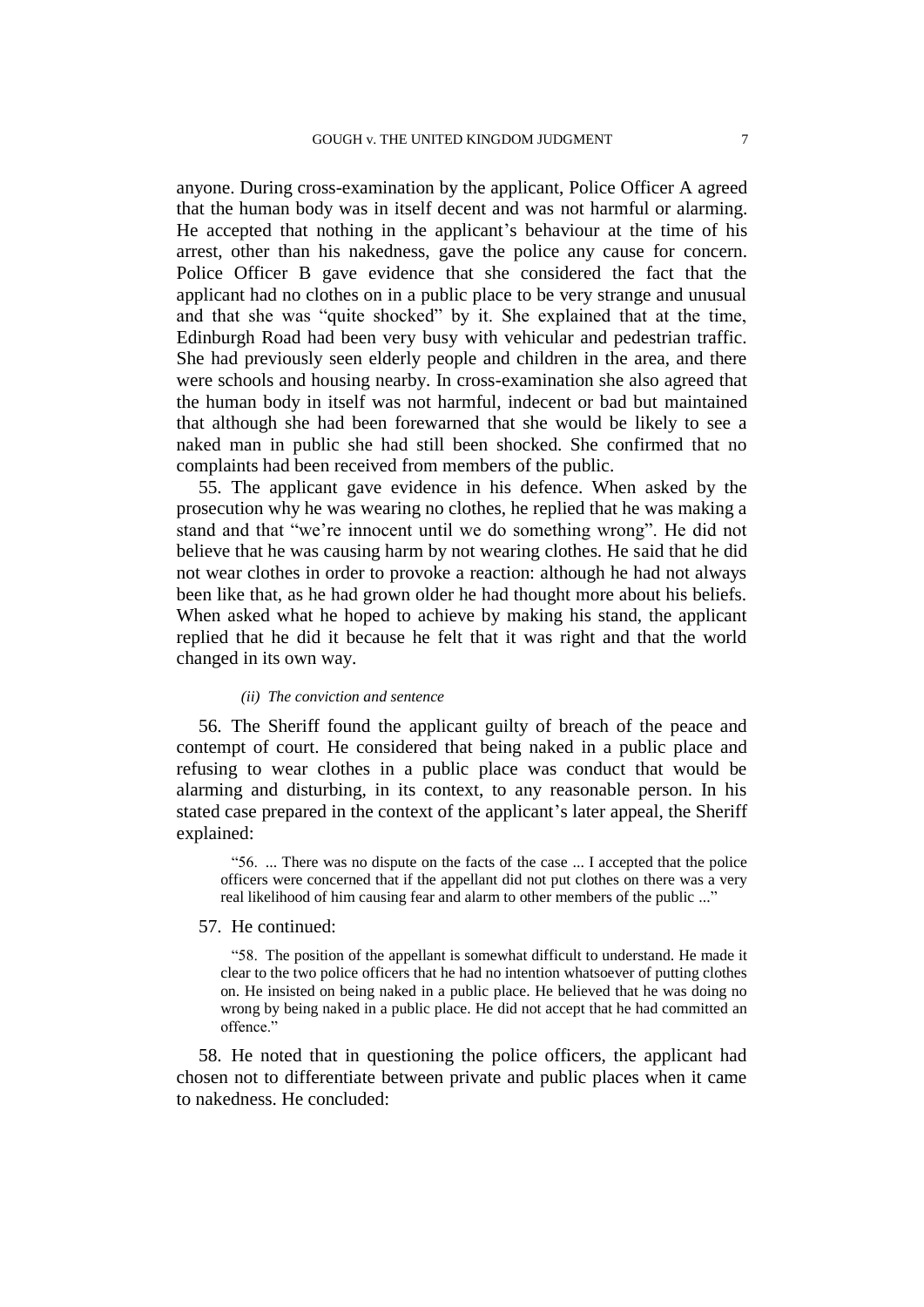"60. I was entirely satisfied that the conduct of the appellant with the aggravation of his refusal to wear clothing in a public place amounted to a breach of the peace. The criteria for a breach of the peace as discussed in the case of *Smith v. Donnelly* had been met ... The evidence of the appellant did not raise a doubt in my mind. Accordingly I convicted the appellant as libelled."

59. At sentencing, the Sheriff had before him the applicant's previous convictions. According to the stated case, the applicant confirmed to the Sheriff that all previous convictions were for breach of the peace. The Sheriff's stated case continued:

"61. ... He acknowledged that he had spent the last five years or thereby in prison for the same offence. A pattern has emerged namely that on his release from prison when he 'stepped out' of the prison gate, always naked, he was immediately arrested.

62. I asked the appellant what he was hoping to achieve by insisting on being naked in public. He talked about 'his beliefs'. I simply could not understand what he had to say in this regard. He did not appear to be waging any campaign or making a protest. He informed me that he would rather not be in prison. If he was not in prison, he would go back to live with his mother in a village in Cornwall. He had previously worked as a driver of large goods vehicles ..."

<span id="page-9-0"></span>60. The Sheriff discussed sentencing options with the applicant. In his stated case he explained:

"32. ... I enquired of him if I was minded to defer sentence for whatever reason and admit him to a bail order would he then wear clothes. After some thought the appellant stated that he would not be prepared to wear clothes ..."

<span id="page-9-1"></span>61. The Sheriff's stated case concluded:

"63. Taking all these matters into account I could see no alternative to a custodial sentence. In view of the content of the Notice of Previous Convictions I deemed it appropriate to impose the maximum of 12 months' imprisonment which I backdated to the date that he had been taken into custody."

62. A further four months' imprisonment, to run concurrently, was imposed for contempt of court.

## **(c) The appeal**

63. The applicant sought to appeal his conviction and sentence by way of note of appeal and a draft stated case was prepared by the Sheriff in September 2009.

64. The applicant was provided with a copy of the stated case and was asked for details of any proposed changes. By letter of 5 October 2009 the applicant proposed a number of changes.

65. On 12 October 2009 a hearing was held to consider the proposed adjustments to the case stated. The applicant was brought from HMP Perth to attend the hearing and blankets were provided to facilitate his attendance. He was told that if he refused to wear clothes or make use of the blankets he would not be admitted into the court. He refused to wear clothes or to make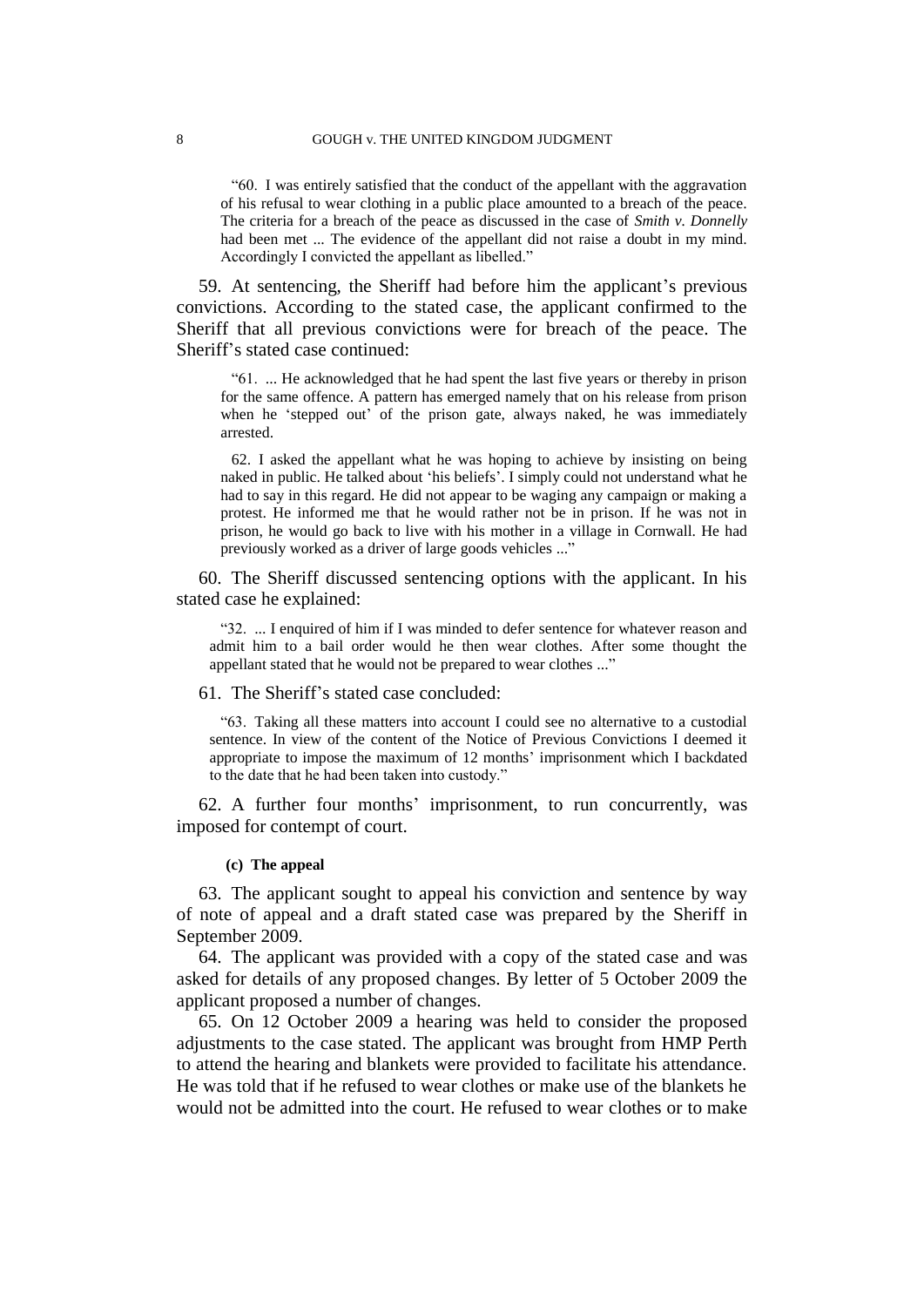use of the blankets and was accordingly not permitted to attend the adjustment hearing. The hearing proceeded in his absence and his requested adjustments were considered by the Sheriff. Two adjustments were allowed and the remaining adjustments rejected.

66. Concerned that the stated case was biased, the applicant did not lodge it with the Justiciary Office. On 29 October 2009, the expiry of the applicable time-limit for lodging, his appeal was deemed abandoned.

67. The applicant spent his sentence in segregation at HMP Perth as he refused to wear clothes. On 17 December 2009 he was released from prison.

## *3. The December 2009 arrest*

68. Minutes after his release on 17 December 2009, the applicant was arrested and charged with breach of the peace for being naked in public. He was detained on remand.

69. On 11 January 2010 he was convicted of breach of the peace. Sentence was deferred to 8 February for up-to-date psychiatric and psychological assessments.

70. On 8 February 2010 the applicant was sentenced to a term of twelve months' imprisonment plus 180 days unserved from previous sentences. He lodged an appeal; the outcome of the appeal is not known. He was kept in segregation at HMP Perth while in prison because he refused to dress.

71. He was released on 29 October 2010.

#### *4. The October 2010 arrest*

72. Minutes after his release on 29 October 2010, the applicant was arrested and charged with breach of the peace for being naked in public. He was detained on remand.

73. On 24 November 2010 he was found guilty of breach of the peace and contempt of court. On 25 November he was sentenced to 312 days' imprisonment in respect of the breach of the peace charge together with 74 days unserved from previous sentences plus 90 days for contempt of court, to be served consecutively. He was not kept in segregation while in prison at HMP Perth.

74. He was released on 20 July 2011.

## *5. The July 2011 arrest*

#### **(a) The arrest**

<span id="page-10-0"></span>75. Minutes after his release on 20 July 2011 at around 9 a.m., the applicant was approached by two police officers on Manson Terrace, a public road leading from HMP Perth to Edinburgh Road. The officers suggested that he put on some clothes but he refused to do so. He was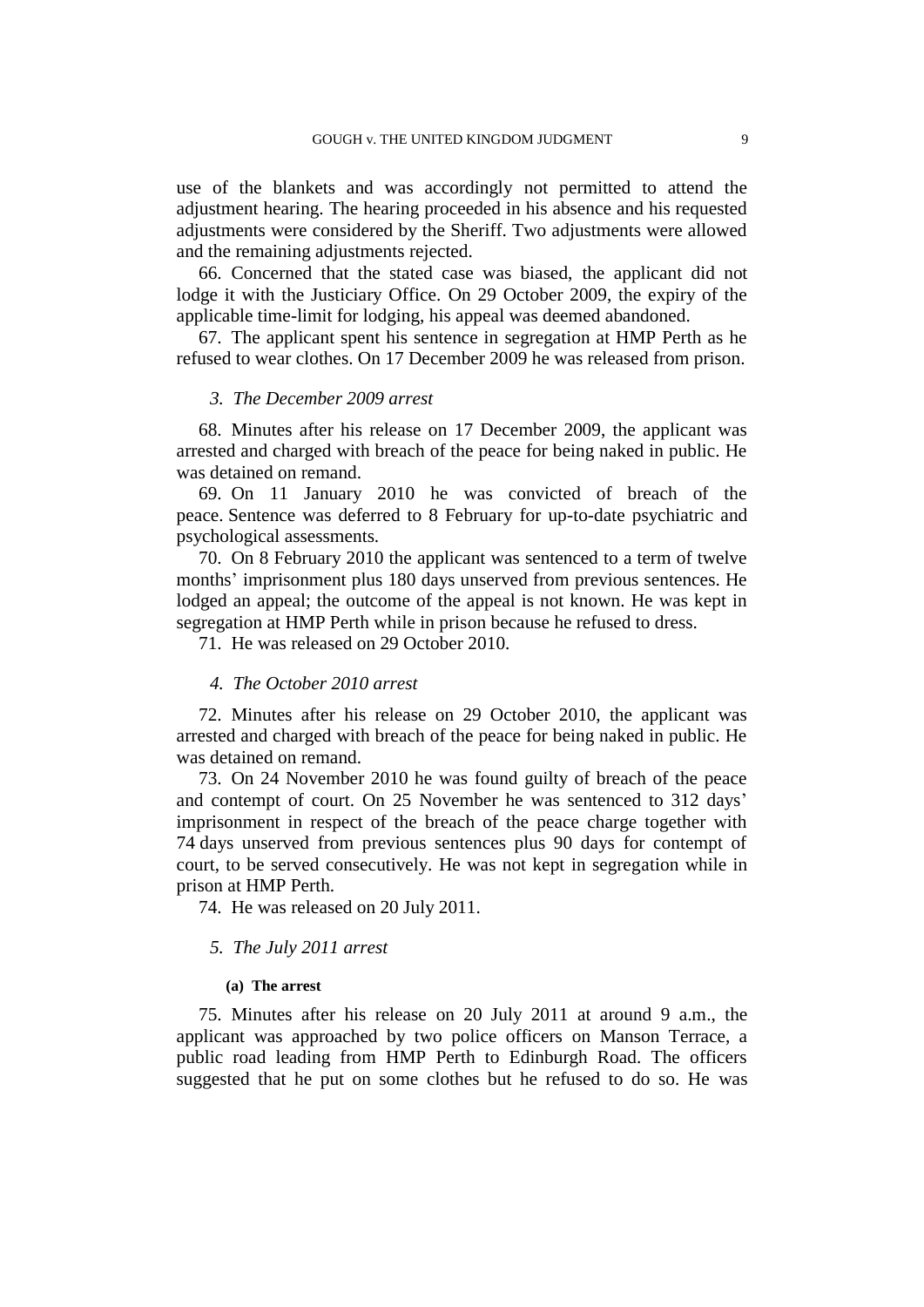arrested him for breach of the peace and detained on remand. He appeared in court on 21 July 2011 and pleaded not guilty.

#### **(b) The trial proceedings**

<span id="page-11-0"></span>76. The trial commenced on 24 August 2011. The applicant appeared in court naked and was warned by the Sheriff that if he refused to dress or to cover himself he might be held in contempt of court. He refused to put on clothes.

#### *(i) The evidence*

77. The prosecution led evidence of two police officer witnesses at trial. Their evidence was similar to that given at the 2009 trial and the applicant's cross-examination was also in similar terms and elicited similar responses (see paragraph [54](#page-7-0) above).

78. The applicant did not give evidence in his defence. He argued that his arrest and trial violated the Convention. He relied, *inter alia*, on Article 5, arguing that there was no reasonable suspicion which would satisfy an objective observer that he had committed an offence; Article 8, arguing that his arrest was arbitrary as it was based on the subjective belief that his nakedness was offensive; Article 9, arguing that he had a strong view that there was nothing indecent about his body and that view was not being respected; Article 10, arguing that he ought to have been given the right to express his views that nakedness was not indecent in the way that he had chosen to do; and Article 14, arguing that he was being discriminated against because he had different views from the majority of people.

### *(ii) The conviction and sentence*

79. The Sheriff found that the applicant's conduct on 20 July 2011 was severe enough to cause alarm to ordinary people; threatened serious disturbance to the community; and presented as genuinely alarming, in its context, to any reasonable person. He therefore convicted the applicant. In his stated case prepared in the context of the later appeal proceedings, the Sheriff referred to the applicant's Convention arguments and continued:

<span id="page-11-1"></span>"14. I should say that none of these arguments were developed to any extent and it was not always easy to see what [the applicant's] full argument was. I came to the conclusion that none of the articles suggested by the appellant had been contravened in the procedure ..."

## 80. As to the conviction handed down, he explained:

"15. In my view there was no doubt about the facts in this case ... The question was whether the conduct amounted to a breach of the peace. I was of the view that the first part of the test was easily met by the conduct. The appellant was walking along a public street in full view of anyone passing and he was completely naked with his private parts entirely on show. Such conduct would be severe enough to cause alarm to ordinary people especially when it was being carried out in an ordinary public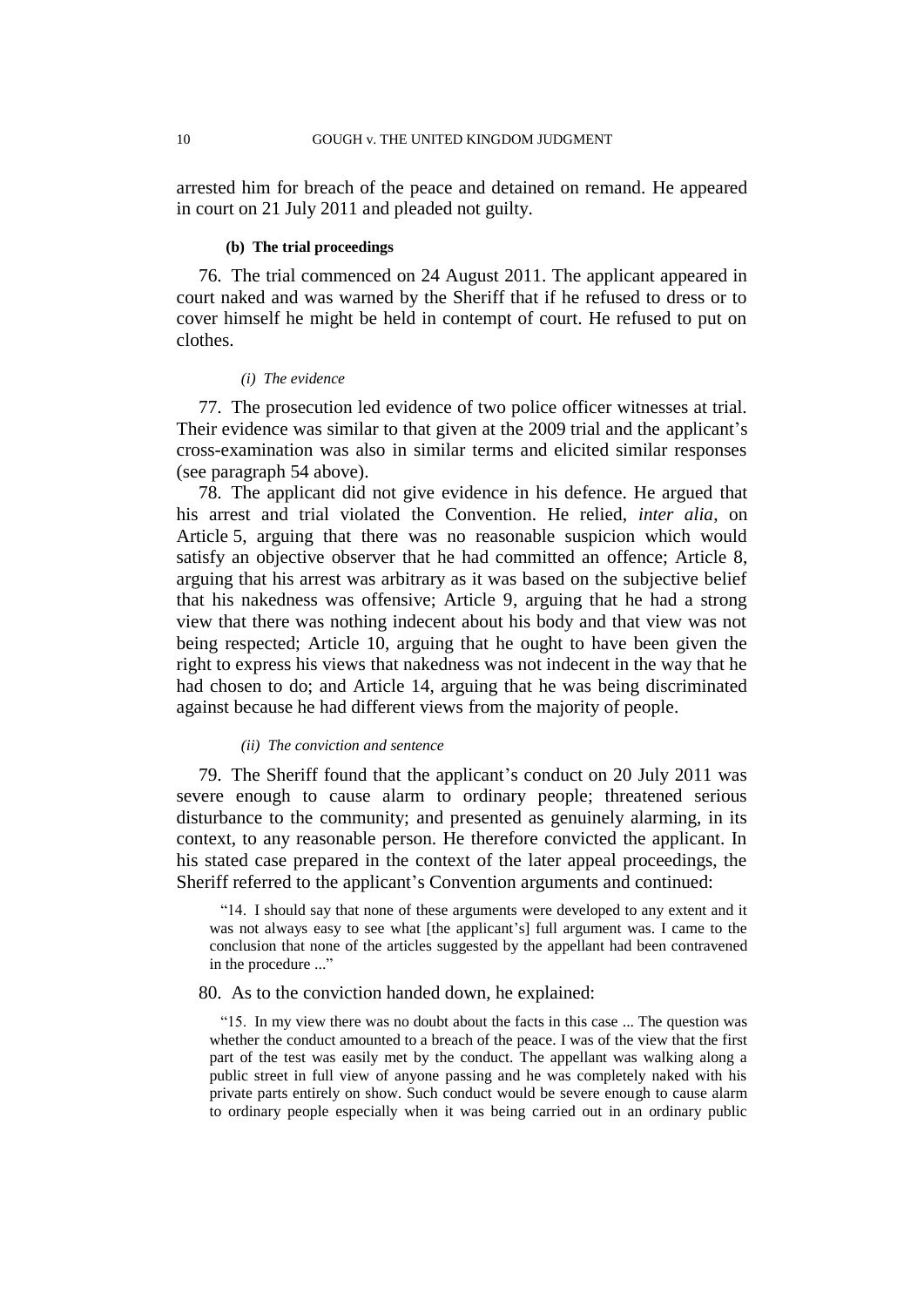street. It might be different if he had been naked somewhere in private, even in a public place which was remote or where fewer people would be congregated, but in or near one of the main streets of a busy town his appearance in that state would be alarming.

16. The question which was more troubling was whether the second part of the test was met. Would the conduct cause serious disturbance to the community? I came to the conclusion that the context in which the conduct was taking place – being naked in a brazen fashion in the public street with no attempt to cover himself and no obvious explanation or reason for the conduct – would cause serious disturbance to the community because of the reaction of ordinary people to his presence in that state in that place. That would be particularly so if the community could see that children or vulnerable old people might be present. I considered that the test was met and that the charge was proved beyond reasonable doubt. I therefore found the appellant guilty."

<span id="page-12-2"></span>81. The applicant was sentenced to a term of imprisonment of 330 days for the breach of the peace and 90 days for the contempt charge, together with 237 days unspent from his previous sentence, a total of 657 days. The sentences were not backdated and they were to run consecutively. The total length of the sentence was therefore one year, nine months and eighteen days.

#### **(c) The appeal**

82. The applicant sought to appeal his conviction by way of note of appeal and a draft stated case was prepared by the Sheriff.

83. Adjustments to the stated case were proposed by both parties and a hearing was held. The applicant was not permitted to attend the hearing since he refused to wear clothes.

<span id="page-12-0"></span>84. On 28 October 2011 the applicant lodged an appeal by way of case stated, relying on Articles 5, 6, 7, 8, 9, 10 and 14 of the Convention.

85. On 18 November 2011 the applicant's application for leave to appeal was considered by the first sift judge. Leave was refused for the following reasons:

"The appeal is not arguable. The Sheriff has carefully explained the reasons for arriving at his decision. There was no infringement of the appellant's rights in terms of the European Convention on Human Rights."

<span id="page-12-1"></span>86. On 22 December 2011 the applicant was refused leave on the second sift. The judges found that for the reasons given by the first sift judge the appeal was not arguable.

87. The applicant was not kept in segregation while serving his sentence at HMP Perth. He was released on 17 July 2012.

#### *6. Subsequent arrests in Scotland*

88. On the same day the applicant was arrested and charged with breach of the peace. He was not held in custody. On 2 August 2012 a decision was made to take no further action.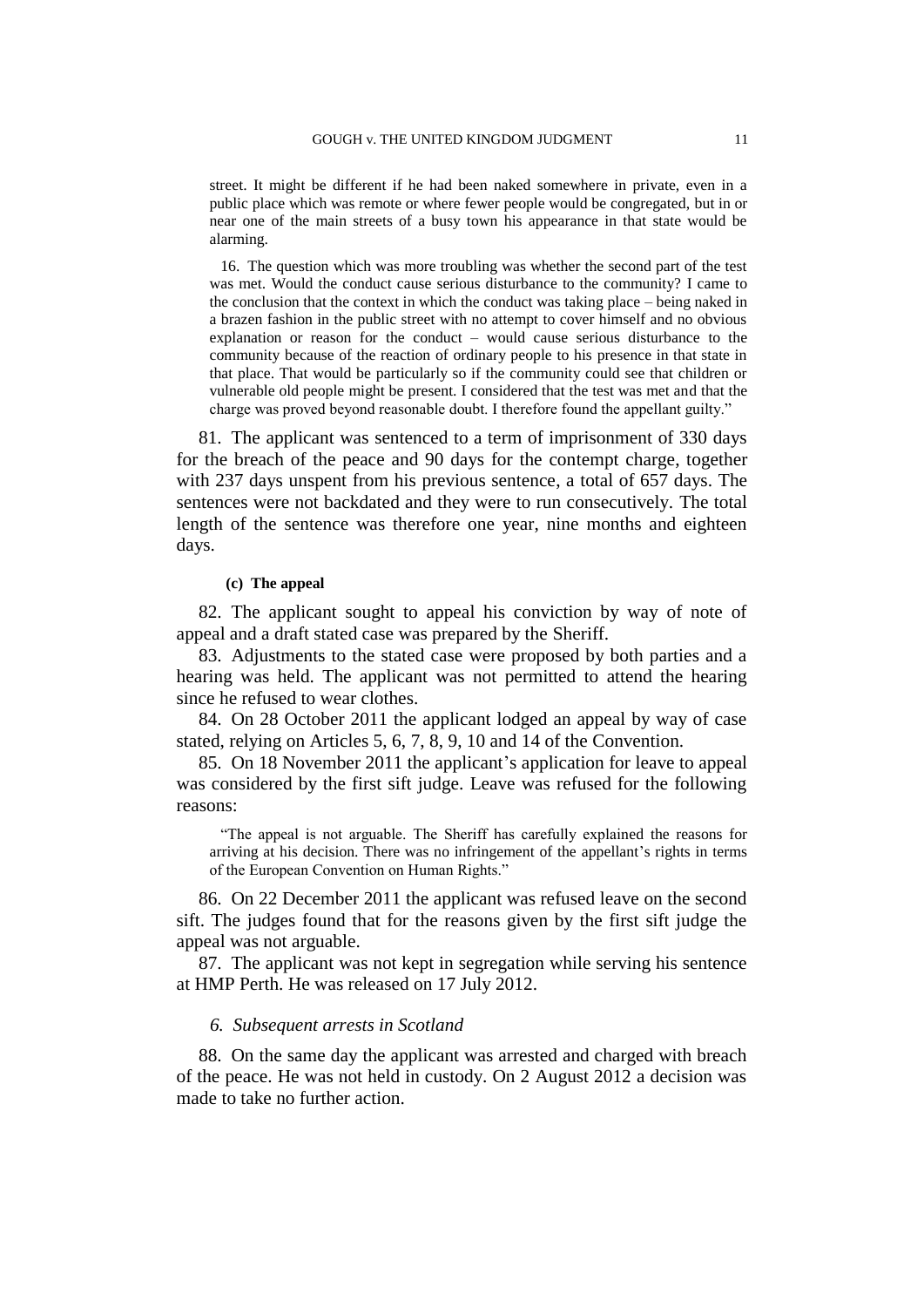89. Meanwhile, on 20 July 2012 he was arrested on the outskirts of Dunfermline and charged with breach of the peace. He was detained on remand and appeared at Kirkcaldy Sheriff Court in August 2012. He was convicted of breach of the peace and detained at HMP Edinburgh and HMP Kilmarnock. He was kept in segregation during his detention.

90. He was released on 5 October 2012 and headed south towards his home in Eastleigh.

## **B. Treatment while in prison**

## *1. Background facts*

#### **(a) Medical treatment regarding lump on testicle**

91. In April 2011 the applicant discovered a lump on his right testicle. He was examined in his cell but was required to wear clothes for external appointments. He refused to dress and subsequently made prison complaints about alleged inadequate medical treatment. When they were unsuccessful, he referred the complaints to the Scottish Ministers but on 10 August 2011 he was informed that they were not upheld. The applicant then contacted the Scottish Public Services Ombudsman ("the Ombudsman"). However, he was advised that his complaint was not one which the Ombudsman could pursue. On 8 February 2012 he was told that the lump had gone.

#### **(b) Visits from family and friends**

92. On 27 August 2011 the applicant made a prison complaint that he was not allowed visits. He was told in reply that he was permitted visits provided that he was appropriately dressed. He referred the complaint to the Internal Complaints Committee ("ICC") on 1 September 2011. He was advised on 26 September 2011 that the ICC had fully endorsed the suggestion that visits be accommodated in the segregation unit. He was told to discuss this with the relevant staff and book a visit. No visits took place.

<span id="page-13-0"></span>93. On 9 November 2011 the applicant contacted the Ombudsman with a complaint that the Scottish Prison Service ("SPS") was unreasonably refusing to enable him to receive visits. By letter dated 10 January 2012 he was informed that the Ombudsman had not upheld the complaint because according to information from the SPS, he had been asked to cover his genitalia when walking from A Hall, where he was detained, to the segregation unit. He had refused to do so.

### **(c) General dental and medical treatment**

94. On 14 September 2011 the applicant made a prison complaint about refusal of dental and general medical treatment over the previous five years while he was in detention. By reply dated 20 September 2011 he was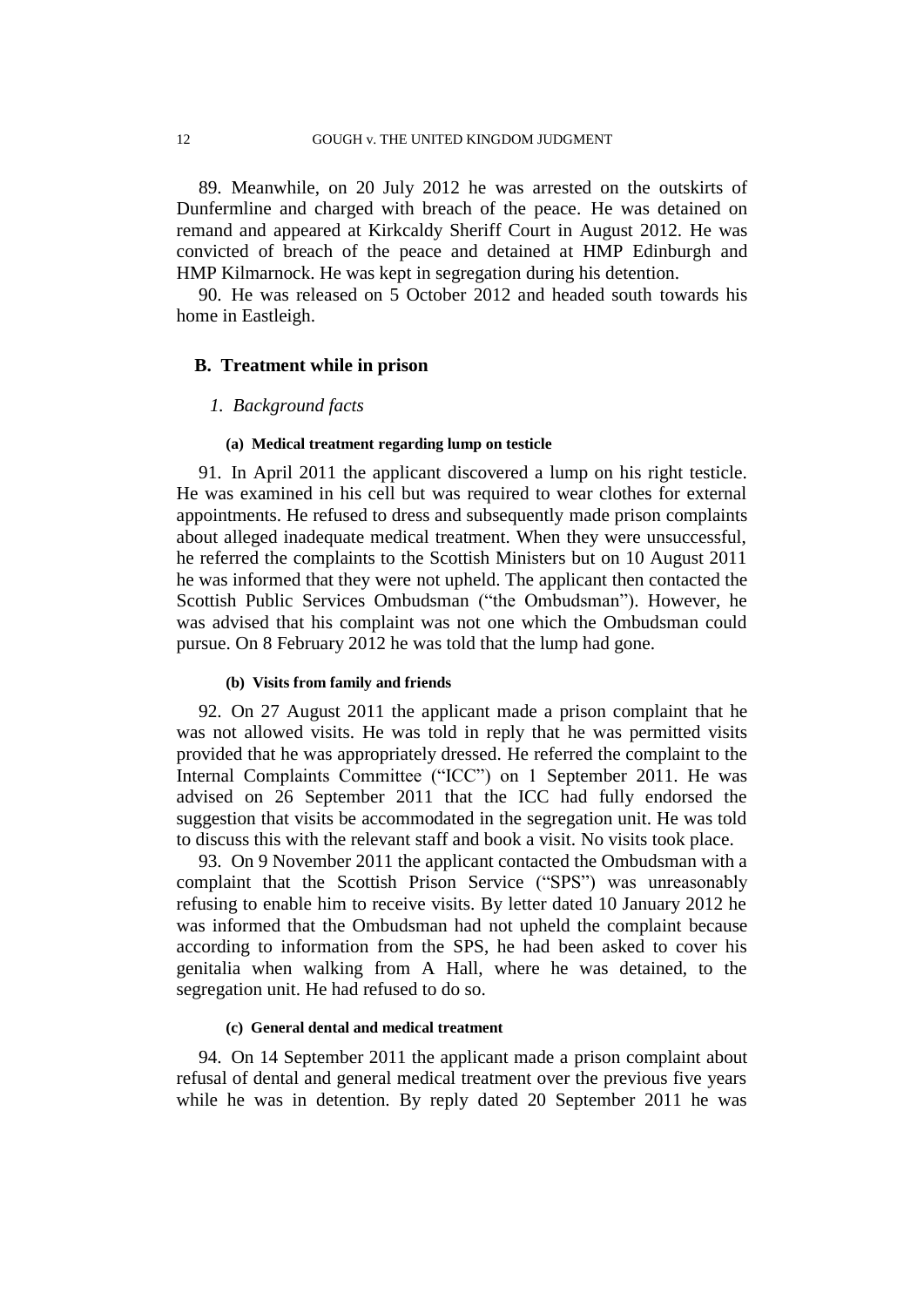advised that the full range of clinical services were available to prisoners and that he was required to comply with the dress code to attend appointments. He referred the complaint to the Scottish Ministers, who did not uphold his complaint.

## **(d) Association with other prisoners and exercise**

95. As noted above, the applicant spent much of his detention in segregation. Even when not in segregation, his ability to participate in activities and to associate with other prisoners was generally limited as long as he remained naked. He was not permitted to access the gym, for health and safety reasons. However, efforts were made to give him access to books and to explore further work or hobbies that could be conducted in his cell. Throughout his time in segregation, the applicant was reviewed regularly by health care professionals.

96. On 29 January 2012 the applicant complained to the prison authorities that he was not allowed to associate with other prisoners or to exercise. By reply dated 31 January 2012 he was told that he was not being denied association or exercise but had excluded himself from these activities by refusing to wear clothes. The applicant referred the complaint to the ICC on 2 February 2012 but the ICC decided that the current arrangements were satisfactory. It noted that if the applicant were to wear clothes, he would be permitted to associate with other prisoners. However, his choice to remain naked gave rise to serious concerns that he might be the victim of violence or unwarranted comments, and the prison had an obligation to ensure his safety.

97. In March 2012 the applicant complained to the Ombudsman that the SPS had given an unreasonable explanation for denying him access to association and exercise. By reply dated 24 May 2012 the Ombudsman informed him that his complaint had not been upheld because prison staff had confirmed that if he wore clothes, he would be able to associate with other prisoners and exercise.

## *2. Attempts to secure legal representation and exemption from court fees*

98. The applicant contacted the Law Society of Scotland seeking details of solicitors in Edinburgh experienced in judicial review. He received a list containing the names of fourteen firms, which he duly contacted. None were willing to represent him. However, a further seven firms were recommended to him. He contacted them and was informed that none were willing to represent him.

99. He then contacted the Court of Session to request information regarding exemption from court fees, with a view to commencing judicial review proceedings without legal assistance. He was advised that as he was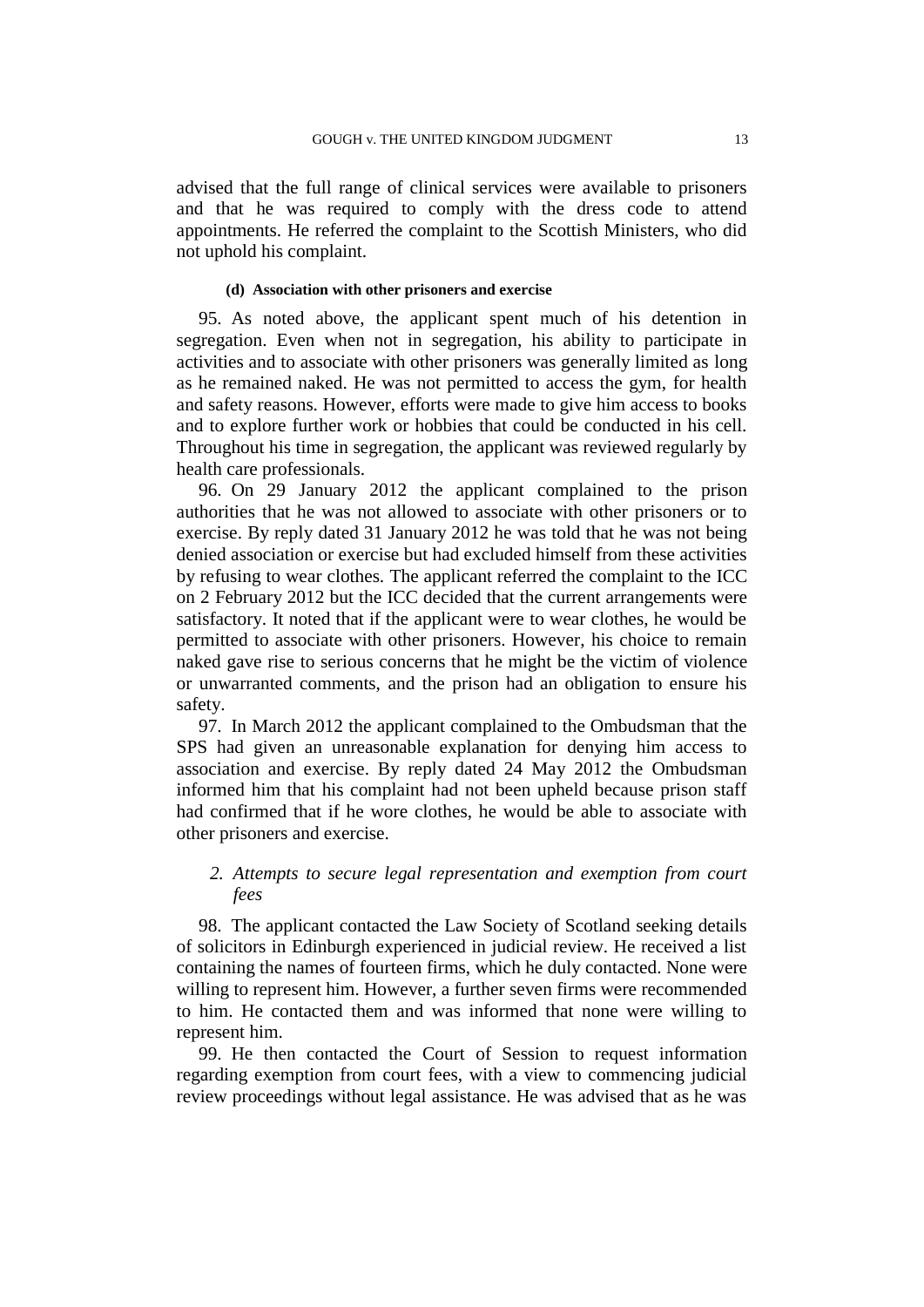a prisoner and not in receipt of any State benefits, he was not eligible for exemption from court fees.

## II. RELEVANT DOMESTIC LAW AND PRACTICE

#### **A. Criminal offences in Scotland**

#### *1. Breach of the peace*

<span id="page-15-0"></span>100. The leading case as to what constitutes a breach of the peace under Scots law is *Smith v. Donnelly* 2001 SLT 1007, where the Appeal Court said:

"17. The crime of breach of the peace can be committed in a wide variety of circumstances, and, in many cases, it is a relatively minor crime. It has therefore been said, more than once, that a comprehensive definition which would cover all possible circumstances is neither possible nor desirable. Equally, in our view, it is neither possible nor desirable to derive a comprehensive definition from a close analysis of the facts of individual cases in which it has been held that a breach of the peace had been committed ... [I]t is, in our view, clear that what is required to constitute the crime is conduct severe enough to cause alarm to ordinary people and threaten serious disturbance to the community ... What is required, therefore, it seems to us, is conduct which does present as genuinely alarming and disturbing, in its context, to any reasonable person.

18. That interpretation is supported by the fact that ... if there is no evidence of actual alarm, the conduct must be 'flagrant' if it is to justify a conviction. 'Flagrant' is a strong word and the use of that word points to a standard of conduct which would be alarming or seriously disturbing to any reasonable person in the particular circumstances ... We therefore conclude that the definition of the crime found in the principal authorities does meet the requirements of the Convention."

<span id="page-15-3"></span>101. In *Her Majesty's Advocate v. Harris* [2010] HCJAC 102, the Appeal Court, citing *Smith*, emphasised that it was now clear that the crime of breach of the peace involved two elements: conduct (1) severe enough to cause alarm to ordinary people and (2) which threatened serious disturbance to the community.

<span id="page-15-1"></span>102. The maximum sentence for a breach of the peace depends upon the court in which the offence is tried. When prosecuted in summary proceedings in the Sheriff Court, the maximum sentence is a fine of up to five thousand pounds sterling or imprisonment of one year.

### *2. Breach of bail conditions*

<span id="page-15-2"></span>103. Pursuant to section 27(1)(b) of the Criminal Procedure (Scotland) Act 1995 ("the 1995 Act"), it is an offence to fail, without reasonable excuse, to comply with any condition imposed on bail. Section 27(2)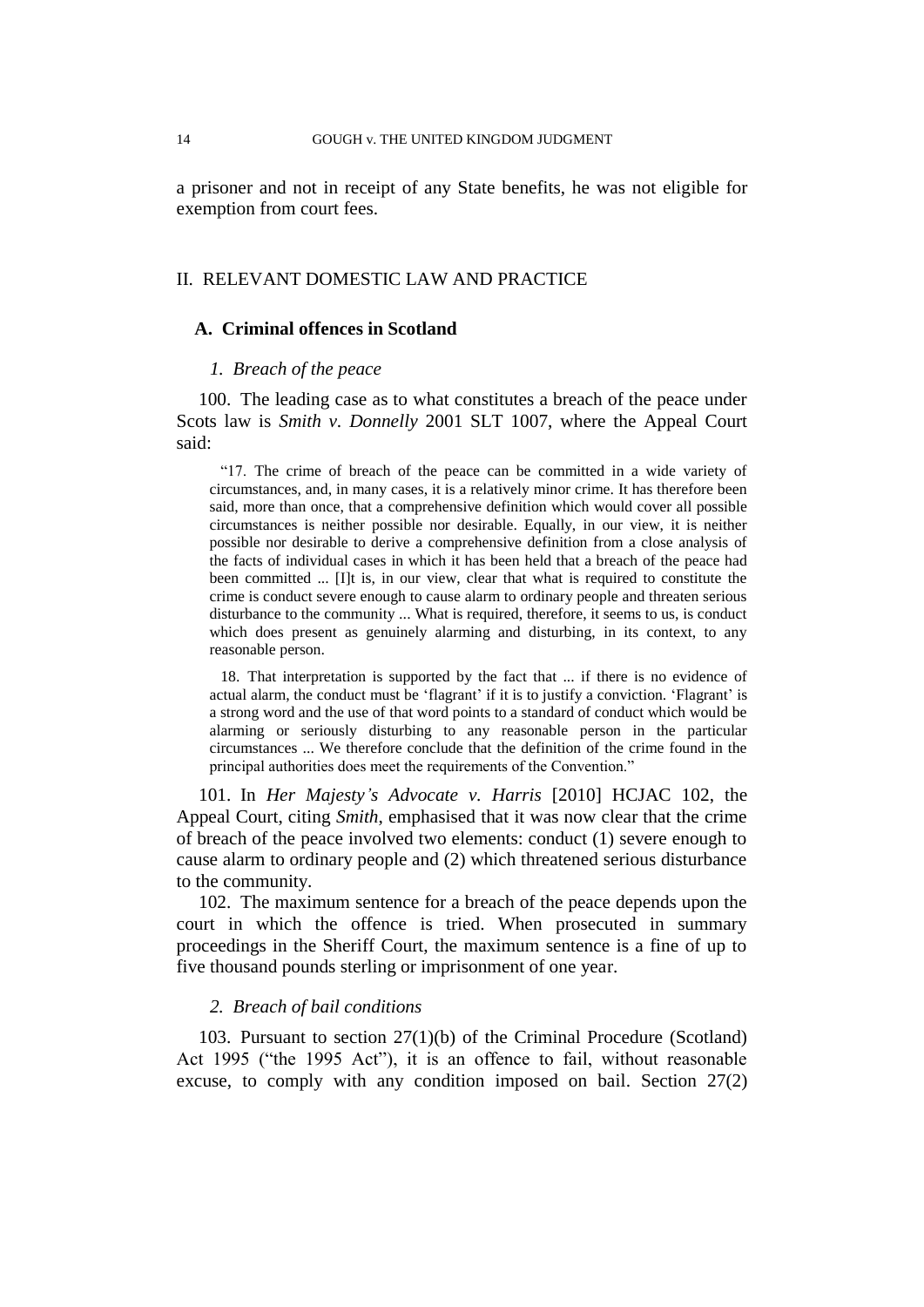provides that a person guilty of an offence under section 27(1) is liable to a fine or to imprisonment for up to twelve months.

## *3. Contempt of court*

104. In *HM Advocate v. Airs* 1975 JC 64 contempt of court was described as:

"conduct which challenges or affronts the authority of the court or the supremacy of the law itself."

105. Every court in Scotland has the inherent power to punish persons who are in contempt of it. Where contempt occurs in the court itself, it may be dealt with immediately by the judge without a prior formal charge.

106. Pursuant to section 15(2) of the Contempt of Court Act 1981, contempt of court in summary proceedings before a Sheriff is punishable by a fine or imprisonment for up to three months.

## **B. Criminal proceedings in Scotland**

## *1. The decision to prosecute*

107. In Scotland, the decision whether to prosecute an individual is taken by the Crown Office. The Crown Office is wholly independent of the police and is under the responsibility of the Scottish Law Officers (the Lord Advocate and the Solicitor General).

108. There are two forms of criminal procedure in Scotland. The most serious crimes are tried under "solemn procedure" on indictment. Determinations of fact in such cases are made by a jury. Less serious crimes are tried under "summary procedure" by a judge sitting without a jury.

## *2. The determination of the sentence in summary proceedings*

109. In summary proceedings, the Sheriff determines the sentence to be imposed on a person found guilty. He is required to take into account a number of considerations including: the offender's personal circumstances; his criminal record or lack thereof; the circumstances of the offence; the age of the offender (if under 21); the absence of any previous custodial sentence; any guidance issued by the High Court; any plea of guilty; and any time spent in custody awaiting trial. The court may decide that it is sufficient to admonish a person found guilty. Typically, this may be done where the case concerns a first offence or is minor or there are other extenuating circumstances.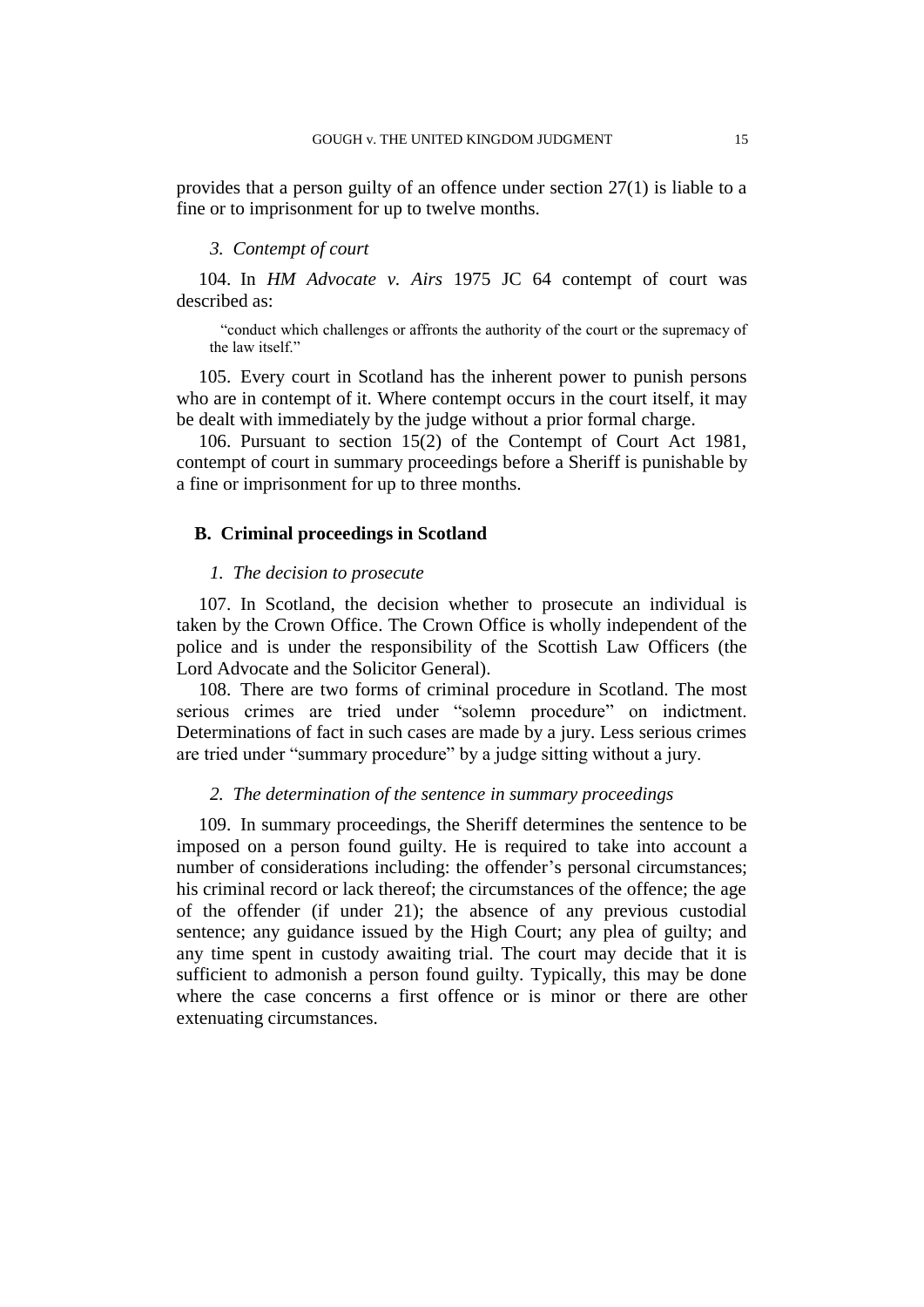#### *3. The procedure for appeal in summary proceedings*

110. Section 175 of the 1995 Act provides for the possibility of lodging an appeal against conviction in summary proceedings. Section 175(2) stipulates that leave is required.

111. Pursuant to section 176(1), any appeal against conviction must be by way of case stated. The presiding judge at the trial must prepare a draft stated case and provide a copy to the appellant. The stated case sets out the matters competent for review by the High Court, the facts proved in the case, any points of law decided and the reasons for the decision. Parties to the proceedings may propose adjustments to the stated case. If adjustments are proposed, the judge must arrange a date for a hearing for the purpose of considering proposed adjustments. Once the case stated has been finalised, a copy is sent to the appellant, who must lodge it with the Clerk of Justiciary within one week of receipt. If he fails to do so, the appeal will be deemed abandoned.

112. Under sections 180 and 187 of the 1995 Act, the decision whether to grant leave to appeal against conviction or sentence is made by a judge of the High Court who, if he considers that there are arguable grounds of appeal, must grant leave to appeal and make such comments in writing as he considers appropriate. In any other case, the judge must refuse leave to appeal and give reasons in writing for the refusal.

### **C. Prison Rules and Directions**

113. The Prison Rules are contained in secondary legislation. At the relevant time the rules were set out in the Prisons and Young Offenders Institutions (Scotland) Rules 2006 ("the Prison Rules 2006"). From 1 November 2011, the relevant rules were the Prisons and Young Offenders Institutions (Scotland) Rules 2011 ("the Prison Rules 2011"). There is no material difference between the two sets of rules in so far as they applied to the applicant. The references below are to the 2006 Rules.

### *1. Rules on segregation*

114. Rule 94(1) of the Prison Rules 2006 provided that a prisoner could be removed from association with other prisoners for the purpose of maintaining good order or discipline; protecting the interests of any prisoner; and ensuring the safety of others.

115. Pursuant to Rule 94(4), a segregation order had to specify the nature of the removal from association and the reasons for making the order. Segregation was limited to a maximum of 72 hours unless an extension had been authorised specifically by the Scottish Ministers for a further month at a time (see Rule 94(5) and (6)). A prisoner was entitled to receive the reasons for his segregation and to make representations to the Scottish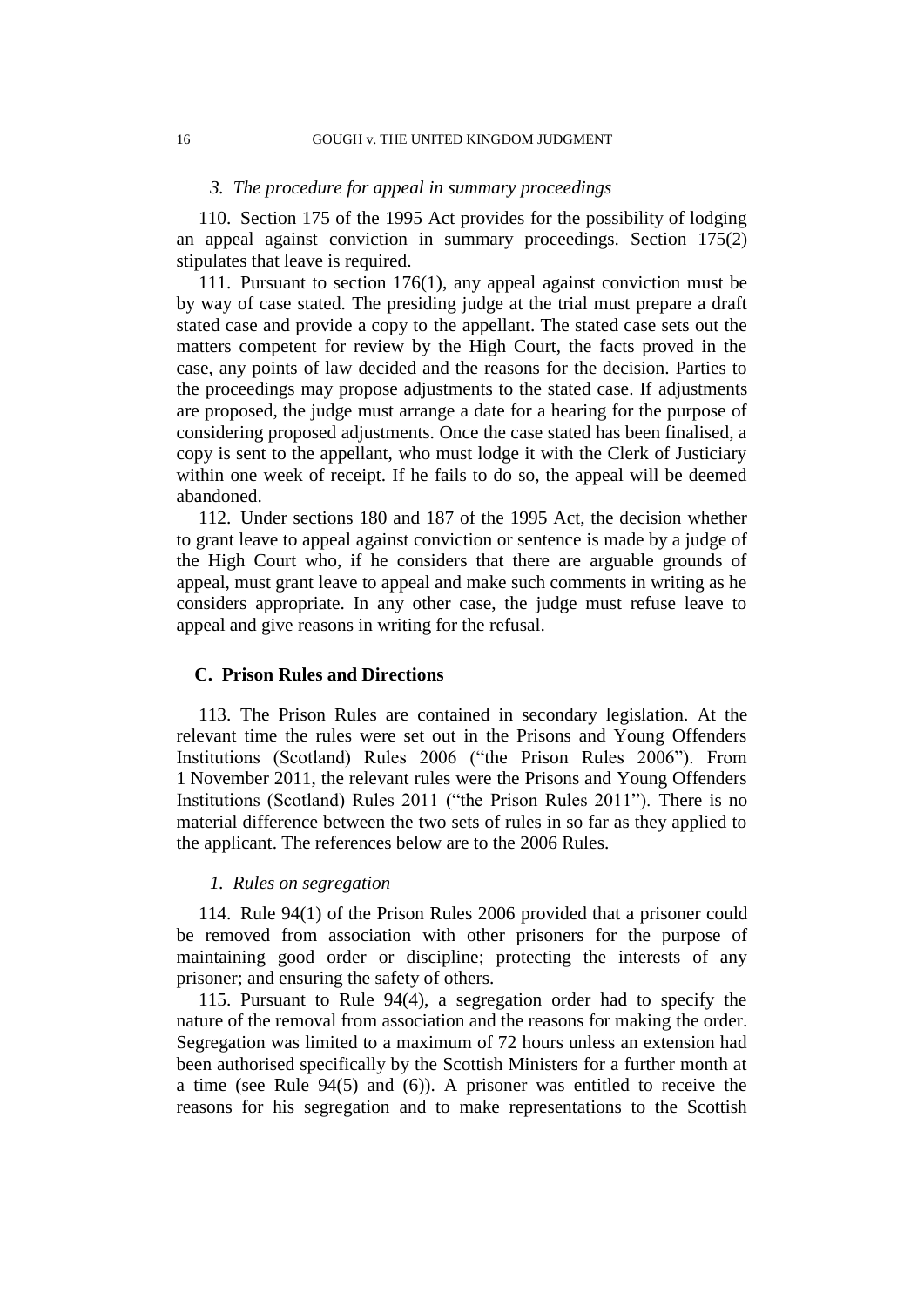Ministers in respect of any application to extend segregation beyond 72 hours.

116. Rule 94(7) provided that the prison governor was obliged to cancel a segregation order if he was advised by a medical officer that it was appropriate to do so on health or welfare grounds. Pursuant to Rule 94(10), where a prisoner was removed from association, a medical officer was required to visit the prisoner as soon as practicable and thereafter as often as is necessary but at least once in every seven days.

117. Similar provisions appear in Rule 95 of the Prison Rules 2011.

## *2. Rules on medical care*

118. Part 5 of the Prison Rules 2006 addressed health and welfare issues. Rule 32 provided that the Scottish Ministers were required to make arrangements for the provision at every prison of appropriate medical services and facilities for the maintenance of good health, the prevention of illness, the care of prisoners suffering from illness or the aftercare of such prisoners.

119. Rule 33 provided that a medical officer had to attend prisoners who complained of illness at such times, and with such frequency, as the medical officer judged necessary in the circumstances. The Governor was obliged, without delay, to bring to the attention of a medical officer any prisoner whose physical or mental condition appeared to require attention (Rule 34). Rule 35 made provision for a medical officer to make arrangements for consultation of specialists.

120. Similar provisions can be found in Part 5 of the Prison Rules 2011.

121. The Prison Rules are supplemented in this respect by the Health Board Provision of Healthcare in Prisons (Scotland) Directions 2011.

## *3. Rules on general daily life*

122. Further general obligations are set out in the Prison Rules. These include the provision of reasonable assistance and facilities to develop relationships with family and friends; facilitation of the practice of a prisoner's religion or belief within the prison; enabling visits to the prisoners; provision of purposeful activities (including work, education, counselling and vocational training); daily opportunity to exercise and spend time in the open air; and provision of reasonable facilities and opportunities to participate in recreational activities outwith normal working hours.

## III. COMPARATIVE LAW MATERIALS

<span id="page-18-0"></span>123. The Court requested the parties to provide comparative information concerning the approach of other member States of the Council of Europe to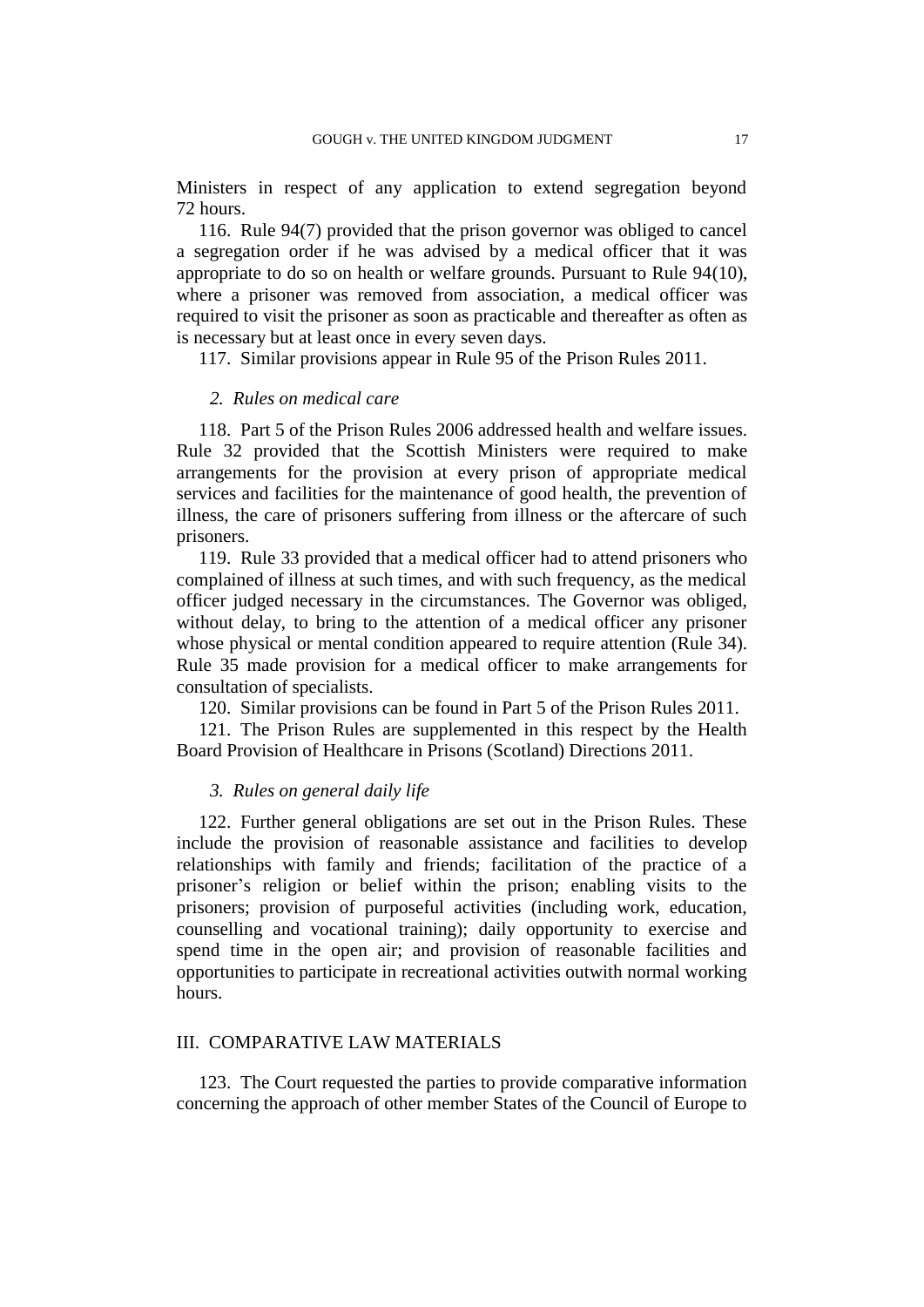nudity in public. The Government submitted information on the law and practice in nineteen of the forty-six other member States.

124. It appears from the data provided that of the nineteen States surveyed, only the Netherlands expressly criminalises public nudity. It is punishable by the imposition of an administrative fine.

125. Other States (Andorra, Belgium, France, Germany and Switzerland) appear to penalise "exhibitionism", but the term is rarely defined. It seems that sanctions vary but the data provided in this respect are incomplete.

<span id="page-19-0"></span>126. According to the data, a number of States have some form of public decency, public order or public peace legislation that might extend to prohibiting public nudity (Belgium, Croatia, the Czech Republic, Denmark, Estonia, Germany, Greece, Italy, Lithuania, the Netherlands, San Marino, Poland, Romania, Russia, Slovenia, Sweden and Switzerland). While sentencing information has not been provided for some of the States (Denmark, Estonia and Russia), it appears that sentencing powers generally vary from the imposition of fines only (the Czech Republic, Germany, Slovenia, Sweden and Switzerland) to the possibility of imprisonment (Belgium, Croatia, Greece, Italy, Lithuania, the Netherlands, Poland, Romania and San Marino).

## THE LAW

## I. THE APPLICANT'S REPEATED ARREST, PROSECUTION, CONVICTION AND IMPRISONMENT

127. The applicant complained about his repeated arrest, prosecution, conviction and imprisonment for being naked in public. In his first letter he invoked Articles 5, 6, 7, 8, 9, 10, 13 and 14 of the Convention as well as Articles 2 and 4 of Protocol No. 7.

### **A. Compliance with Article 35 § 1**

### *1. The parties' submissions*

#### **(a) The Government**

128. The Government alleged that in respect of this complaint the applicant had failed to comply with Article 35 § 1, which provides:

"The Court may only deal with the matter after all domestic remedies have been exhausted, according to the generally recognised rules of international law, and within a period of six months from the date on which the final decision was taken."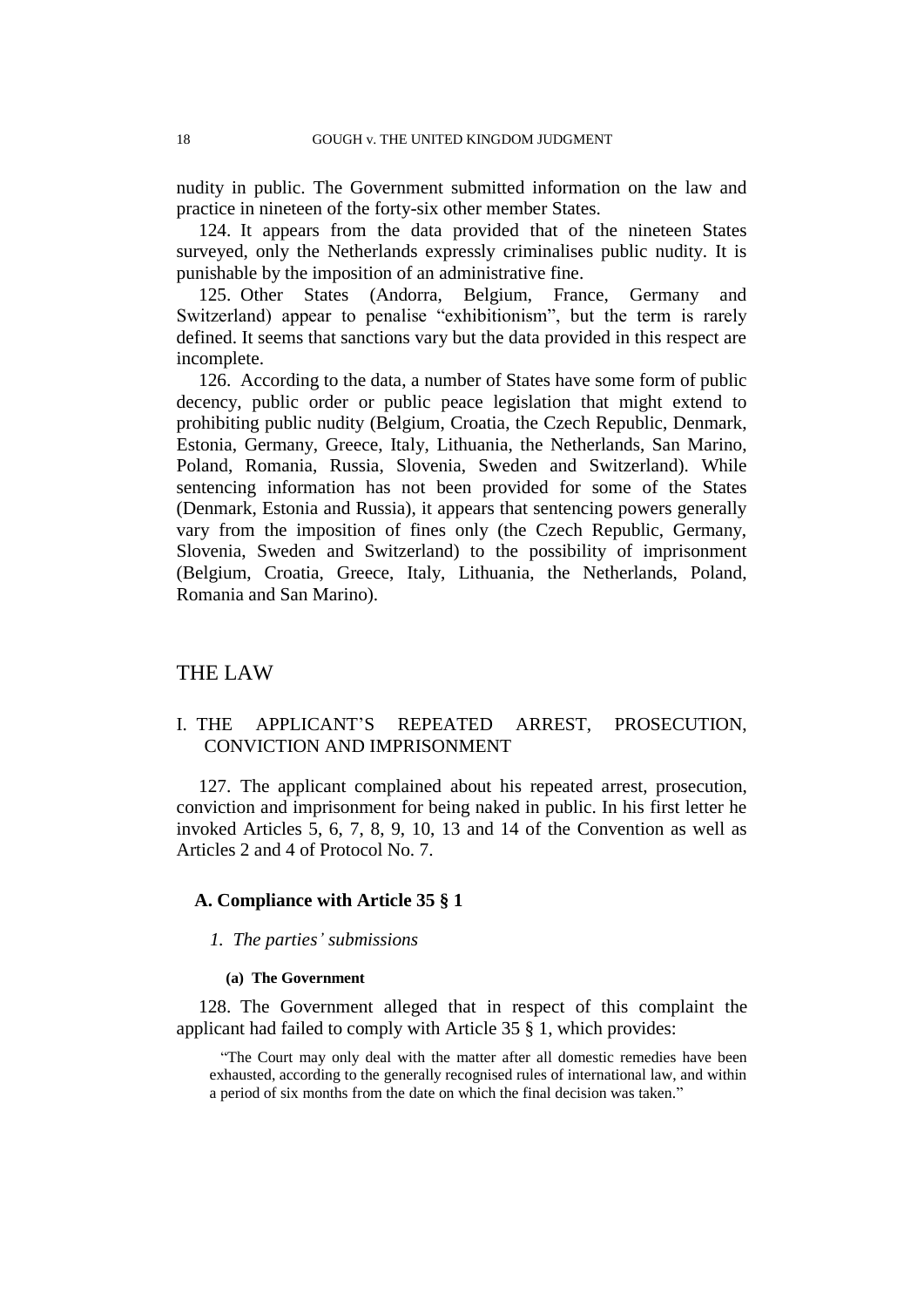129. First, the Government argued that each arrest and conviction was a separate incident which could not be viewed as a continuing situation. They emphasised that there was no policy on the part of the police or the prosecuting authorities as regards public nudity and their response to the applicant's repetition of discrete instances of criminal conduct did not make that conduct "continuing". They noted that in his first letter the applicant had complained about his 18 June 2009 arrest and subsequent conviction only. Although he had later referred to his July 2011 arrest and subsequent conviction, the Government were of the view that he had not specifically complained about that arrest and conviction. They therefore contended that the complaint had been lodged outside the six-month time-limit stipulated in Article 35 § 1 of the Convention.

130. Second, the Government argued that the applicant had failed to exhaust domestic remedies. While he had initiated an appeal by stated case, he had abandoned it on the unsupported allegation that the stated case was biased. According to the Government, this was not a credible or acceptable basis to decline to bring his conviction under review by the competent domestic court.

### **(b) The applicant**

131. The applicant reiterated that he had been repeatedly prosecuted and punished for public nudity and did not accept that his complaints had been lodged out of time. Relying on *McFeeley* and Others v. the United *Kingdom*, no. 8317/78, Commission decision of 15 May 1980, Decisions and Reports (DR), 20, p. 44, he maintained that his case concerned a permanent state of affairs which was still continuing and that the question of the six-month rule could only arise after the state of affairs had ceased.

132. He further maintained that he had exhausted all domestic remedies available to him. He had appealed his August 2011 conviction by case stated, invoking arguments under the Convention, and was refused leave to appeal at the first and second sifts in December 2011. There was no further avenue of appeal under Scots law. In these circumstances, there was no prospect of obtaining damages.

## *2. The Court's assessment*

#### **(a) The six-month rule**

133. The object of the six-month time-limit under Article 35 § 1 is to promote legal certainty, by ensuring that cases raising issues under the Convention are dealt with in a reasonable time and that past decisions are not continually open to challenge. As a rule, the six-month period runs from the date of the final decision in the process of exhaustion of domestic remedies. However, it has been said that the six-month time-limit does not apply as such to continuing situations because, if there is a situation of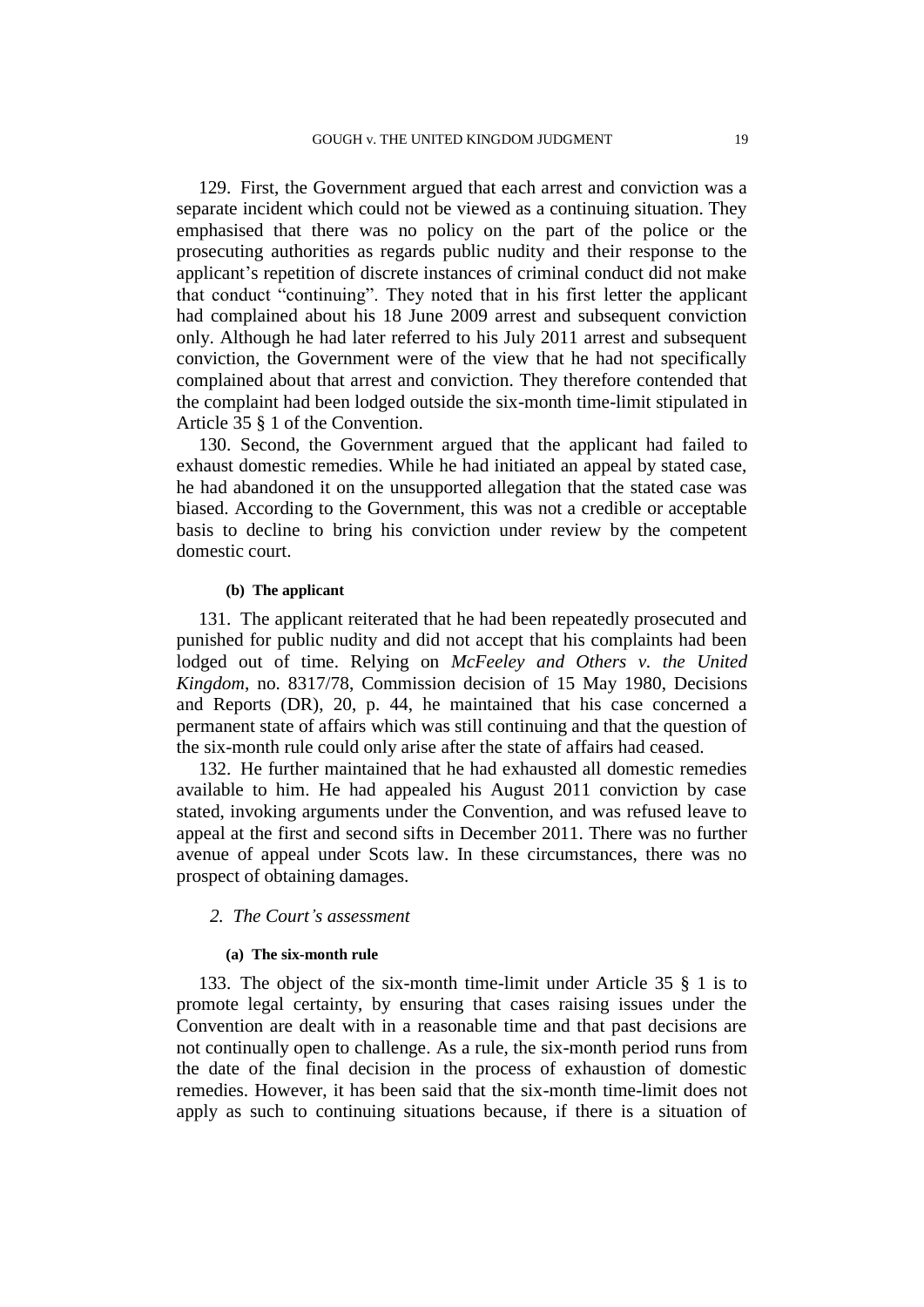ongoing breach, the time-limit in effect starts afresh each day and it is only once the situation ceases that the final period of six months will run to its end (*Chiragov and Others v. Armenia* [GC] (dec.), no. 13216/05, § 126, 14 December 2011).

134. In the present case, each arrest, with the ensuing prosecution, conviction and sentence of imprisonment, was a discrete incident which followed directly upon the applicant's appearance naked in public on different occasions. As the Government pointed out and as is evident from the facts as outlined, the applicant has enjoyed periods of liberty between his periods of detention, even if sometimes only for a few minutes. Accordingly, while the cycle of release and rearrest can be said to constitute a pattern, it cannot be viewed as a continuing situation within the meaning of the Court's case-law (compare and contrast *McFeeley and Others*, cited above, § 24*)*. The six-month period therefore began to run in respect of each conviction from the date of the final domestic decision in the case.

135. In his first letter to the Court, dated 29 July 2011, the applicant complained about his arrest in June 2009, his subsequent conviction and the appeal proceedings. His appeal in respect of that conviction was abandoned on 29 October 2009. Had his complaint been directed solely at that conviction, it would have been lodged outside the six-month time-period allowed by Article 35 § 1.

136. However, in his subsequent application form, dated 20 December 2011, he complained that his "repeated conviction and imprisonment for the offence of breach of the peace owing to his refusal to wear clothes in public" amounted to a violation of the Convention. He set out details of his arrest on 20 July 2011 and conviction on 24 August 2011, with reference to his pending appeal. The Court is therefore satisfied that he also complained about his 2011 arrest and conviction, in the wider context of a pattern of prosecutions and convictions for being naked in public. Leave to appeal in respect of the July 2011 conviction was refused on 22 December 2011. The applicant having first notified the Court of this complaint on 20 December 2011, he has therefore complied with the six-month time-limit in this respect.

#### **(b) Non-exhaustion of domestic remedies**

137. It is primordial that the machinery of protection established by the Convention is subsidiary to the national systems safeguarding human rights. This Court is concerned with the supervision of the implementation by Contracting States of their obligations under the Convention. It cannot, and must not, usurp the role of Contracting States whose responsibility it is to ensure that the fundamental rights and freedoms enshrined therein are respected and protected on a domestic level. The rule of exhaustion of domestic remedies is therefore an indispensable part of the functioning of this system of protection. States are dispensed from answering before an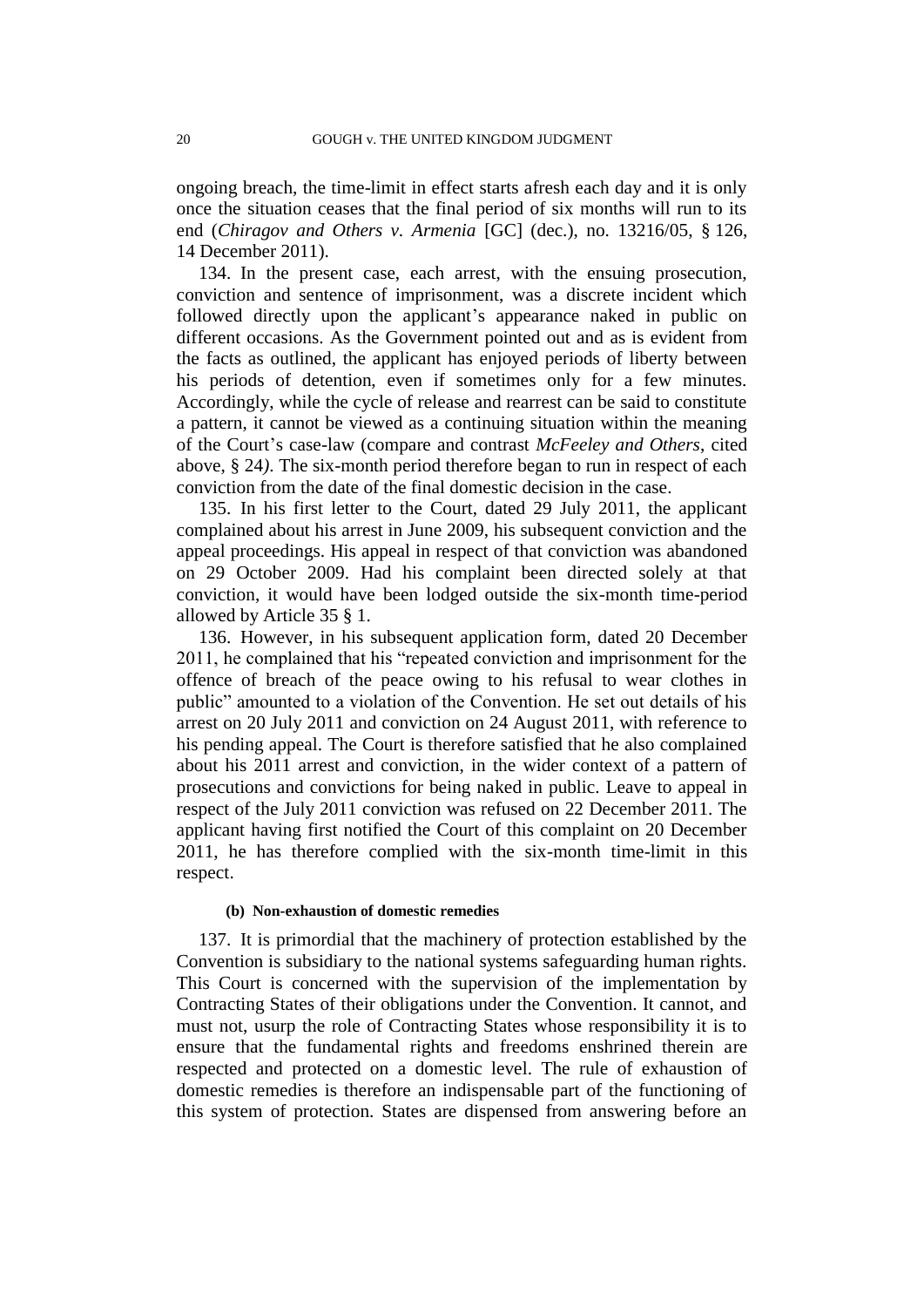international body for their acts before they have had an opportunity to put matters right through their own legal system and those who wish to invoke the supervisory jurisdiction of the Court as concerns complaints against a State are thus obliged to use first the remedies provided by the national legal system (see, amongst many authorities, *Akdivar and Others v. Turkey*, 16 September 1996, § 65, *Reports of Judgments and Decisions* 1996‑IV; and *Blatchford v. the United Kingdom* (dec.), no. 14447/06, 22 June 2010).

138. As stipulated in its *Akdivar* judgment (cited above, §§ 66-67), normal recourse should be had by an applicant to remedies which are available and sufficient to afford redress in respect of the breaches alleged. The existence of the remedies in question must be sufficiently certain not only in theory but in practice, failing which they will lack the requisite accessibility and effectiveness.

<span id="page-22-1"></span>139. As the Court also held in *Akdivar* (cited above, § 68), in the area of the exhaustion of domestic remedies there is a distribution of the burden of proof. It is incumbent on the Government claiming non-exhaustion to satisfy the Court that the remedy was an effective one available in theory and in practice at the relevant time, that is to say, that it was accessible, was one which was capable of providing redress in respect of the applicant's complaints and offered reasonable prospects of success. However, once this burden of proof has been satisfied, it falls to the applicant to establish that the remedy advanced by the Government was in fact exhausted or was for some reason inadequate and ineffective in the particular circumstances of the case or that there existed special circumstances absolving him or her from the requirement.

140. Finally, the application of the rule must make due allowance for the fact that it is being applied in the context of machinery for the protection of human rights that the Contracting Parties have agreed to set up and that it must therefore be applied with some degree of flexibility and without excessive formalism (see *Akdivar*, cited above, § 69).

141. It is apparent that the applicant sought to appeal his 2011 conviction by way of case stated (see paragraphs [84](#page-12-0) above). In his appeal, he invoked Articles 5, 6, 7, 8, 9, 10 and 14 of the Convention. Permission to appeal was refused on the second sift on 22 December 2011 (see paragraph [86](#page-12-1) above). The applicant has accordingly exhausted available domestic remedies in respect of his complaint.

## **(c) Conclusion on compliance with Article 35 § 1 of the Convention**

<span id="page-22-0"></span>142. In conclusion, the applicant has satisfied the requirements of Article 35 § 1 of the Convention in respect of his complaint about his 2011 arrest, prosecution, conviction and imprisonment, as one incident in a pattern of arrests, prosecutions and convictions over a number of years which was continuing at the time that he lodged his application. The relevance of this broader context will be discussed further in the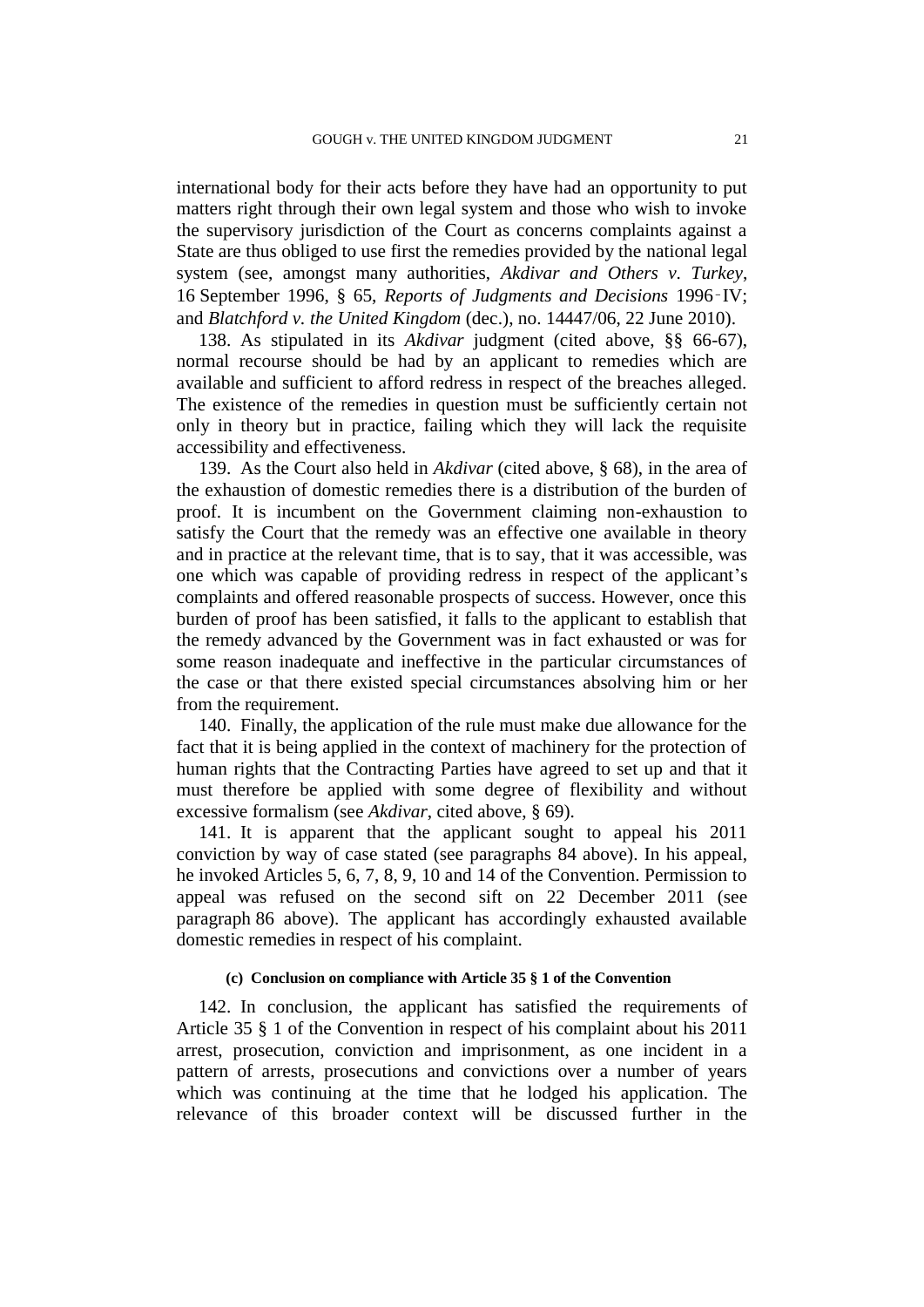examination of the admissibility and merits of his individual complaints, below.

## **B. The alleged violations of Articles 5 § 1 and 7 § 1 of the Convention**

143. As noted above, in his first letter the applicant invoked Articles 5 § 1 (guaranteeing the right to liberty and security) and 7 § 1 (prohibiting punishment without law) in respect of his repeated arrest, prosecution, conviction and sentence, without providing further details of the precise nature of the complaints. He did not reiterate these complaints in the application form subsequently lodged by his solicitors. Although the Court sought written observations on the complaints under these Articles from the parties, the applicant did not subsequently make any relevant written submissions.

144. The applicant, who was legally represented, chose not to pursue the complaints either in his application form or in his written submissions. In the circumstances, the Court sees no reason to examine the complaints.

## **C. The alleged violation of Article 10 of the Convention**

## 145. Article 10 of the Convention provides:

"1. Everyone has the right to freedom of expression. This right shall include freedom to hold opinions and to receive and impart information and ideas without interference by public authority and regardless of frontiers. This Article shall not prevent States from requiring the licensing of broadcasting, television or cinema enterprises.

2. The exercise of these freedoms, since it carries with it duties and responsibilities, may be subject to such formalities, conditions, restrictions or penalties as are prescribed by law and are necessary in a democratic society, in the interests of national security, territorial integrity or public safety, for the prevention of disorder or crime, for the protection of health or morals, for the protection of the reputation or rights of others, for preventing the disclosure of information received in confidence, or for maintaining the authority and impartiality of the judiciary."

## *1 Scope of the complaint*

146. As noted above, while citing two particular instances of arrest and conviction, the applicant clearly complained about his repeated arrest, prosecution, conviction and imprisonment for the offence of breach of the peace owing to his refusal to wear clothes in public. Although the Court has concluded that this did not amount to a continuing situation for the purposes of the six-month rule in Article 35 § 1 of the Convention, it did accept that the incidents formed part of a pattern of arrests, prosecutions, convictions and sentences of imprisonment for being naked in public (see paragraph [142](#page-22-0) above). It would be artificial to ignore this wider pattern when considering the compliance of the measures with the applicant's Article 10 rights, since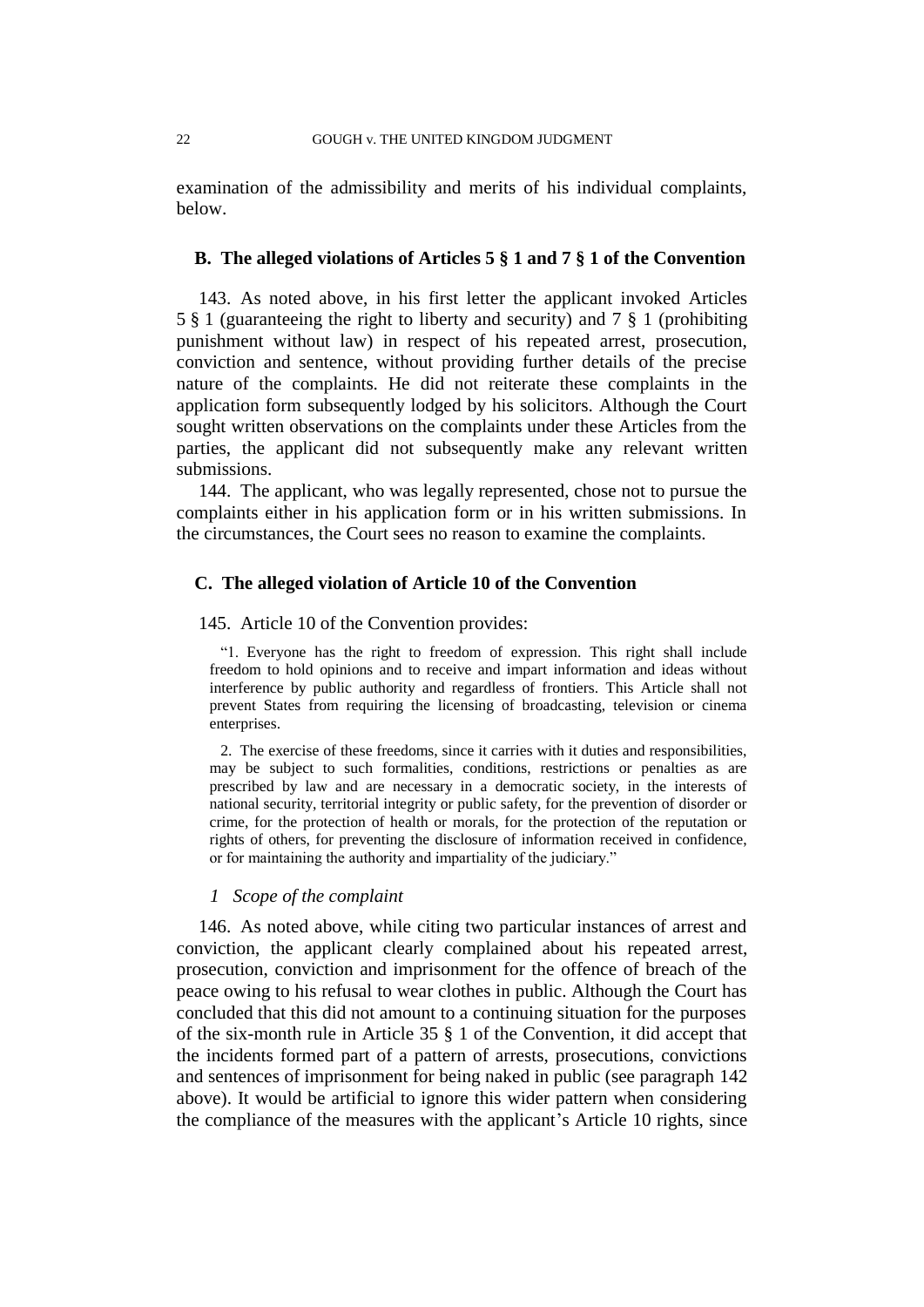it is precisely their repeated nature which has led to the applicant's detention for a number of years. The Court will therefore examine the compatibility of the applicant's 2011 arrest, prosecution, conviction and imprisonment with Article 10 of the Convention in the light of the pattern of prior and subsequent such incidents.

## *2. Applicability of Article 10 and the admissibility of the complaint*

<span id="page-24-0"></span>147. The applicant argued that public nudity was a clear form of expression within the meaning of Article 10 of the Convention. The term "expression" had been widely construed by the Court to cover various different forms of expression, including expression in words, in pictures, by video and through conduct intended to convey an idea or information. In his case, the decision not to wear clothes was a direct expression of his principled views on the human body. His complaint therefore fell within the scope of Article 10 of the Convention.

148. The Government responded that there had been no restriction placed on the applicant in this regard and that he was free to advocate his views. They did not accept that wearing no clothes constituted freedom of expression or that the requirement to wear clothes in certain contexts prevented freedom of expression.

149. The protection of Article 10 extends not only to the substance of the ideas and information expressed but also to the form in which they are conveyed (*Jersild v. Denmark*, 23 September 1994, § 31, Series A no. 298). The Court accepts that the right to freedom of expression may include the right for a person to express his ideas through his mode of dress or his conduct (see, respectively, *Stevens v. the United Kingdom*, no. 11674/85, Commission decision of 3 March 1986, DR 46, p. 245, and *Kara v. the United Kingdom*, no. 36528/97, Commission decision of 22 October 1998, unreported; and *Smith and Grady v. the United Kingdom* (dec.), nos. 33985/96 and 33986/96, 23 February 1999). In *Donaldson v. the United Kingdom* (dec.), no. 56975/09, § 20, 25 January 2011, it found that the applicant's decision to wear an Easter lily (a symbol to commemorate the Irish republican combatants who died during, or were executed after, the 1916 Easter Rising in Ireland) had to be regarded as a way of expressing his political views (see also *Vajnai v. Hungary*, no. 33629/06, § 29, ECHR 2008). In *Steel and Others v. the United Kingdom*, 23 September 1998, § 92, *Reports* 1998‑VII, the Court held that protests, which took the form of physically impeding the activities of which the applicants disapproved, constituted expressions of opinion within the meaning of Article 10 (see also *Hashman and Harrup v. the United Kingdom* [GC], no. 25594/94, § 28, ECHR 1999‑VIII).

<span id="page-24-1"></span>150. In the present case, the applicant has chosen to be naked in public in order to give expression to his opinion as to the inoffensive nature of the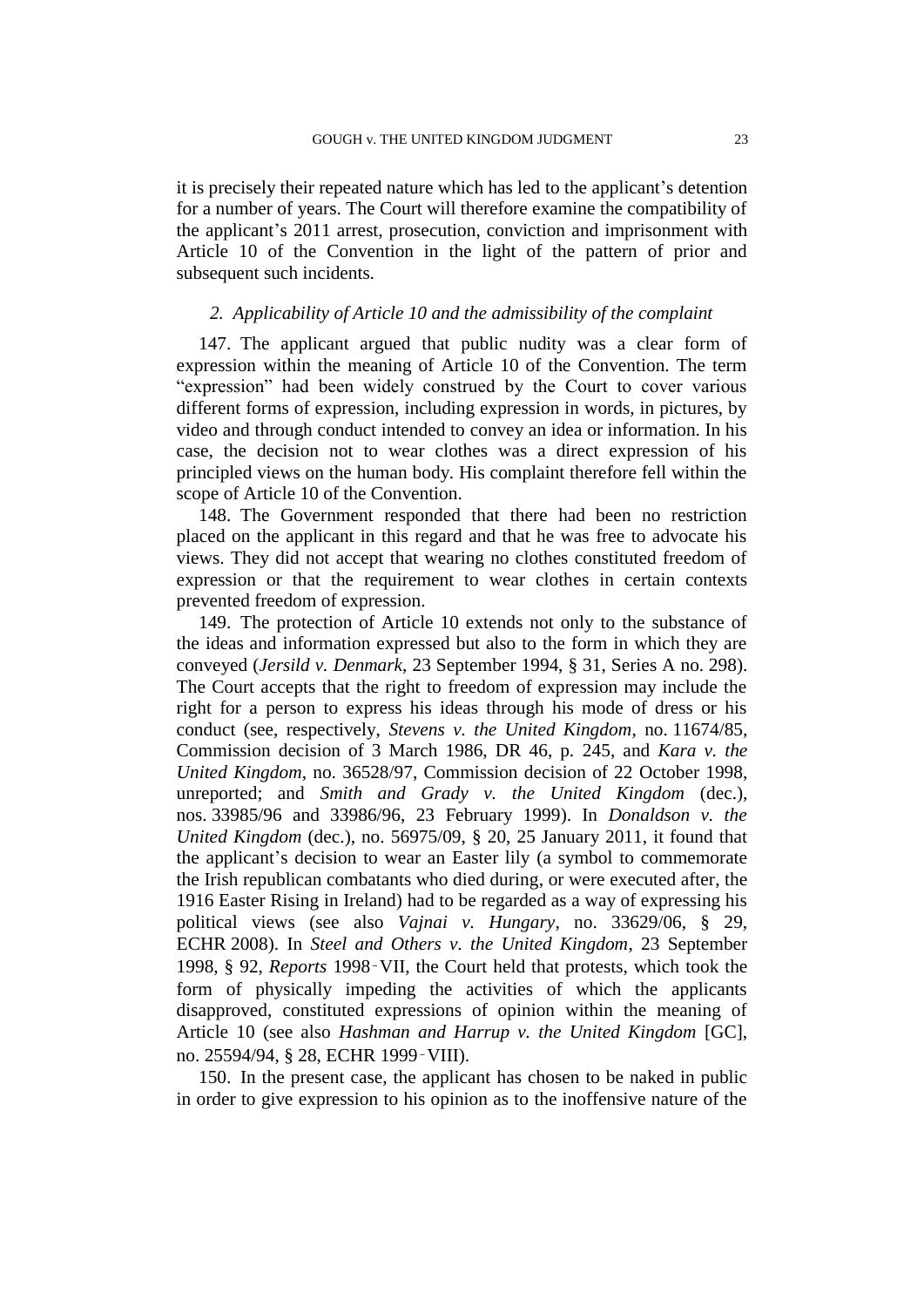human body (see paragraphs [55](#page-8-0) and [147](#page-24-0) above). The Court is therefore satisfied that the applicant's public nudity can be seen as a form of expression which falls within the ambit of Article 10 of the Convention and that his arrest, prosecution, conviction and detention constituted repressive measures taken in reaction to that form of expression of his opinions by the applicant. There has therefore been an interference with his exercise of his right to freedom of expression.

151. In view of the submissions of the parties, the Court considers that the complaint raises complex and serious issues under Article 10 of the Convention which cannot be dismissed as manifestly ill-founded within the meaning of Article 35 § 3 of the Convention. No other ground for declaring it inadmissible has been established and it must therefore be declared admissible.

## *3. Merits of the complaint*

152. An interference with the right to freedom of expression can only be justified under Article 10 § 2 if it is prescribed by law, pursues one of more of the legitimate aims to which Article 10 § 2 refers and is necessary in a democratic society in order to achieve any such aim.

#### **(a) Prescribed by law**

#### *(i) The parties' submissions*

153. The applicant argued his criminal prosecution for public nudity was not prescribed by law. He did not expand upon this submission.

154. The Government contended that the interference was prescribed by law. They noted that the various measures were taken on the basis of domestic law. It was not the role of this Court to consider whether the domestic law had been correctly applied to the applicant and whether he had been correctly convicted.

## *(ii) The Court's assessment*

155. The applicant failed, in the context of his written submissions under Article 10, to explain the nature of his challenge to the legality of the measures taken against him. Having regard to the Court's finding in *Lucas v. the United Kingdom* (dec.), no. 39013/02. 18 March 2003, that the definition of the offence of breach of the peace as stipulated in *Smith v. Donnelly* (see paragraph [100](#page-15-0) above) was sufficiently precise to provide reasonable foreseeability of the actions which might fall within the remit of the offence, the Court is satisfied that the interference in the present case both had a sufficient legal basis in domestic law and was "prescribed by law" in the wider sense of having the quality required of "law" in a democratic society.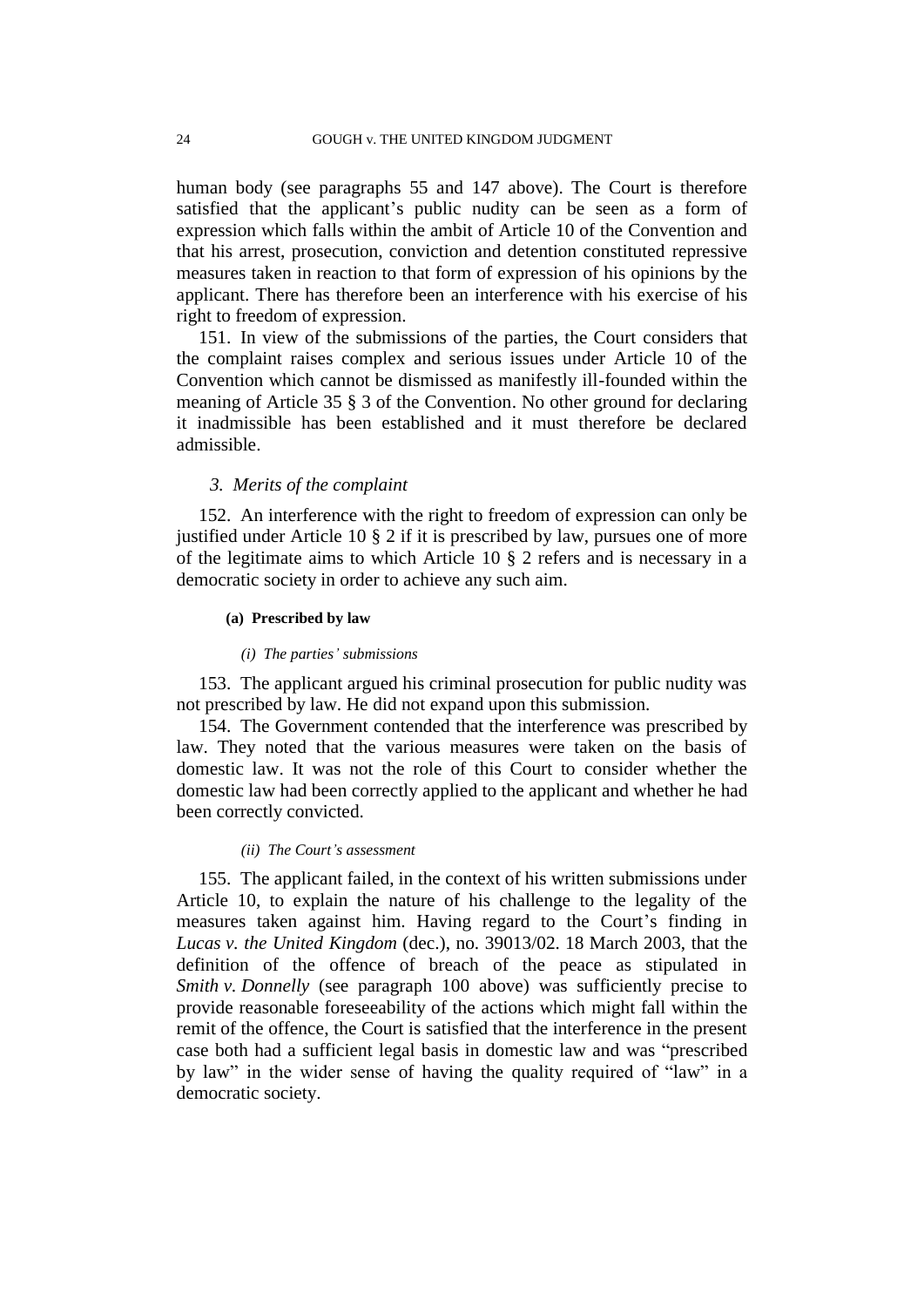#### **(b) In pursuit of a legitimate aim**

#### *(i) The parties' submissions*

156. The applicant contended that his arrest, prosecution, conviction and imprisonment were not in pursuit of any of the stated aims listed in Article 8 § 2. He did not elaborate on this submission.

157. The Government argued that the measures pursued the aim of preventing disorder and crime by preventing breaches of the peace in public.

#### *(ii) The Court's assessment*

158. Having regard to all the circumstances surrounding the actions of the applicant and the police, the Court accepts that the measures aimed to prevent disorder and crime. However, the parties did not make detailed submissions identifying more clearly the precise nature of the disorder and crime which the measures were taken to prevent. It is clear that in a straightforward sense, the measures were designed to prevent the applicant's committing breach of the peace through causing offence to and alarming other members of the public by confronting them with his naked state in public. However, the applicant's arrest, prosecution, conviction and imprisonment can be seen to have pursued the broader aim of seeking to ensure respect for the law in general, and thereby preventing the crime and disorder which would potentially ensue were the applicant permitted to continually and persistently flout the law with impunity because of his own personal, albeit sincerely held, opinion on nudity.

## **(c) Necessary in a democratic society**

### *(i) The parties' submissions*

(α) The applicant

159. The applicant argued that there was no pressing social need to justify the restrictions on public nudity or that, if there was, such restrictions were not proportionate to that need.

160. In the applicant's view, the responses of other Council of Europe States to public nudity (see paragraphs [123](#page-18-0)[-126](#page-19-0) above) reinforced his submission as to the disproportionality of his repeated arrest and imprisonment in the absence of any suggestion that he intended to cause harassment or disturbance to the public. A significant majority of States either did not treat public nudity as a criminal offence or treated it as a minor misdemeanour susceptible to a fine or a short period of imprisonment. This was to be contrasted with his situation, where he had served almost seven years in prison for public nudity following a pattern of arrest, prosecution, conviction, imprisonment, release and immediate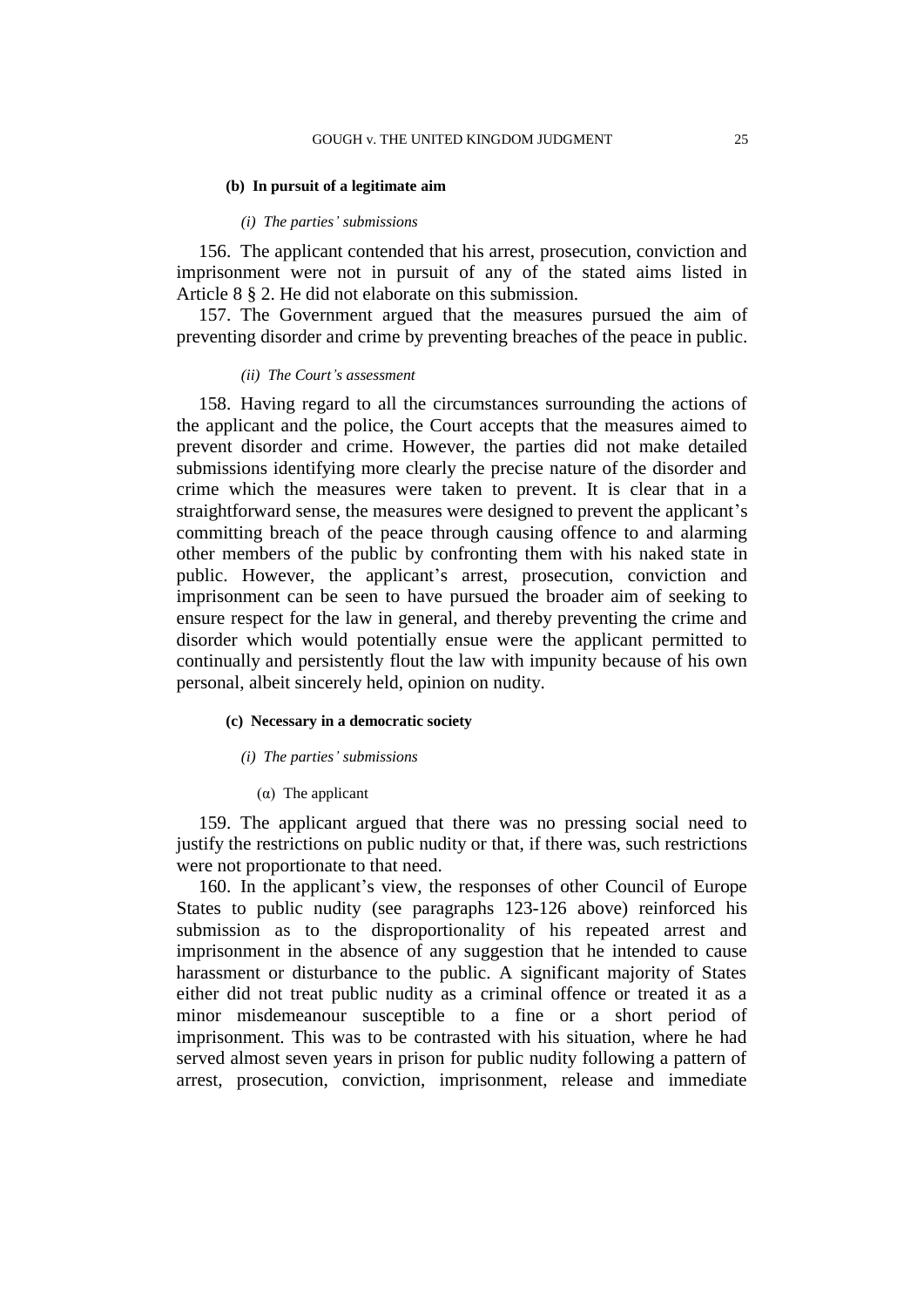re-arrest. He therefore invited the Court to find a violation of Article 10 of the Convention.

## (β) *The Government*

161. The Government argued that defining the scope of the crime of breach of the peace was peculiarly sensitive to the *mores* of individual States. As regards the responses of other States to public nudity, they emphasised that the period which the applicant had spent in prison was not the result of a one-off offence attracting a response by the authorities which was out of step with other Council of Europe States. One-off offences of the nature at issue in the present case also attracted minor responses from the prosecuting authorities in the United Kingdom. The applicant's imprisonment, on the other hand, arose from his repeat offending. In an area of criminal policy where there was a divergence of views among the Council of Europe member States, such as in the present case, a particularly wide margin of appreciation applied.

162. The Government maintained that any interference was justified and proportionate. It was confined to preventing certain conduct by reason of its adverse impact, or potentially adverse impact, on others and on the public order, in a public context. They further emphasised that any person who exercised freedom of expression undertook duties and responsibilities that included the obligation to avoid expressions which were offensive to others and which did not contribute to any form of public debate capable of furthering progress in human affairs. The Government were of the view that the applicant had failed to act consistently with this principle.

163. Finally, they pointed out that the applicant was not tried for every offence alleged; that not every trial resulted in a conviction; and that not every conviction resulted in a term of imprisonment. As far as the forty-two offences for which he was arrested in Scotland in the nine-year period between July 2003 and July 2012 were concerned, the Crown decided not to initiate proceedings in respect of twelve. The applicant was acquitted in respect of three offences on a finding of not guilty, on the acceptance of a no case to answer submission and on the acceptance of a not guilty plea, respectively. In respect of the remaining twenty-seven offences of which he was convicted, the applicant was admonished on three occasions. A term of imprisonment of three months had only been imposed after the seventh occurrence of a breach of the peace. It was also relevant that the Sheriff had specifically raised the possibility of a deferred sentence with the applicant following his conviction in July 2009 if he agreed to wear clothes, but the applicant had refused to agree (see paragraph [60](#page-9-0) above).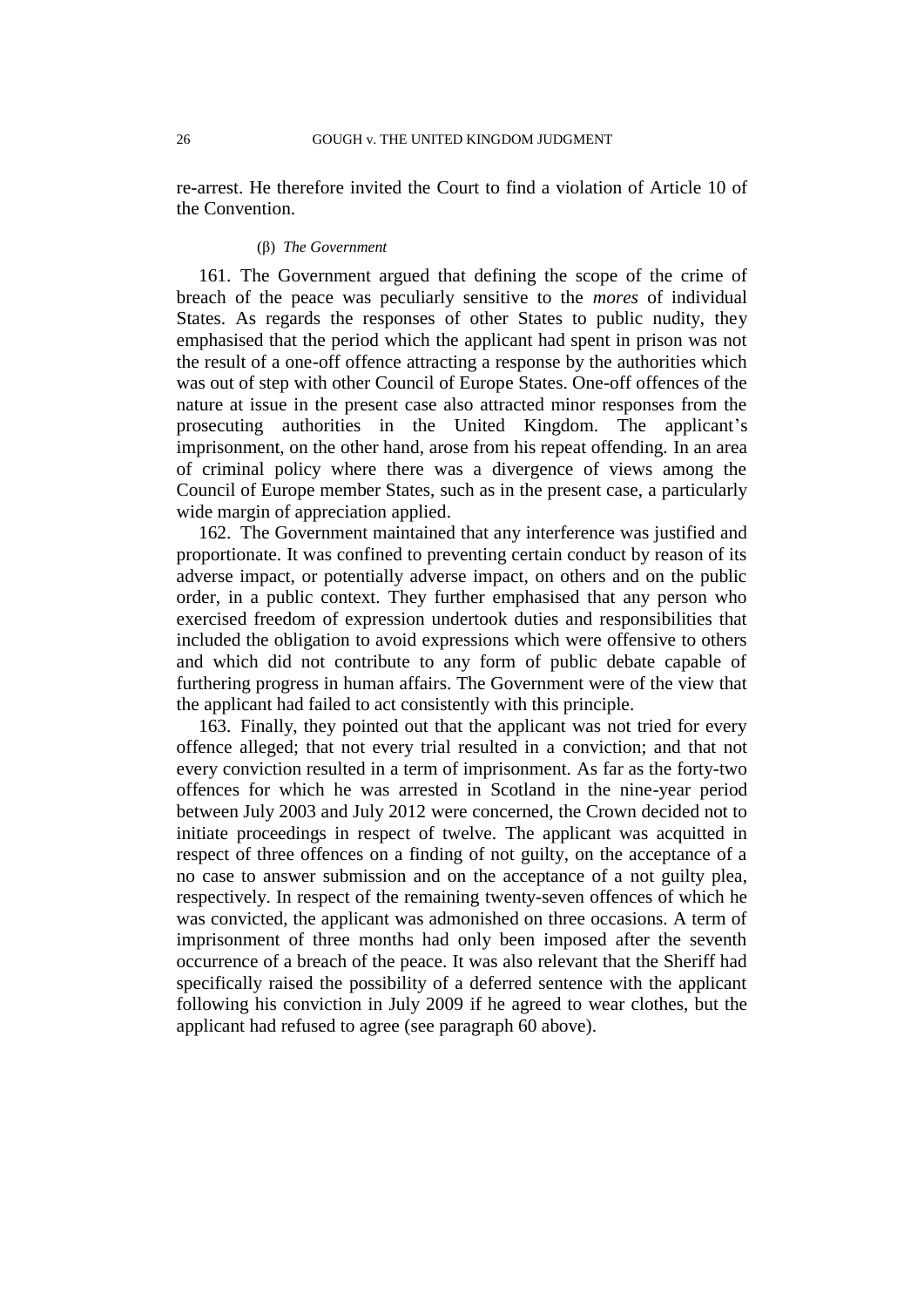#### *(ii) The Court's assessment*

#### (α) General principles

164. Freedom of expression constitutes one of the essential foundations of a democratic society and one of the basic conditions for its progress and for each individual's self-fulfilment. Subject to Article 10 § 2, it is applicable not only to "information" or "ideas" that are favourably received or regarded as inoffensive or as a matter of indifference, but also to those that offend, shock or disturb. Such are the demands of pluralism, tolerance and broadmindedness without which there is no 'democratic society' (see *Handyside v. the United Kingdom*, 7 December 1976, § 49, Series A no. 24; *Donaldson*, cited above, § 27; *Animal Defenders International v. the United Kingdom* [GC], no. 48876/08, § 100, ECHR 2013 (extracts)).

165. This freedom is subject to exceptions pursuant to Article 10 § 2, which must be construed strictly: the need for any restrictions must be established convincingly. The adjective "necessary", within the meaning of Article 10 § 2, implies the existence of a "pressing social need". The Contracting States have a certain margin of appreciation in assessing whether such a need exists, but it goes hand in hand with European supervision, embracing both the legislation and the decisions applying it, even those given by an independent court. The Court is therefore empowered to give the final ruling on whether a restriction is reconcilable with freedom of expression as protected by Article 10 (see *Mouvement raëlien suisse v. Switzerland* [GC], no. 16354/06, § 48, 13 July 2012; and *Animal Defenders International*, cited above, § 100).

166. The breadth of the margin of appreciation to be afforded depends on a number of factors. The national authorities enjoy a wide margin of appreciation in matters of morals, since there is no uniform European conception of morals. Accordingly State authorities are in principle better placed than the international judge to give an opinion on the exact content of the requirements of morals as well as on the necessity of measures intended to meet them (see *Handyside*, cited above, § 48; and *Open Door and Dublin Well Woman v. Ireland*, 29 October 1992, § 68, Series A no. 246-A). A narrow margin of appreciation applies in respect of debates on questions of public interest and the freedom of expression enjoyed by the press when exercising its vital role as a public watchdog (*Animal Defenders International*, cited above, § 102). While they do not benefit from the special protection afforded to the press, even small and informal campaign groups must be able to carry on their activities effectively. There exists a strong public interest in enabling such groups and individuals, outside the mainstream, to contribute to the public debate by disseminating information and ideas on matters of general public interest such as health and the environment (*Steel and Morris v. the United Kingdom*, no. 68416/01, § 89,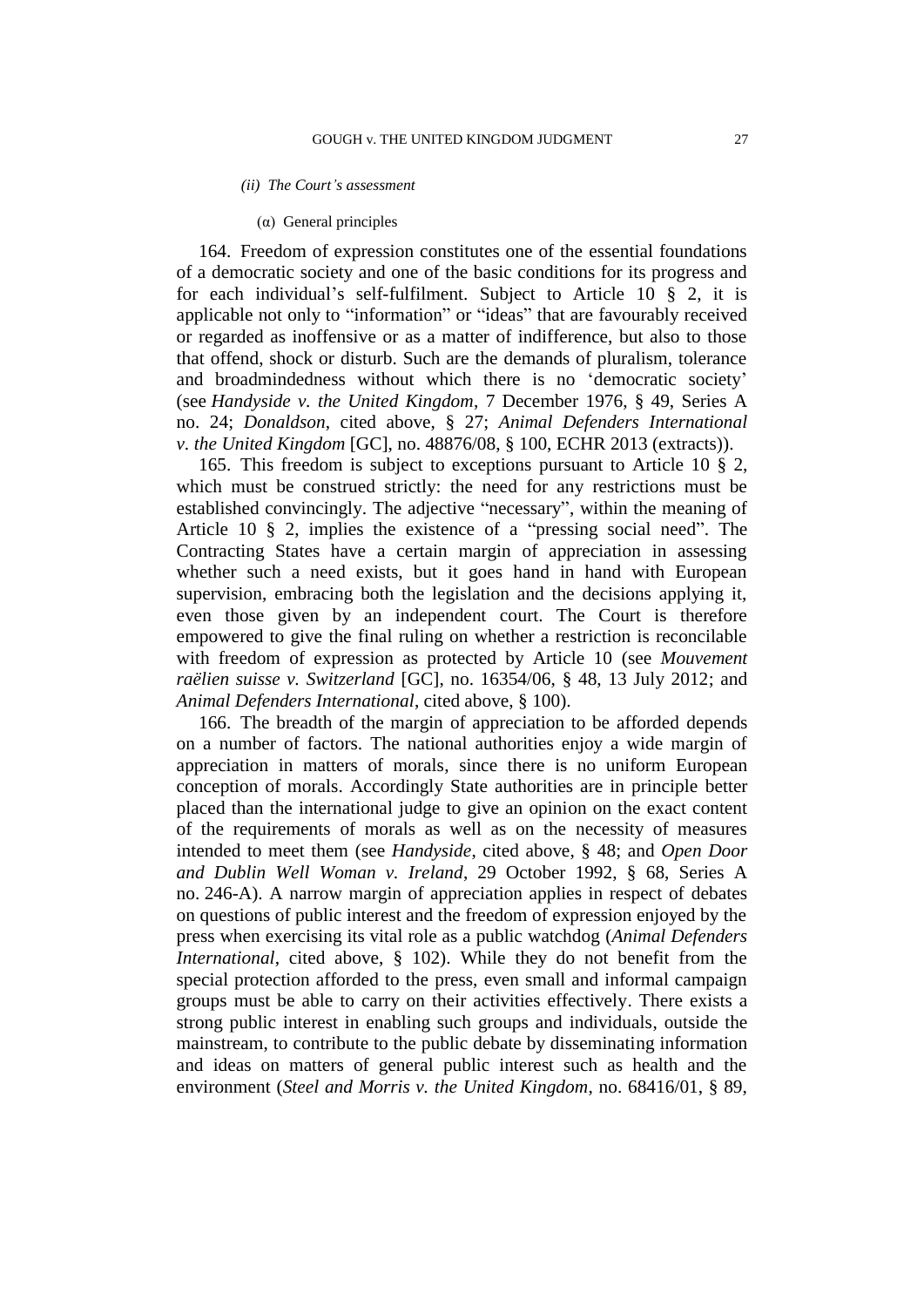ECHR 2005-II and, *mutatis mutandis*, *Bowman v. the United Kingdom*, 19 February 1998, Reports 1998‑I).

167. It must also be borne in mind that, by virtue of the express terms of paragraph 2 of Article 10, whoever exercises his freedom of expression undertakes duties and responsibilities, the scope of which depends on his situation and the technical means he uses. These duties and responsibilities must be taken into account in the Court's assessment of the necessity of the measure (see *Handyside*, cited above, § 49; and *Hachette Filipacchi Associés v. France*, no. 71111/01, § 42, 14 June 2007). The Court has previously found that, in the context of religious opinions and beliefs, such duties and responsibilities may include an obligation to avoid as far as possible expressions that are gratuitously offensive to others and thus an infringement of their rights, and which therefore do not contribute to any form of public debate capable of furthering progress in human affairs. This being so, it said, it may be considered necessary in certain democratic societies to sanction or even prevent improper attacks on objects of religious veneration, provided always that the penalty imposed be proportionate to the legitimate aim pursued (see *Otto-Preminger-Institut v. Austria*, 20 September 1994, § 49, Series A no. 295-A).

168. However, although individual interests must on occasion be subordinated to those of a group, democracy does not simply mean that the views of a majority must always prevail: a balance must be achieved which ensures the fair and proper treatment of people from minorities and avoids any abuse of a dominant position (see *Chassagnou and Others v. France* [GC], nos. 25088/94, 28331/95 and 28443/95, § 112, ECHR 1999-III; *Leyla Şahin* [GC], cited above, § 108; and *Bayatyan v. Armenia* ([GC], no. 23459/03, § 126, 7 July 2011). Pluralism and democracy must be based on dialogue and a spirit of compromise, necessarily entailing various concessions on the part of individuals or groups of individuals, which are justified in order to maintain and promote the ideals and values of a democratic society (see *Leyla Şahin* [GC], cited above, § 108; and *Tănase v. Moldova* [GC], no. 7/08, § 178, ECHR 2010). Respect by the State of the views of a minority by tolerating conduct which is not *per se* incompatible with the values of a democratic society or wholly outside the norms of conduct of such a society, far from creating unjust inequalities or discrimination, ensures cohesive and stable pluralism and promotes harmony and tolerance in society (see, *mutatis mutandis*, *Bayatyan*, cited above, § 126).

169. Finally, in assessing the proportionality of a restriction on freedom of expression, the nature and severity of the penalties imposed are factors to be taken into account (see *Ceylan v. Turkey* [GC], no. 23556/94, § 37, ECHR 1999‑IV; *Tammer v. Estonia*, no. 41205/98, § 69, ECHR 2001‑I; and *Skałka v. Poland*, no. 43425/98, § 38, 27 May 2003).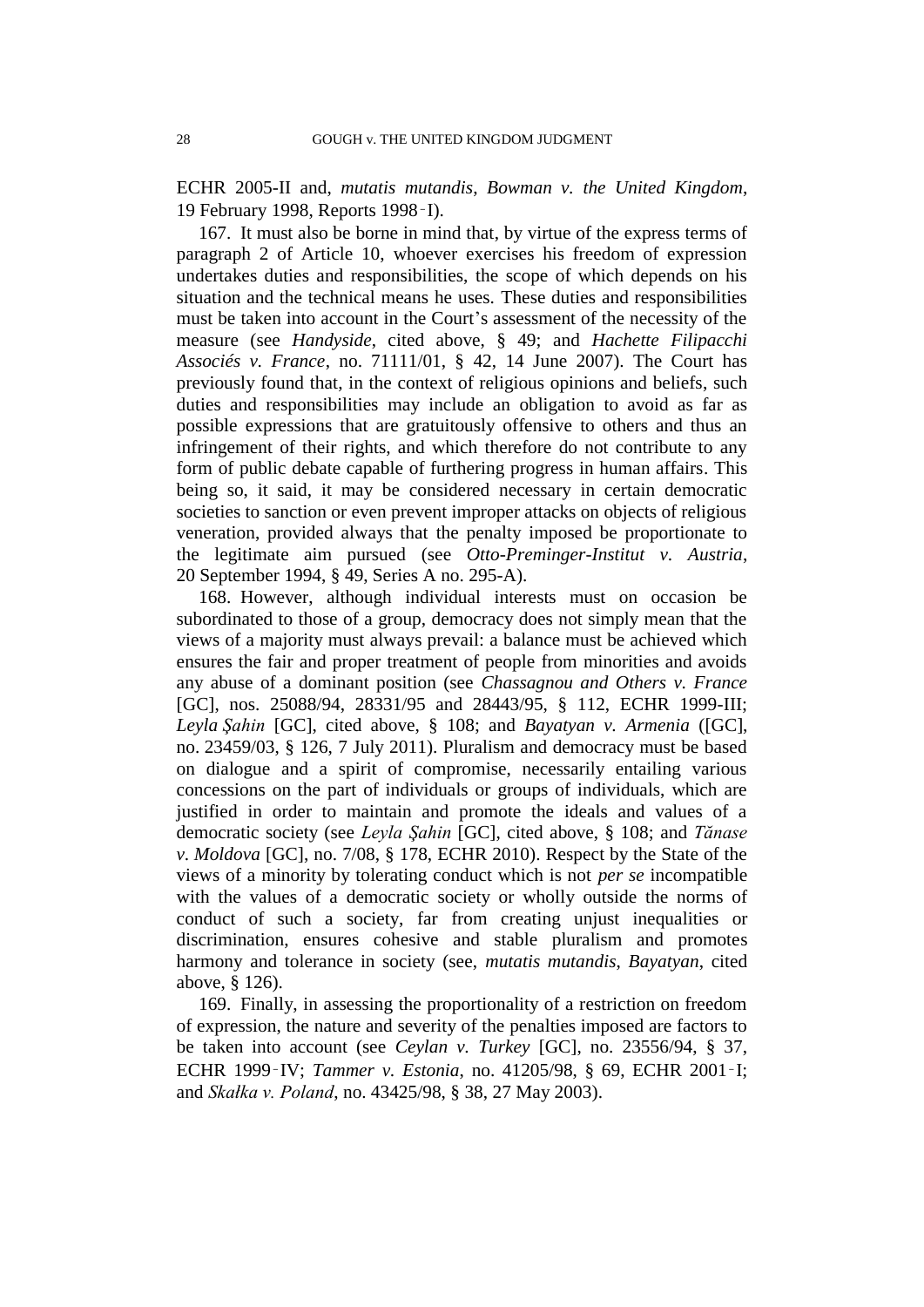170. The Court will, in light of all of the above considerations, assess whether the reasons relied on by the competent national authorities, notably the courts, to justify the measures were both "relevant" and "sufficient" and whether the resultant interference was proportionate to the legitimate aim pursued. In this respect, the Court reiterates that it is not its task to take the place of the national authorities but it must review, in the light of the case as a whole, those authorities' decisions taken pursuant to their margin of appreciation (*Animal Defenders International*, cited above, § 105). In conducting its review, the Court has to satisfy itself that the national authorities applied standards which were in conformity with the principles embodied in Article 10 and that they based their decisions on an acceptable assessment of the relevant facts (see *Donaldson*, cited above, 26).

#### (β) Application of the general principles to the facts of the case

<span id="page-30-0"></span>171. The present case concerns the applicant's 2011 arrest, prosecution, conviction and imprisonment for the offence of breach of the peace on account of his appearing naked in public, in the context of a pattern of previous such measures.

172. The Court is prepared to accept that the extent to which, and the circumstances in which, public nudity is acceptable in a modern society is a matter of public interest. The fact that the applicant's views on public nudity are shared by very few people is not, of itself, conclusive of the issue now before the Court (see, *mutatis mutandis*, *Young, James and Webster v. the United Kingdom*, 13 August 1981, § 63, Series A no. 44). As an individual intent on achieving greater acceptance of public nudity, the applicant is entitled to seek to initiate such a debate and there is a public interest in allowing him to do so. However, the issue of public nudity also raises moral and public-order considerations. The comparative data supplied by the Government show that even in the small number of States surveyed, the responses of the law and of the authorities to public nudity are far from uniform. In these circumstances, the applicable margin of appreciation in reacting to instances of public nudity, as opposed to regulating mere statements or arguments on the subject, is a wide one.

173. Turning to examine the approach to manifestations of public nudity in Scotland, the police and the Crown Office had discretion in deciding how to respond to such incidents, as demonstrated by the applicant's own case. The measures taken against him were not the result of any blanket prohibition: each incident was considered on its facts and in light of the applicant's own history of offending. Following his early arrests, he was generally released with no further action being pursued (see paragraphs [8](#page-3-0) to [31](#page-5-0) above). On the occasions when he was prosecuted, the courts demonstrated a similarly individualised approach. The applicant was only convicted after it had established at trial, on the basis of evidence as to his conduct in a particularly public place, that the offence of breach of the peace had been made out, namely that he had caused alarm to other people and serious disturbance to the community (see paragraph [101](#page-15-3) above) On one occasion the Sheriff found on the prosecution evidence that there was no case to answer and three times the applicant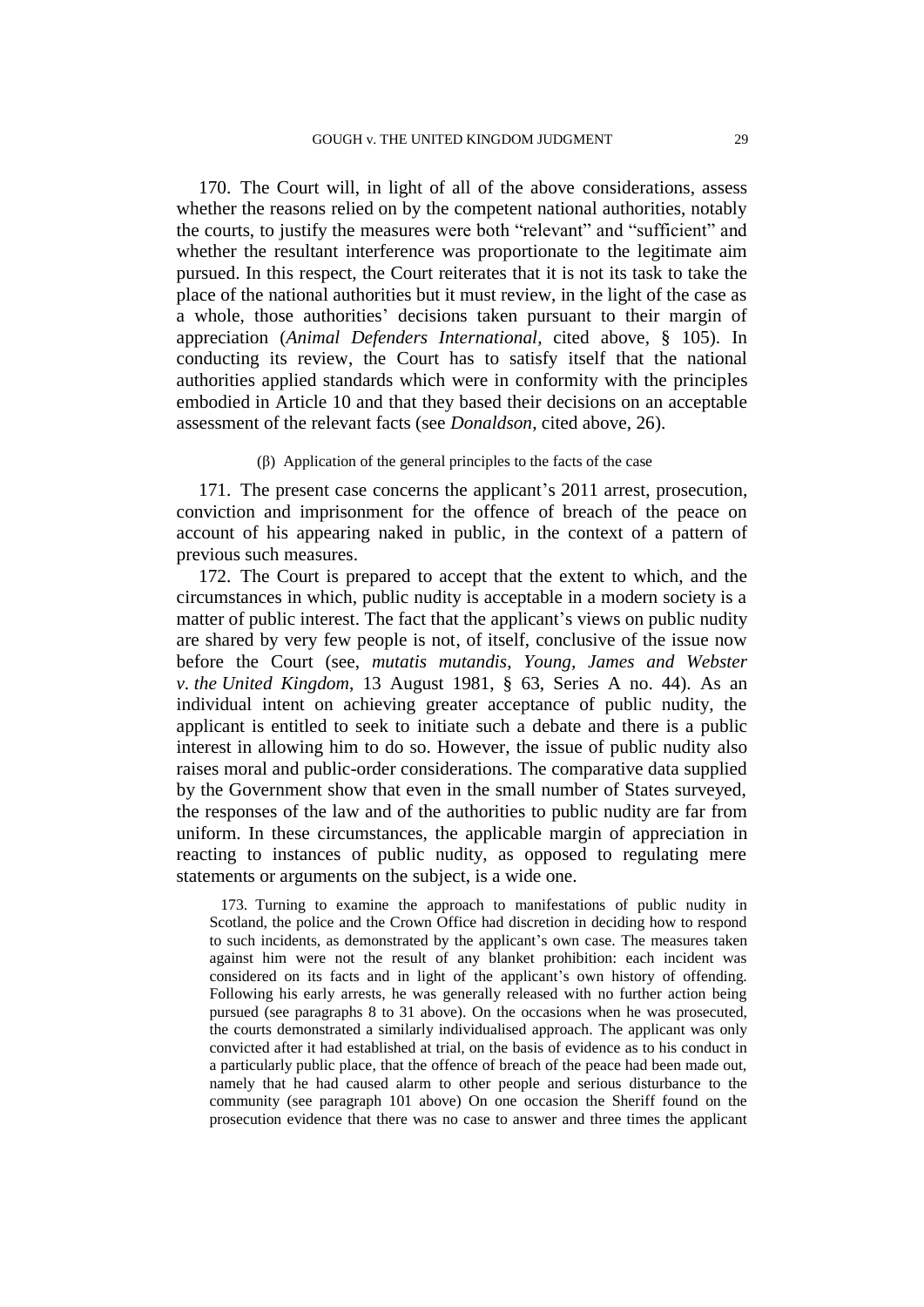was found not guilty, either following acceptance of a not guilty plea or after a trial of the facts (see paragraphs [19,](#page-4-0) [24,](#page-4-1) [36](#page-5-1) and [48](#page-7-1) above). Following the applicant's 2011 trial, at which he also appeared naked (see paragraph [76](#page-11-0) above), the Sheriff was satisfied that the applicant's appearance naked on a public road outside HMP Perth was sufficiently severe to cause alarm to ordinary people and serious disturbance to the community (see paragraph

[80](#page-11-1) above). Although the applicant could have avoided arrest outside HMP Perth by complying with the police officers' request that he put on clothes, he refused to do so (see paragraph [75](#page-10-0) above). The Sheriff commented that had the applicant appeared naked in a more remote place or in a place where fewer people would be congregated, rather than "in or near one of the main streets of a busy town", he might have reached a different conclusion (see paragrap[h](#page-11-1) 

#### [80](#page-11-1) above).

174. As to the severity of the sanctions, it is noteworthy that after his early convictions the applicant was either admonished (see paragraph [10](#page-3-1) above) or received short sentences of imprisonment of between two weeks and three months (see, for example, paragraphs [11,](#page-3-2) [16](#page-4-2) and [31](#page-5-0) above). It was only after a number of convictions for public nudity that the courts began to impose more substantial custodial sentences on the applicant. Even then, efforts were made to reach a less severe penalty. When sentencing the applicant for breach of the peace in 2009, the Sheriff explored the possibility of a non-custodial sentence if the applicant would agree to wear clothes, and only imposed a one-year sentence when the applicant refused to accept a condition of remaining clothed (see paragraph [60-](#page-9-0)[61](#page-9-1) above). By the time of his 2011 conviction and sentence of 330 days, together with a requirement to serve in addition 237 days outstanding for a previous sentence (see paragraph [81](#page-12-2) above), he had been arrested over thirty times for public nudity and convicted almost twenty times. In assessing the proportionality of the penalty imposed, the Court is therefore not concerned with the respondent State's response to an individual incident of public nudity but with its response to the applicant's persistent public nudity and his wilful and contumacious refusal to obey the law over a number of years (see for example the Sheriff's comments as to sentence in respect of the June 2009 conviction at paragraphs [60](#page-9-0)[-61](#page-9-1) above).

175. It is true that by the time that the 2011 sentence was imposed, the applicant had already served a cumulative total of five years and three months in detention since 18 May 2006, on remand pending fifteen criminal prosecutions and post-conviction pursuant to twelve sentences of imprisonment, with only four days' spent at liberty during that period. At the point at which he subsequently left Scotland on 9 October 2012, he had spent almost six and a half consecutive years in prison with less than a dozen days at liberty throughout the entire period. The cumulative period of imprisonment in Scotland since 2003 for the repeated instances of his refusal to dress in public stands at over seven years. While the penalty imposed for each individual offence, taken on its own, is not such as to raise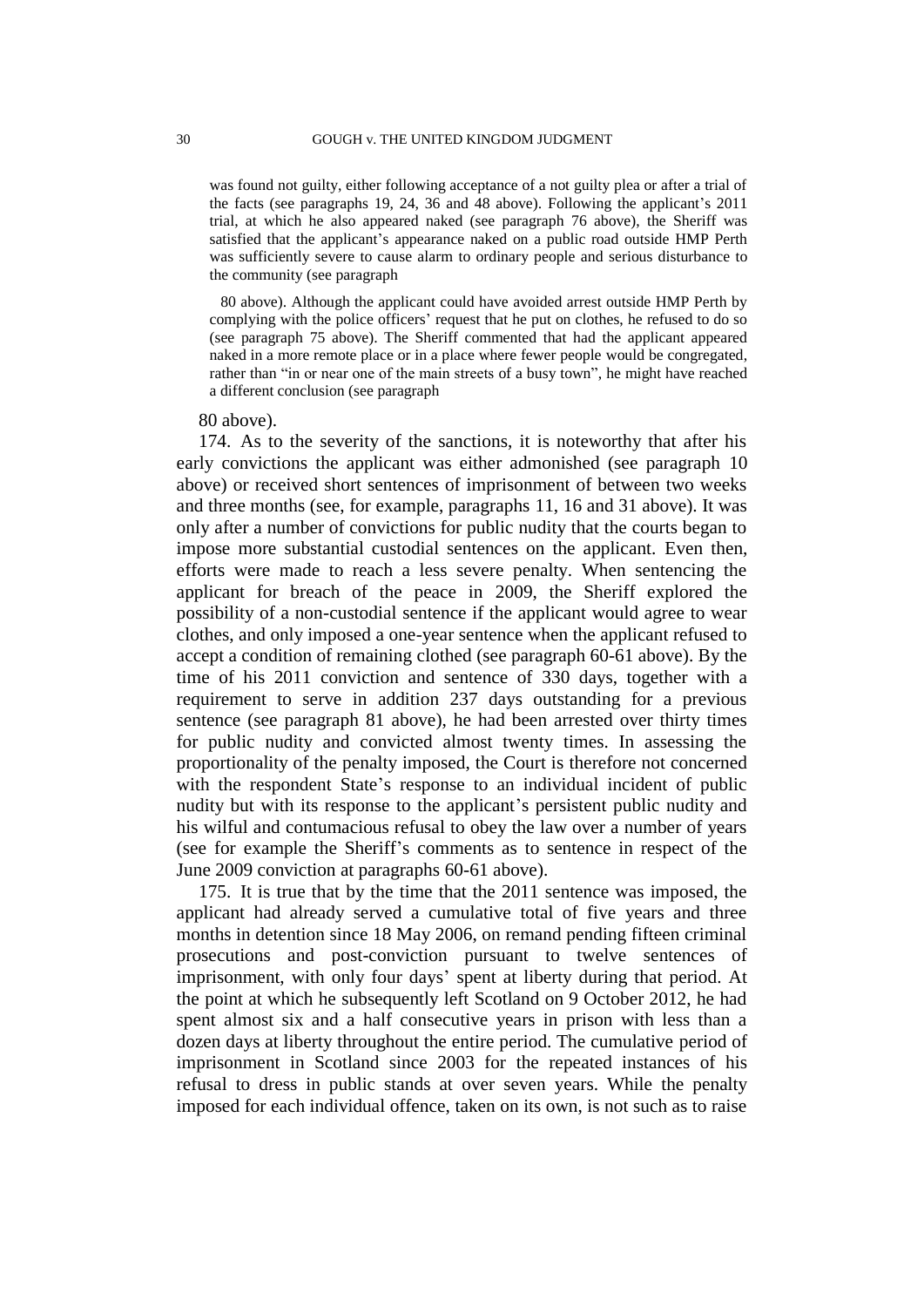an issue under Article 10 in terms of lack of proportionality, the cumulative impact on the applicant of the measures taken by the respondent State, which was undeniably severe, is otherwise. However, the applicant's own responsibility for the convictions and the sentences imposed cannot be ignored. In exercising his right to freedom of expression, he was in principle under a general duty to respect the country's laws and to pursue his desire to bring about legislative or societal change in accordance with them (see, *mutatis mutandis*, *Tănase*, cited above, § 167). Many other avenues for the expression of his opinion on nudity or for initiating a public debate on the subject were open to the applicant. He was also under a duty, particularly in light of the fact that he was asking for tolerance in respect of his own conduct, to demonstrate tolerance of and sensibility to the views of other members of the public. However, the applicant appears to reject any suggestion that acceptance of public nudity may vary depending on the nature of the location and the presence of other members of the public. Without any demonstration of sensibility to the views of others and the behaviour that they might consider offensive, he insists upon his right to appear naked at all times and in all places, including in the courts, in the communal areas of prisons and on aeroplanes (see, for example, paragraphs [22,](#page-4-3) [29,](#page-5-2) [33,](#page-5-3) [53,](#page-7-2) [76](#page-11-0) and [93](#page-13-0) above).

<span id="page-32-0"></span>176. The applicant's case is troubling, since his intransigence has led to his spending a substantial period of time in prison for what is  $-$  in itself  $$ usually a relatively trivial offence (see paragraph [100](#page-15-0) above). However, the applicant's imprisonment is the consequence of his repeated violation of the criminal law in full knowledge of the consequences, through conduct which he knew full well not only goes against the standards of accepted public behaviour in any modern democratic society but also is liable to be alarming and morally and otherwise offensive to other, unwarned members of the public going about their ordinary business. Having regard to the considerations set out above and to the wide margin of appreciation, the Court finds that the reasons for the measures adopted by the police, the prosecuting authorities and the courts, and in particular those adopted in respect of his arrest in 2011, were "relevant and sufficient" and that the measures met a pressing social need in response to repeated anti-social conduct by the applicant. It cannot be said that the repressive measures taken in reaction to the particular, repeated form of expression chosen by the applicant to communicate his opinion on nudity were, even if considered cumulatively, disproportionate to the legitimate aim being pursued, namely the prevention of disorder and crime. In particular, Article 10 does not go so far as to enable individuals, even those sincerely convinced of the virtue of their own beliefs, to repeatedly impose their antisocial conduct on other, unwilling members of society and then to claim a disproportionate interference with the exercise of their freedom of expression when the State, in the performance of its duty to protect the public from public nuisances,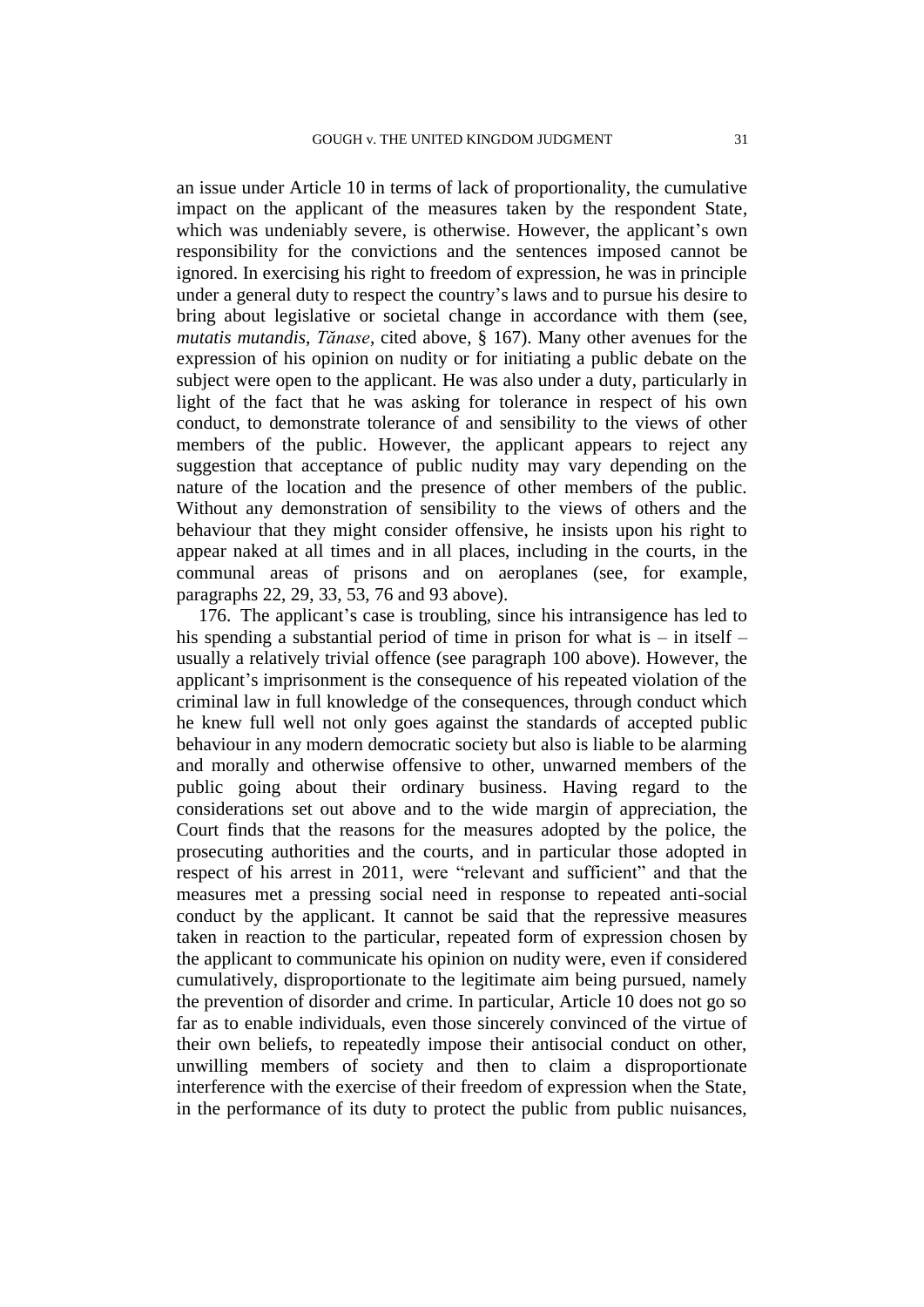enforces the law in respect of such deliberately repetitive antisocial conduct. Even though, cumulatively, the penalties imposed on the applicant undoubtedly did entail serious consequences for him, the Court cannot find in the circumstances of his case, having regard in particular to his own responsibility for his plight, that the public authorities in Scotland unjustifiably interfered with his exercise of freedom of expression. Accordingly, no violation of Article 10 of the Convention has been established.

## **D. The alleged violation of Article 8 of the Convention**

#### 177. Article 8 of the Convention provides:

"1. Everyone has the right to respect for his private and family life, his home and his correspondence.

2. There shall be no interference by a public authority with the exercise of this right except such as is in accordance with the law and is necessary in a democratic society in the interests of national security, public safety or the economic well-being of the country, for the prevention of disorder or crime, for the protection of health or morals, or for the protection of the rights and freedoms of others."

## *1. The parties' submissions*

178. The applicant contended that restrictions pertaining to a person's mode of personal presentation were a function of personal identity and an exercise of personal autonomy. As such, any restrictions or the imposition of sanctions to compel a particular mode of personal presentation constituted an interference with the right to respect for private life.

179. He argued that his criminal prosecution for public nudity was not "in accordance with the law" and that his arrest, prosecution, conviction and imprisonment were not in pursuit of any of the stated aims listed in Article 8 § 2. He did not elaborate on these submissions. Relying on his submissions in respect of Article 10, he invited the Court to find a violation of Article 8 of the Convention.

180. The Government argued that the rights guaranteed by Article 8 did not extend to matters concerning personal appearance; nor did they extend to acts done publicly or in a sense done for a public purpose. They emphasised that Article 8 did not cover every opportunity to establish and develop relationships (citing *Friend and Others v. the United Kingdom* (dec.), no. 16072/06, 24 November 2009). They further contended that Article 8 did not have the effect of protecting conduct which would otherwise be considered criminal. Accordingly, they concluded that the criminal law of breach of the peace did not impinge on the sphere private to the applicant.

181. In the event that Article 8 was found to be applicable, the Government contended that the interference was in accordance with the law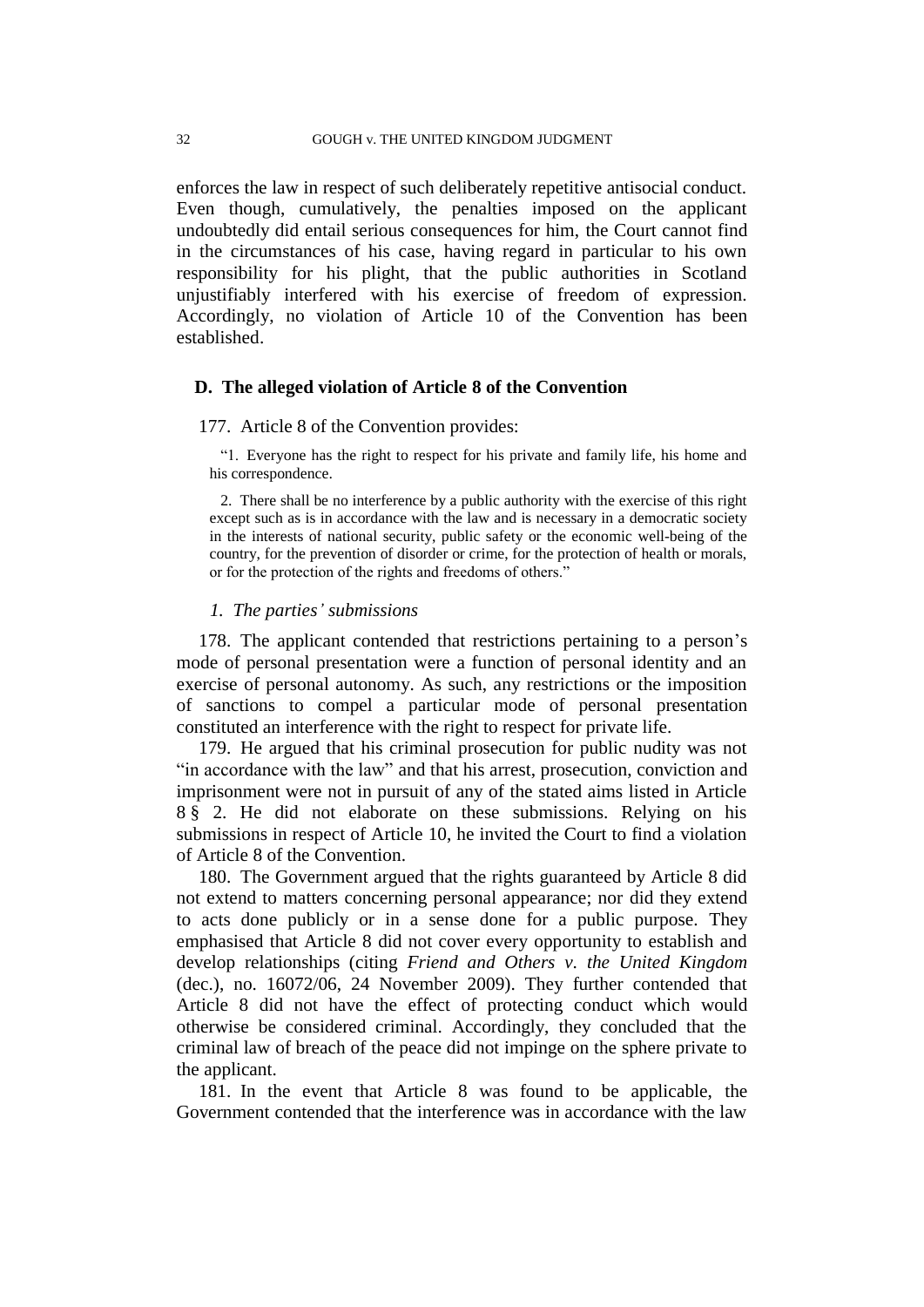and pursued the aims of prevention of breach of the peace or of crime and disorder and the protection of the applicant. They maintained that the measures taken against the applicant were both necessary and proportionate and referred again to the wide margin of appreciation applicable in the field of morals.

## *2. The Court's assessment*

182. The concept of "private life" is broad in scope and not susceptible of exhaustive definition. In general terms, it secures to the individual a sphere within which he can freely pursue the development and fulfilment of his personality (see *Sidabras and Džiautas v. Lithuania*, nos. 55480/00 and 59330/00, § 43, ECHR 2004-VIII; and *Shtukaturov v. Russia*, no. 44009/05, § 83, ECHR 2008). In *S.A.S. v. France* [GC], no. 43835/11, § 107, 1 July 2014, the Grand Chamber stated that personal choices as to an individual's desired appearance, whether in public or in private places, relate to the expression of his personality and thus fall within the notion of private life. The notion of private life also protects a right to identity and to establish and develop relationships with other human beings and the outside world. There is, therefore, a zone of interaction of a person with others, even in a public context, which may fall within the scope of "private life" (see *P.G. and J.H. v. the United Kingdom*, no. 44787/98, § 56, ECHR 2001-IX; *Peck v. the United Kingdom*, no. 44647/98, § 57, ECHR 2003-I; *Perry v. the United Kingdom*, no. 63737/00, § 36, ECHR 2003‑IX (extracts); and *Gillan and Quinton v. the United Kingdom*, no. 4158/05, § 61, ECHR 2010 (extracts)).

183. On the other hand, not every activity that a person might seek to engage in with other human beings in order to establish and develop relationships will be protected by Article 8: it will not, for example, protect interpersonal relations of such broad and indeterminate scope that there can be no conceivable direct link between the action or inaction of a State and a person's private life (see *Friend and Others*, cited above, § 41). However, the fact that behaviour is prohibited by the criminal law is not sufficient to bring it outside the scope of "private life" (see *A.D.T. v. the United Kingdom*, no. 35765/97, § 23, ECHR 2000-IX; and *Pay v. the United Kingdom* (dec.). no. 32792/05, 16 September 2003). Finally, the notion of personal autonomy is an important principle underlying the interpretation of the guarantee afforded by Article 8, (see *Pretty v. the United Kingdom*, no. 2346/02, § 61, ECHR 2002-III; and *Gillan and Quinton*, cited above, § 61).

184. The applicant, by deliberately and consistently appearing naked in very public places such as urban centres, courtrooms and the communal parts of prisons, was intent on making a public statement of his belief in the inoffensive nature of the human body. The Court has found that his conduct amounted to a form of expression protected by Article 10 (see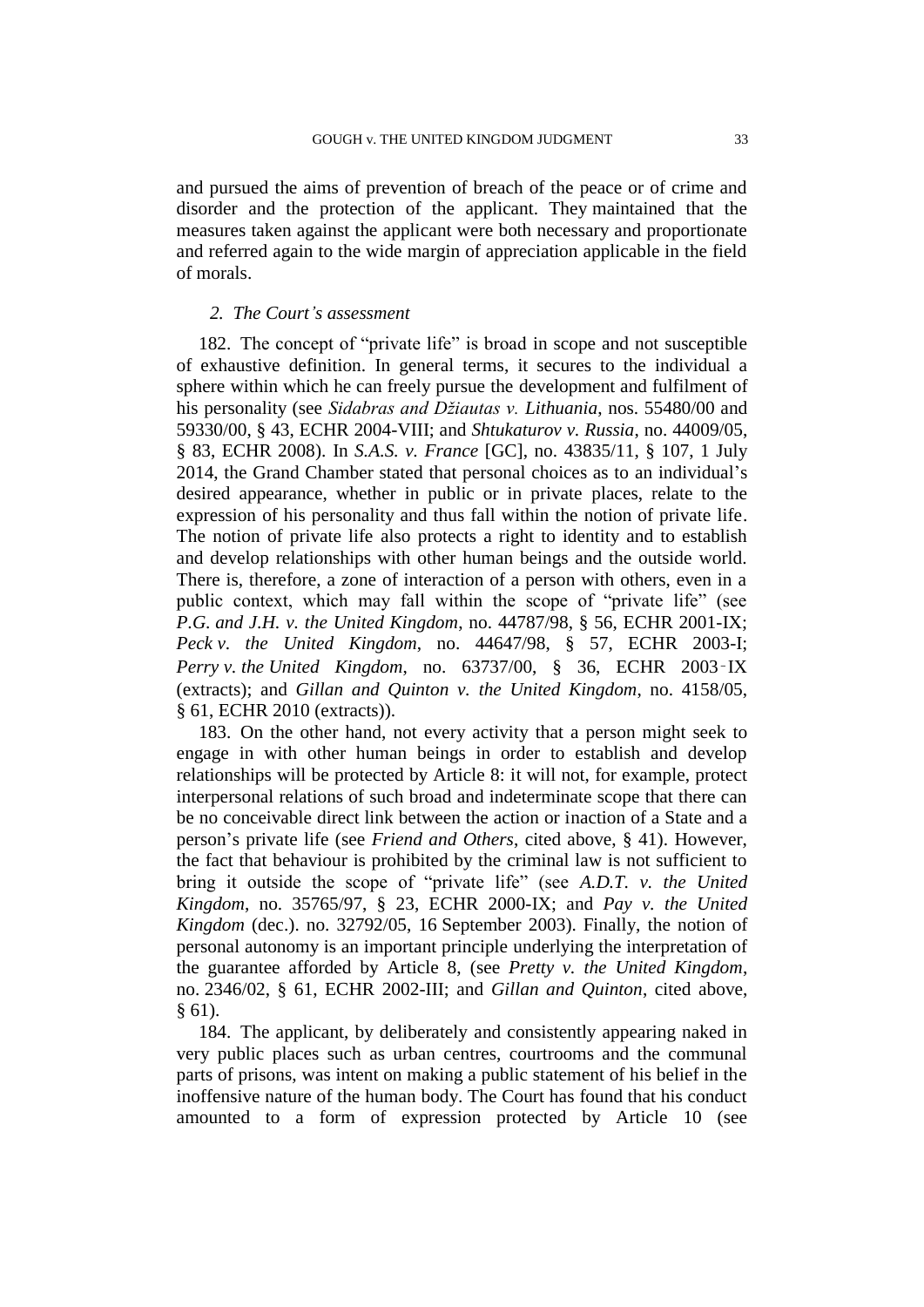paragraph [150\)](#page-24-1). It has previously indicated that a distinction must be drawn between carrying out an activity for personal fulfilment and carrying out the same activity for a public purpose, where one cannot be said to be acting for personal fulfilment alone (see *Friend and Others*, cited above, § 42). Furthermore, as concerns in particular an individual's personal choices as to his desired appearance in public (as referred to in *S.A.S.*, cited above), on analogy with the applicability of Article 9 of the Convention to religious beliefs (text of Article 9 cited below at paragraph [185\)](#page-35-0), Article 8 cannot be taken to protect every conceivable personal choice in that domain: there must presumably be a *de minimis* level of seriousness as to the choice of desired appearance in question (see, *mutatis mutandis*, in relation to Article 9, *Bayatyan*, cited above, § 110; and *Eweida and Others v. the United Kingdom*, no. 48420/10, § 81, ECHR 2013 (extracts)). Whether the requisite level of seriousness has been reached in relation to the applicant's choice to appear fully naked on all occasions in all public places without distinction may be doubted, having regard to the absence of support for such a choice in any known democratic society in the world. In any event, however, even if Article 8 were to be taken to be applicable to the circumstances of the present case, the Court is satisfied that those circumstances are not such as to disclose a violation of that provision on the part of the public authorities in Scotland. In sum, any interference with the applicant's right to respect for his private life was justified under Article 8 § 2 for essentially the same reasons given by the Court in the context of its analysis of the applicant's complaint under Article 10 of the Convention (see paragraphs [171](#page-30-0)[-176](#page-32-0) above).

## **E. The alleged violation of Article 9 of the Convention**

## <span id="page-35-0"></span>185. Article 9 of the Convention provides:

"1. Everyone has the right to freedom of thought, conscience and religion; this right includes freedom to change his religion or belief and freedom, either alone or in community with others and in public or private, to manifest his religion or belief, in worship, teaching, practice and observance.

2. Freedom to manifest one's religion or beliefs shall be subject only to such limitations as are prescribed by law and are necessary in a democratic society in the interests of public safety, for the protection of public order, health or morals, or for the protection of the rights and freedoms of others."

186. The applicant made no submissions on the applicability of Article 9 of the Convention.

187. The Government noted that the applicant had not elaborated on his claim under Article 9 of the Convention and contended in particular that he had not presented his views as a "belief" which attracted Article 9 protection. They challenged whether his views satisfied the requirements of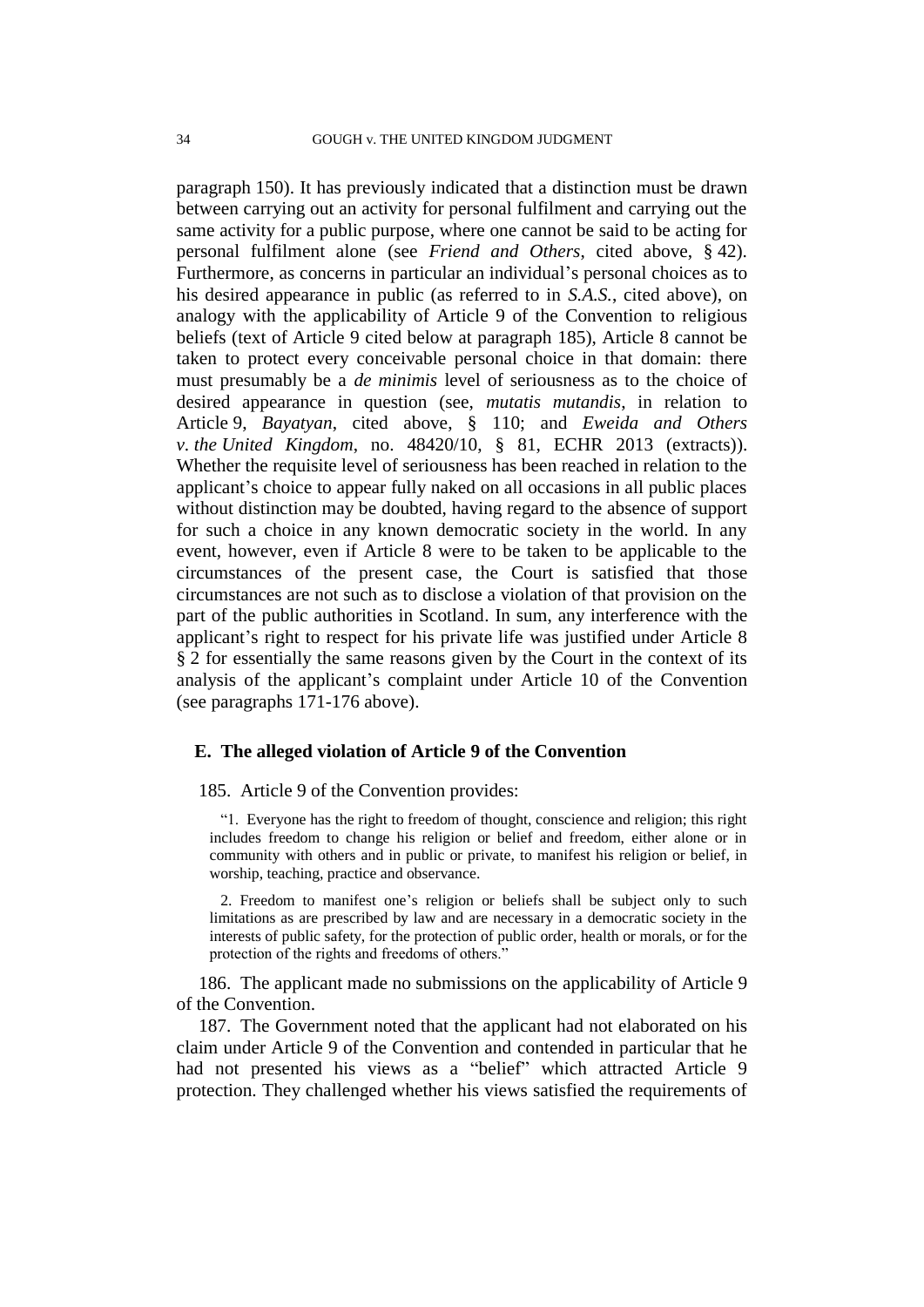cogency and seriousness. Even if there was a belief, there was no manifestation attracting the protection of Article 9.

188. The applicant failed to make submissions as to the applicability of Article 9 to the case. On the basis of the material before it, the Court finds that he has not shown that his belief met the necessary requirements of cogency, seriousness, cohesion and importance to fall within the scope of Article 9 of the Convention (see *Bayatyan*, cited above, § 110; and *Eweida and Others*, cited above, § 81). This complaint must accordingly be declared inadmissible as incompatible *ratione materiae* with the provisions of the Convention pursuant to Article 35 §§ 3 (a) and 4.

#### **F. Other complaints**

189. The applicant also complained under Article 6 § 3 (c) that he was not permitted to attend an adjustments hearing in respect of his stated case in October 2009. He further invoked Articles 13 and 14 and Articles 2 and 4 of Protocol No. 7. On 20 May 2013 he invoked for the first time Article 3, arguing that the sentences imposed on him were individually and cumulatively grossly disproportionate.

190. Having regard to all the material in its possession and in so far as these complaints fall within the Court's competence, it finds that they do not disclose any appearance of a violation of the rights and freedoms set out in the Convention or its Protocols. It follows that this part of the application must be rejected as manifestly ill-founded, pursuant to Article 35 §§ 3 (a) and 4 of the Convention.

## II. TREATMENT IN DETENTION

191. The applicant complained of a violation of Articles 3, 8, 9, 10, 13 and 14 as a result of his treatment while in detention, referring to: (i) the failure to provide dental and optical treatment; (ii) the failure to provide medical treatment regarding a lump on his testicle; (iii) his segregation from other prisoners and the failure to allow him to exercise; and (iv) the denial of visits from family and friends.

## **A. Compliance with Article 35 § 1 of the Convention**

## *1. The parties' submissions*

### **(a) The Government**

192. The Government contested the admissibility of the applicant's complaint concerning his treatment in detention. They contended that he had on 12 April 2012 impermissibly extended his original complaint to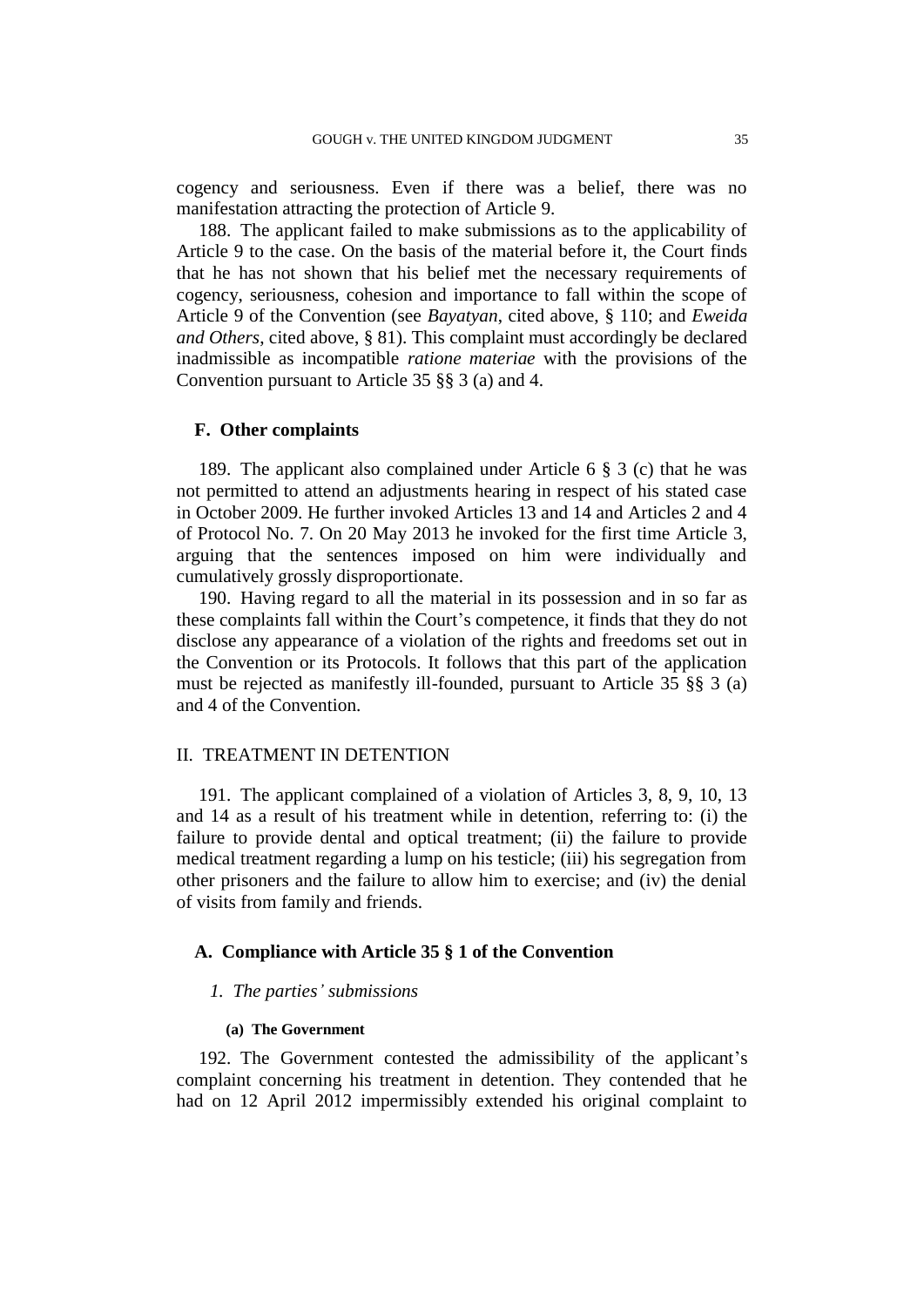include matters relating to his detention. They further argued that there was no evidence of any continuing conduct such as to elide the application of the six-month time-limit. They argued that there was no policy on the part of the prison authorities as regards the conditions of the applicant's detention, whether in relation to segregation, exercise or access to medical treatment. This was borne out by the applicant's different experiences in different prisons and even in the same prison over time.

193. The Government also submitted that the applicant had failed to exhaust domestic remedies. The Prison Rules embodied and promoted respect for some of the very Convention rights which the applicant claimed had been breached. There was a clear and accessible internal procedure for making complaints. If he remained dissatisfied, he could have sought judicial review. However, at no point did the applicant make a claim for damages in respect of the alleged Convention violations, either by way of judicial review proceedings or through an ordinary action in the Sheriff Court. There had been successful judicial review actions brought by prisoners about the features of the very regime of segregation to which the applicant was subjected and about conditions of detention. Judicial review was a flexible and quick procedure in which the applicant could have advanced all claims for a breach of his Convention rights and sought damages.

194. They considered the applicant's reasons for not pursuing a judicial review claim (see paragraphs [195](#page-37-0)[-196](#page-38-0) below) not to be credible and argued that he had not done all that could reasonably be expected of him to exhaust domestic remedies. The applicant had not been held in total isolation and had enjoyed access to the telephone and to postal services. It was not sufficient that he had made several telephone calls. He had not indicated that he had sought other sources of assistance, including contacting the Citizen's Advice Bureaux or the Faculty of Advocates Free Representation Unit. Nor had he suggested that he had made an application for advice and assistance, the form of legal assistance available to assist in identifying whether there were grounds for legal action, or for legal aid. In any event, they considered that lack of financial means did not absolve an applicant from making some attempt to take legal proceedings.

## **(b) The applicant**

<span id="page-37-0"></span>195. The applicant explained that he had pursued his complaints within the SPS internal complaints procedure on numerous occasions. He had also applied to the Ombudsman more than once. His complaints were rejected. He had sought legal representation to challenge his detention in judicial review proceedings but was unable to do so. He had contacted solicitors on a list provided to him by the prison authorities but was unsuccessful. Pursuant to rules on legal advice and assistance, to which the Government referred, the maximum fee for solicitors was GBP 35. This was often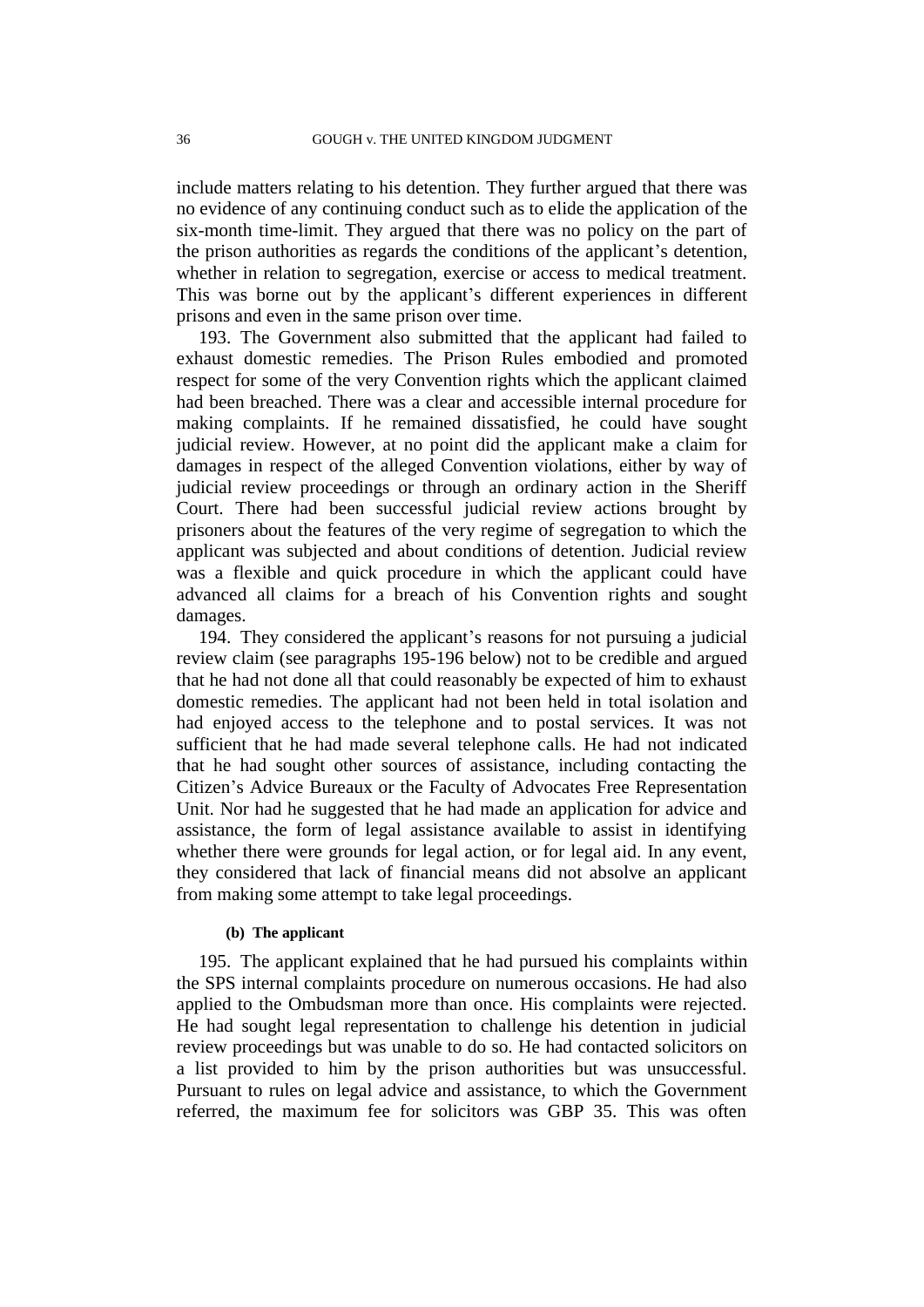insufficient to cover the basis expenses of a prison visit, let alone remuneration for the legal advice provided.

<span id="page-38-0"></span>196. As for the possibility of commencing judicial review proceedings, in person, the applicant emphasised that this would have required knowledge of a specialised area of Scots administrative law and procedure as well as an ability to sift and analyse documents and evidence. The applicant, as a serving prisoner, had limited or no access to the kind of legal, administrative or technical resources necessary for this task. Nor did he have the legal expertise or knowledge required. He could not, he argued, be expected to know all the finer points of judicial proceedings and the absence of legal assistance meant that he was not in a position to pursue a remedy which might have been theoretically open to him.

### *2. The Court's assessment*

## **(a) Six-month rule**

197. By letter dated 8 February 2012 the applicant first complained to this Court about his treatment while in prison. Relevant prior complaints had been rejected by the domestic authorities less than six months before the date on which he first complained about his conditions of detention. The applicant has therefore lodged his complaint within the six months provided for in Article 35 § 1 of the Convention.

#### **(b) Non-exhaustion**

198. The applicant did not dispute that judicial review proceedings were in principle effective and would have offered reasonable prospects of success in respect of his complaints concerning his treatment in detention. The Government have therefore satisfied the burden of proof of showing the availability of a remedy which was an effective one available in theory and in practice at the relevant time (see paragraph [139](#page-22-1) above).

199. The applicant must accordingly establish that judicial review proceedings were inadequate and ineffective in the particular circumstances of his case or that there existed special circumstances absolving him or her from the requirement to exhaust (see paragraph [139](#page-22-1) above). The Government did not contest the applicant's submission that he sought assistance from the Law Society of Scotland and subsequently contacted a number of solicitors, all of whom declined to act for him. It is therefore clear that the applicant took some steps to pursue domestic remedies which were available. However, it is noteworthy that on 28 September 2011, only two months after the applicant had lodged his case with this Court while in prison by the submission of a letter of introduction which he had himself prepared, Bindmans solicitors contacted the Court to confirm that they had been recently instructed by the applicant to represent him. The applicant has not explained how he was successful in obtaining representation for his case